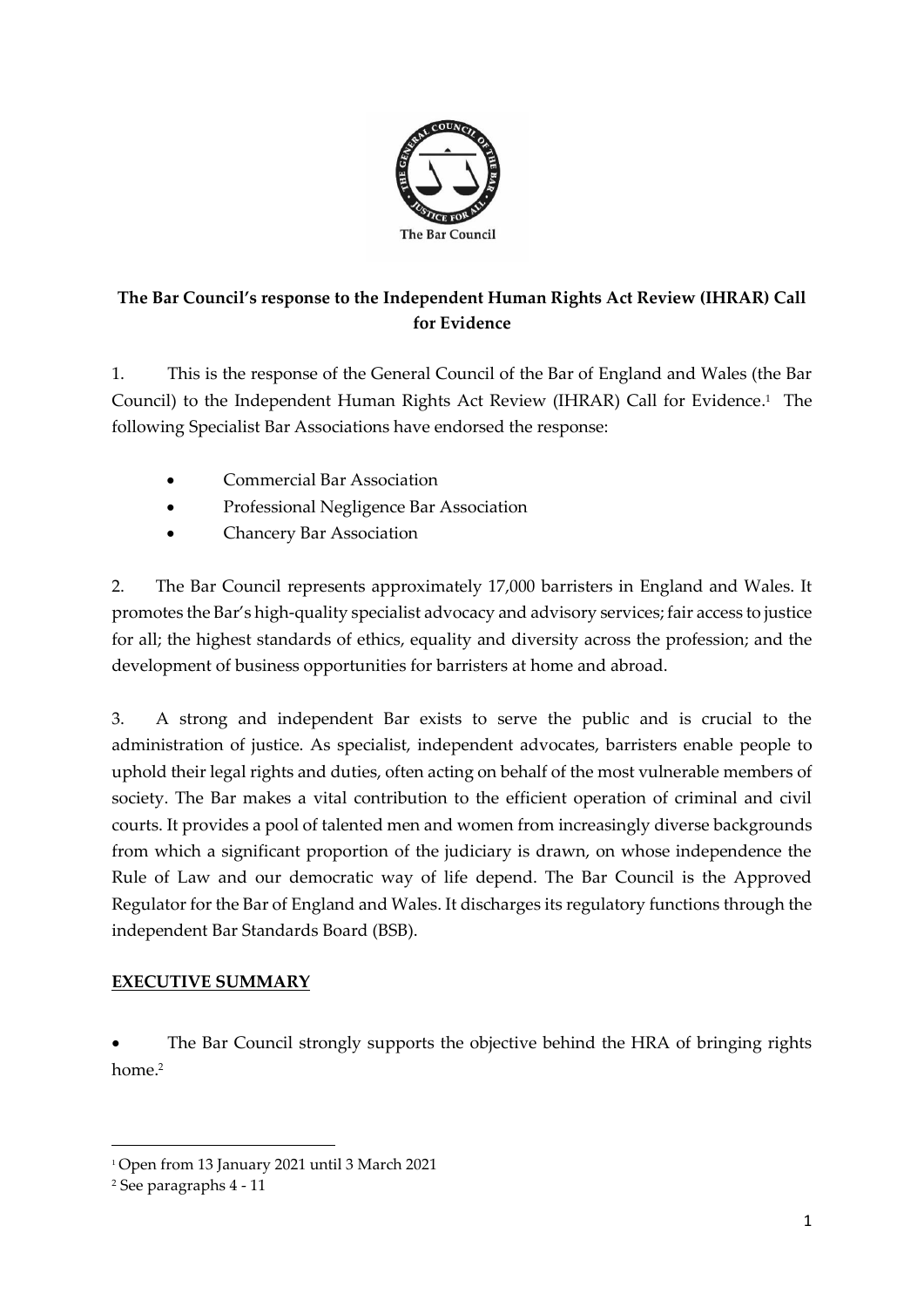• The central machinery of the HRA – sections 2,3 and 4 has operated well and stood the test of time.

The drafting of section 2 is simple and straightforward. It has enabled the U.K. courts to develop a nuanced and principled approach to the Strasbourg caselaw.<sup>3</sup>

• The approach of the U.K. courts is still developing. It will continue to evolve to adapt to the times. The language of Section 2 leaves sufficient room for the courts to strike the right balance. The Bar Council does not regard any statutory intervention desirable in connection with section 2 insofar as it deals with ECtHR caselaw. It would be possible to have a statutory provision making it clear that U.K. courts could have regard to the caselaw of other constitutional courts. 4

Similarly, the Bar Council would resist any amendment to the relationship between section 3 and section 4. The strong interpretative duty created by section 3 is appropriate in the context of bringing rights home and the relationship between section 3 and section 4 respects the constitutional architecture of the U.K. 5

The Bar Council does not consider that the application of section 3 by the courts has illegitimately undermined the will of Parliament.<sup>6</sup>

The enforcement of convention rights through the HRA has not replaced the ability of the common law to develop. The two systems are complementary.<sup>7</sup>

• Both systems, including the HRA, have required the courts to articulate and apply an appropriate degree of respect to social and economic policy decisions by government.<sup>8</sup>

The approach to the provisions of subordinate legislation that are incompatible with convention rights is governed by s6 HRA. A public authority (including a court or tribunal) acts unlawfully if it gives effect to an incompatible regulation unless the incompatibility is required by the parent act. This distinction is appropriate.<sup>9</sup>

<sup>3</sup> See paragraphs 12-24

<sup>4</sup> See paragraphs 25 - 39

<sup>5</sup> See paragraph 84 - 86

<sup>6</sup> See paragraphs 84 - 86

<sup>7</sup> See paragraphs 59-63

<sup>8</sup> See paragraph 69

<sup>9</sup> See paragraphs 115 - 117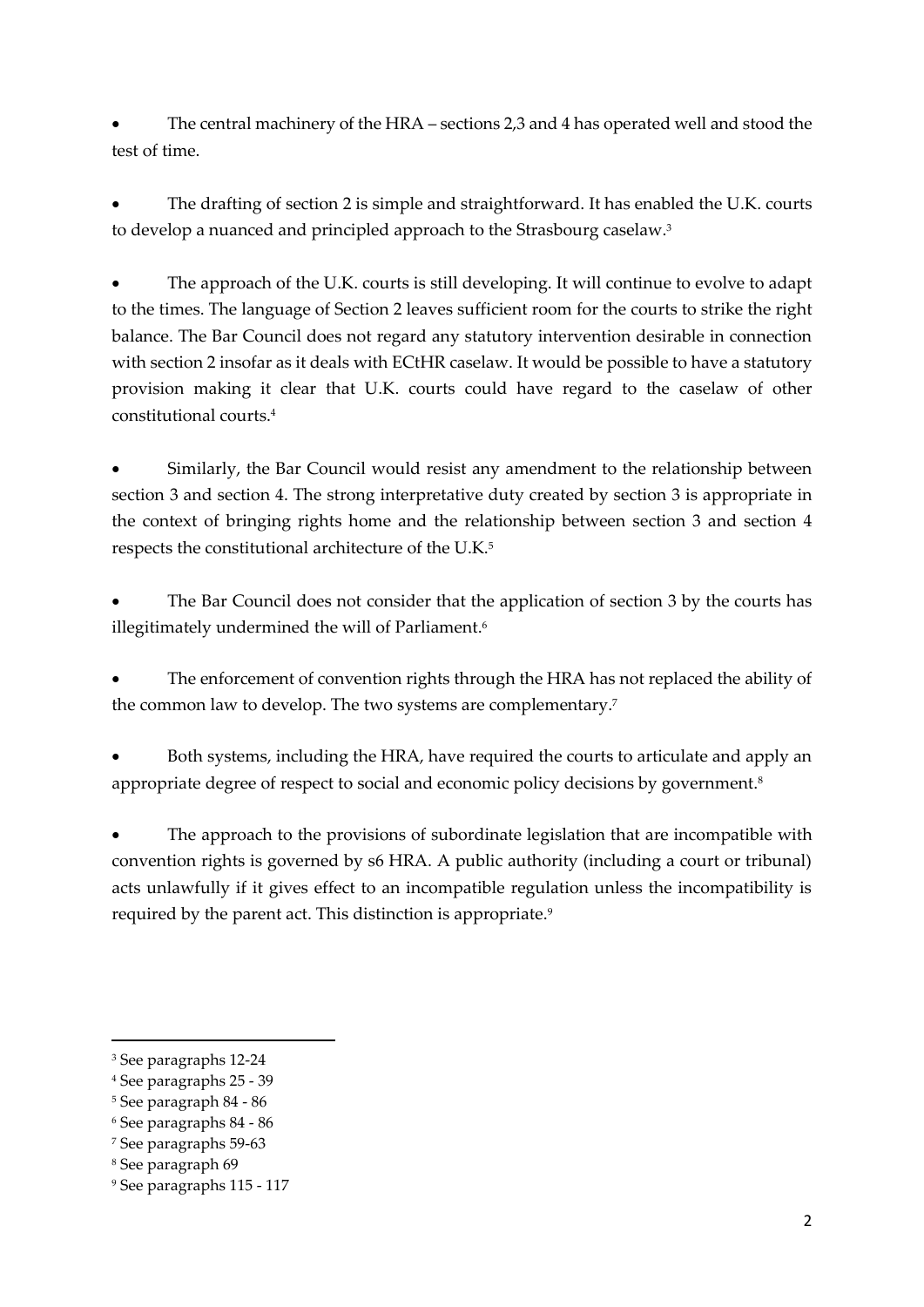It would be possible to make modest amendments to Schedule 2 to strengthen Parliamentary supervision of remedial orders.<sup>10</sup>

The essential determinant as to whether a person falls under UK jurisdiction for the purposes of the Convention and the HRA when overseas is whether s/he is under UK authority and control, that is the international law concept of "state agency, authority and control". The present position is an aspect of the role of the HRA in bringing rights home.<sup>11</sup>

# **THEME 1: The relationship between domestic Courts and the European Court of Human Rights (ECHR)**

4. Members of the Bar Council have experience of the working of the Human Rights Act ("HRA") from the widest possible perspective, because of their role in representing all parties to disputes in which human rights arguments are being asserted. They represent individual claimants who are asserting their convention rights against central or local government, or the other wide spectrum of bodies who are public authorities for the purposes of the HRA. They represent those public authorities themselves, appearing both for central and local government. They appear on both sides of cases involving the media – including those who assert convention rights against the press and for the organs of the media itself. They appear for businesses who go to court with the aim of demonstrating that certain aspects of government regulation and legislation are oppressive and a disproportionate interference with their convention rights, including those arising in relation to the ownership or regulation of property.

5. These observations reflect the obvious fact that barristers appear on both sides of disputes arising under the HRA. The legal profession, including the Bar Council, welcomed its enactment because of its obvious and fundamental role in "*Bringing Rights Home*". The UK had been closely involved in the drafting and instigation of the European Convention on Human Rights ("ECHR"); but the fact that its provisions were not incorporated into domestic law meant that domestic law was not necessarily aligned with the convention rights that the UK had signed up to as a matter of international law. The result was that anyone who asserted that their convention rights had been infringed, or that domestic law failed properly to give effect to those rights, had to go to the European Court of Human Rights ("ECtHR") in order to vindicate them. There were two obvious and substantial disadvantages to this situation – first the cumbersome and time-consuming nature of the process; and, second, the fact that domestic courts were not engaging directly with the underlying convention rights. The domestic courts were confronted by arguments necessarily articulated in terms of domestic law; the arguments in front of the ECtHR were in terms of the convention itself. The two court systems were not engaging with identical material.

<sup>10</sup> See paragraphs 97 - 101

<sup>11</sup> See paragraphs 118 - 137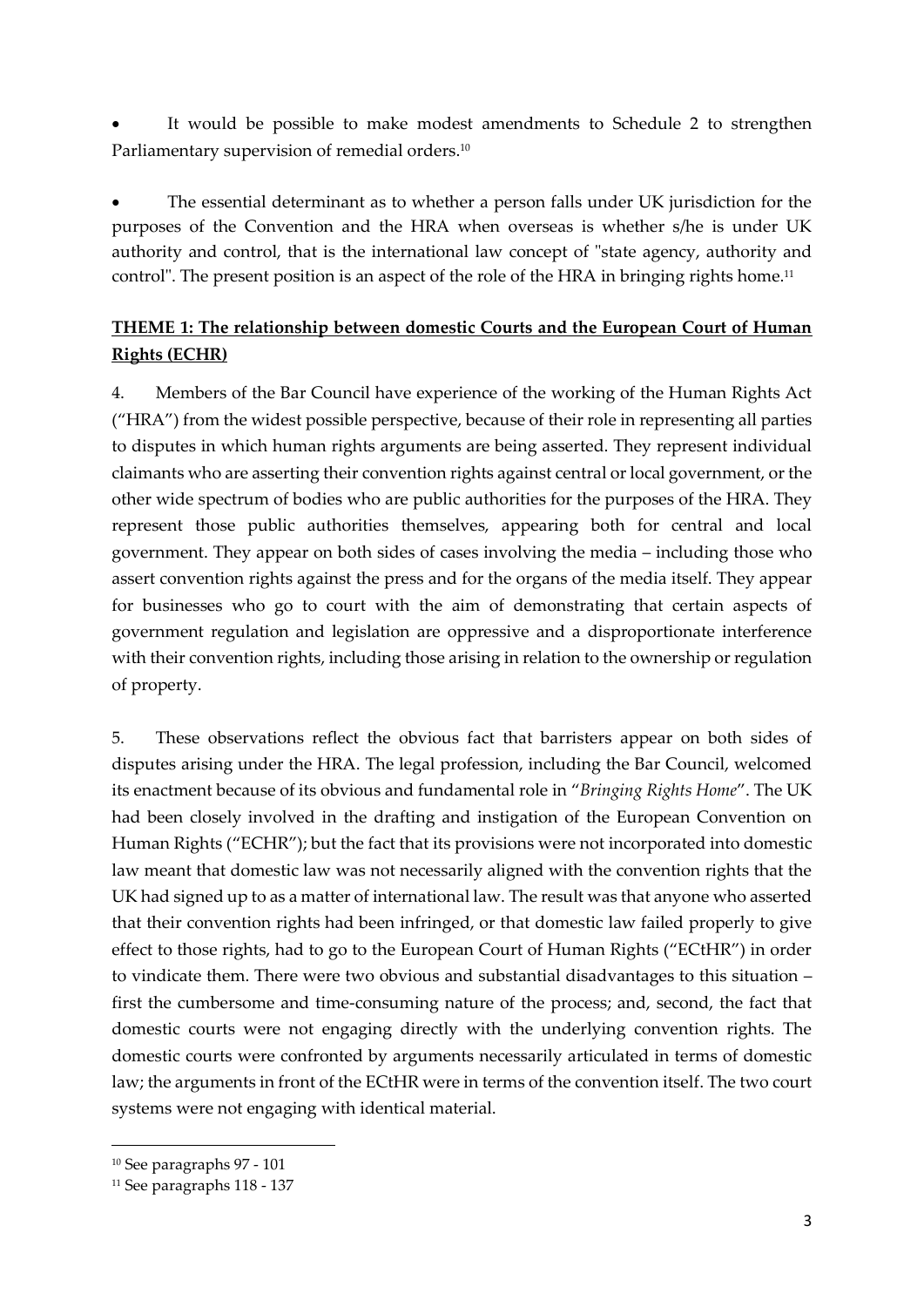6. The desirability of overcoming these drawbacks was the major objective behind the enactment of the HRA. The White Paper which preceded it was entitled "Rights Brought Home: The Human Rights Bill." Paragraph 1.14 explained: *"The effect of non-incorporation….is a very practical one. …. [Enforcing the rights] takes too long and costs too much……Bringing these rights home will mean that the British people will be able to argue for their rights in the British courts – without this inordinate delay and cost. It will also mean that the rights will be brought much more fully into the jurisprudence of the courts throughout the United Kingdom, and their interpretation will thus be far more subtly and powerfully woven into our law. And there will be another distinct benefit. British judges will be enabled to make a distinctively British contribution to the jurisprudence of human rights in Europe."*

7. Some comments are made below on the importance of the involvement of domestic courts themselves in exploring the relationship between convention concepts and purely domestic law for the "dialogue" between those courts and ECtHR.

8. The Bar Council strongly supports these objectives. It accepts that it is sensible to take a look at the operation of the HRA after 20 years and accordingly welcomes the IHRAR. Some comments are made below on the central features of the HRA – s.2; s.3 and s.4. It considers that this central machinery has worked well and has stood the test of time. Whilst it has some suggestions for modest improvements to some provisions – s.2 and parliamentary scrutiny of certain remedial orders under s.10 and schedule 2 – it would resist any major revisions to the machinery. Anything which diminishes the direct involvement of domestic courts in providing remedies in respect of breaches of convention rights will inevitably recreate the problem which the HRA was designed to address and which it has successfully addressed.

#### **The role of section 2 in bringing rights home**

9. Section 2 is an essential part of mechanism of the HRA and plays a major role in delivering the task of "bringing rights home". Its drafting is simple and straightforward, and the Bar Council would not propose any changes to the drafting in respect of the central relationship between domestic and Strasbourg case-law. The formula in s.2 has enabled UK courts to react in a nuanced and principled way to that case-law. The approach that has been taken was summarised by the Court of Appeal in *R(on the application of Hicks) v Commissioner of Police of the Metropolis* [2014] 1 WLR 2152 at paragraph 80:-

"*80. What conclusions can be drawn from this domestic case law on how English courts should deal with Strasbourg decisions on the interpretation of the ambit of a provision of the Convention itself, as opposed to a European Court of Human Rights decision on how a provision in the Convention is to apply to particular factual circumstances? We think that the following principles are clear: (1) It is the duty of the national courts to enforce domestically enacted Convention rights. (2) The European Court of Human Rights is the court that,*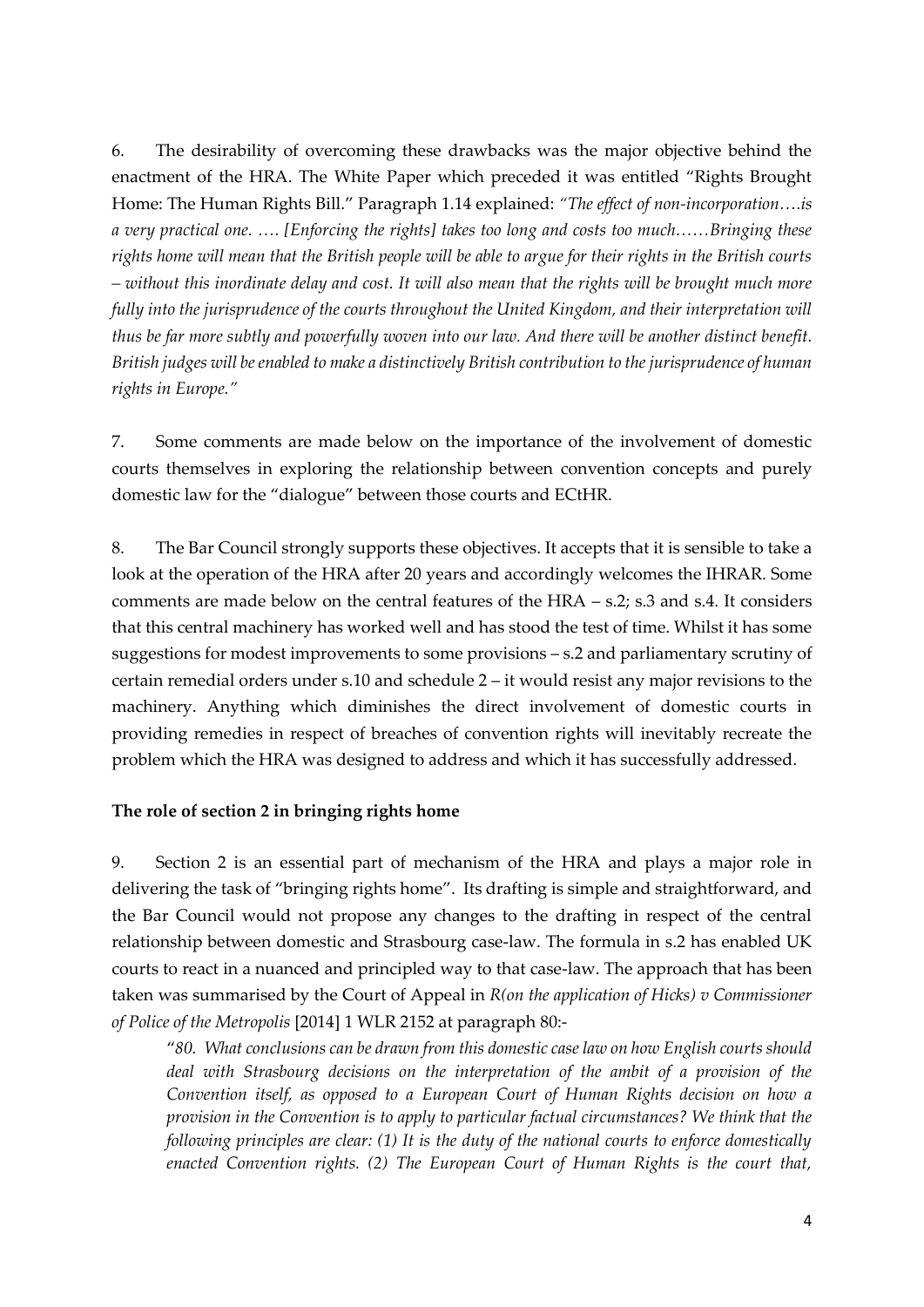*ultimately, must interpret the meaning of the Convention. (3) The UK courts will be bound to follow an interpretation of a provision of the Convention if given by the Grand Chamber as authoritative, unless it is apparent that it has misunderstood or overlooked some significant feature of English law or practice which, properly explained, would lead to that interpretation being reviewed by the European Court of Human Rights when its interpretation was being applied to English circumstances. (4) The same principle and qualification applies to a "clear and constant" line of decisions of the European Court of Human Rights other than one of the Grand Chamber. (5) Convention rights have to be given effect in the light of the domestic law*  which implements in detail the "high level" rights set out in the Convention. (6) Where there *are "mixed messages" in the existing Strasbourg case law, a "real judicial choice" will have to be made about the scope and application of the relevant provision of the Convention. We note that in Ostendorf's case 7 March 2013, the Strasbourg court was plainly not concerned with the English domestic processes of arrest and detention; however, it was concerned with them in Steel v United Kingdom 28 EHRR 603 , Brogan v United Kingdom 11 EHRR 117 and Nicol and Selvanayagam v United Kingdom 11 January 2001* ."

10. The Bar Council respectfully considers that this approach does represent a satisfactory approach to the Strasbourg case-law which is justified as a matter of basic principle. S.2 has to be operated in a way which enables the HRA to fulfil the task of bringing rights home. Accordingly, a strong commitment to following decisions of the Grand Chamber or a consistent line of authority is justified because in these two situations it is possible to predict what the reaction of the ECtHR would be and so there is everything to be gained from the UK courts giving effect to that predicted reaction. Not to do so would simply compel protracted litigation. But there will be other circumstances where this is not the case. Thus it is possible that the issue has not been addressed by Strasbourg; or that there are "mixed messages" in the existing Strasbourg case-law, and where accordingly a "real judicial choice" will have to be made about the scope and application of the relevant provisions of the Convention. This may involve departing from individual ECtHR decisions, as was done in *Hicks* itself – see the reference to Ostendorf's case which was not applied by the Court of Appeal to the English domestic processes of arrest and detention; an approach confirmed by the Supreme Court at [2017] AC 256. A striking example of the Supreme Court not following ECtHR authority is to be found in *R (Aguilar Quila and another) v Secretary of State* [2012] 1AC 621, in which it declined to apply the long-established authority of *Abdulaziz* [1985] 7 EHRR 471. Lord Wilson observed:-

*"43. Having duly taken account of the decision in the Abdulaziz case pursuant to [section 2 of](http://uk.westlaw.com/Document/I2B24CE80E45011DA8D70A0E70A78ED65/View/FullText.html?originationContext=document&transitionType=DocumentItem&vr=3.0&rs=PLUK1.0&contextData=(sc.Search))  [the Human Rights Act 1998](http://uk.westlaw.com/Document/I2B24CE80E45011DA8D70A0E70A78ED65/View/FullText.html?originationContext=document&transitionType=DocumentItem&vr=3.0&rs=PLUK1.0&contextData=(sc.Search)) , we should in my view decline to follow it. It is an old decision. There was dissent from it even at the time. More recent decisions of the Court of Human Rights, in particular the Boultif case 33 EHRR 1179 and the [Tuquabo-Tekle case \[2006\] 1 FLR 798](http://uk.westlaw.com/Document/IA5C837E0E43611DA8FC2A0F0355337E9/View/FullText.html?originationContext=document&transitionType=DocumentItem&vr=3.0&rs=PLUK1.0&contextData=(sc.Search)) ,*  are inconsistent with it. There is no "clear and consistent jurisprudence" of the Court of *Human Rights which our courts ought to follow: see [R \(Alconbury Developments Ltd\) v](http://uk.westlaw.com/Document/I79A6F2E0E42811DA8FC2A0F0355337E9/View/FullText.html?originationContext=document&transitionType=DocumentItem&vr=3.0&rs=PLUK1.0&contextData=(sc.Search))  [Secretary of State for the Environment, Transport and the Regions \[2003\] 2 AC 295](http://uk.westlaw.com/Document/I79A6F2E0E42811DA8FC2A0F0355337E9/View/FullText.html?originationContext=document&transitionType=DocumentItem&vr=3.0&rs=PLUK1.0&contextData=(sc.Search))*."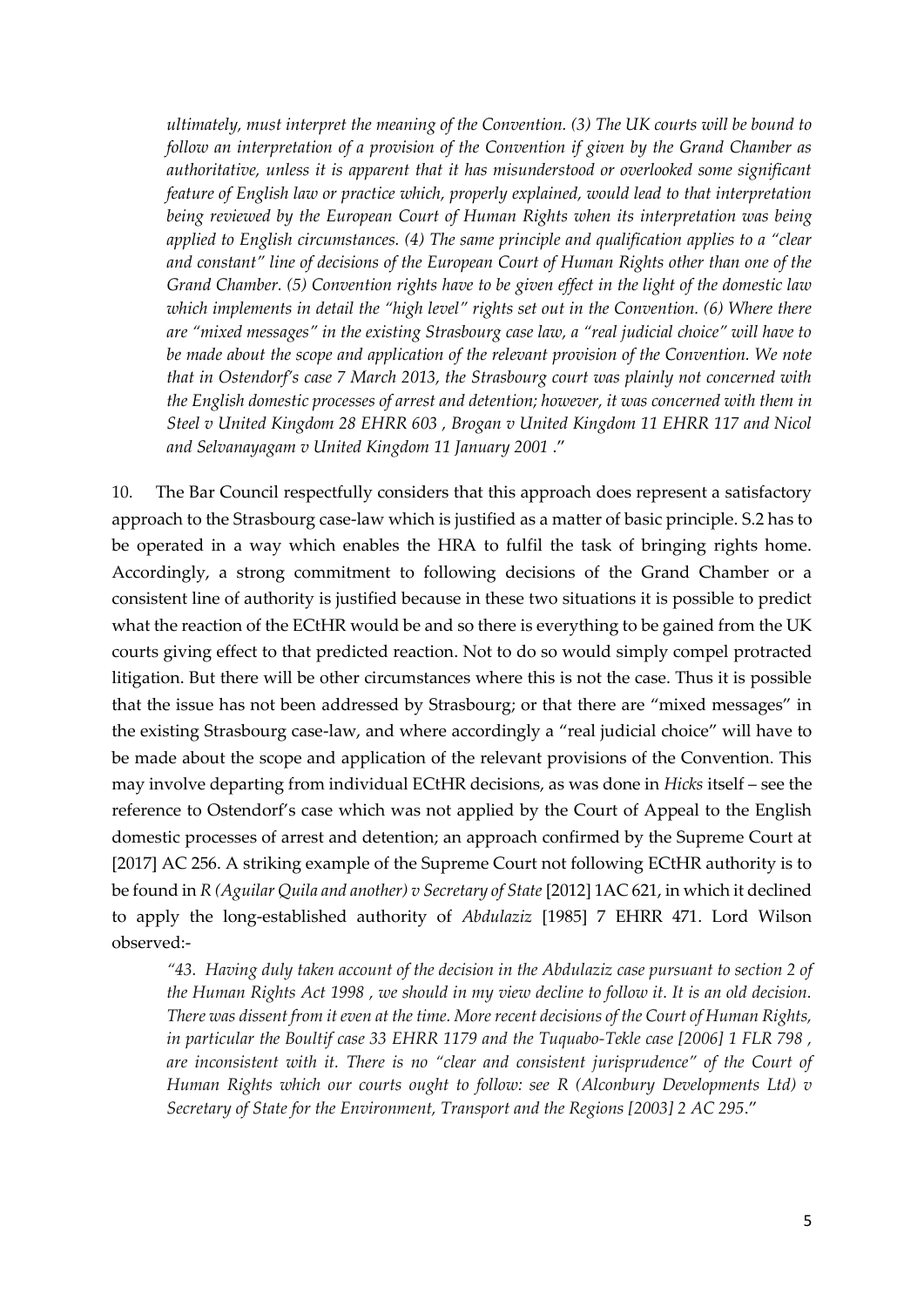11. In other words, the passage of time coupled with considerable developments in the approach to immigration law had diminished the respect which should be afforded even to this long-established authority.

## **Evolution of the approach to section 2**

12. The evolution of the approach of the UK courts to s.2 demonstrates that it provides an appropriate basis for the development of a nuanced and principled approach. As already stated, the Bar Council does not consider that any statutory intervention is necessary. The courts are clearly able to develop this principled approach satisfactorily.

13. The interpretation of s.2 HRA by English courts involves two inter-linked issues, namely: (a) the approach taken when there is clear ECtHR case law on a point; and (b) the domestic approach to be adopted when there is no such clarity.

14. The first situation poses the question of whether English courts consider themselves bound by clear ECtHR case law, notwithstanding s.2 HRA; the second situation poses the question of whether English courts consider themselves able, notwithstanding s.2, to determine the effect of European Convention on Human Rights ('ECHR') rights in domestic law in a way that effectively runs ahead of ECtHR case law.

15. The initial attitude of English jurisprudence to these issues can be seen in *R (Ullah) v Special Adjudicator* [2004] 2 AC 323 ('*Ullah*'). In *Ullah*, Lord Bingham, at [20], held that:

*'In determining the present question, the House is required by section 2(1) of the Human Rights Act 1998 to take into account any relevant Strasbourg case law. While such case law is not strictly binding, it has been held that courts should, in the absence of some special circumstances, follow any clear and constant jurisprudence of the Strasbourg court: R (Alconbury Developments Ltd) v Secretary of State for the Environment, Transport and the Regions [2001] UKHL 23, [2003] 2 AC 295, paragraph 26. This reflects the fact that the Convention is an international instrument, the correct interpretation of which can be authoritatively expounded only by the Strasbourg court. From this it follows that a national court subject to a duty such as that imposed by section 2 should not without strong reason dilute or weaken the effect of the Strasbourg case law. It is indeed unlawful under section 6 of the 1998 Act for a public authority, including a court, to act in a way which is incompatible with a Convention right. It is of course open to member states to provide for rights more generous than those guaranteed by the Convention, but such provision should not be the product of interpretation of the Convention by national courts, since the meaning of the Convention should be uniform throughout the states party to it. The duty of national courts is to keep pace with the Strasbourg jurisprudence as it evolves over time: no more, but certainly no less.'*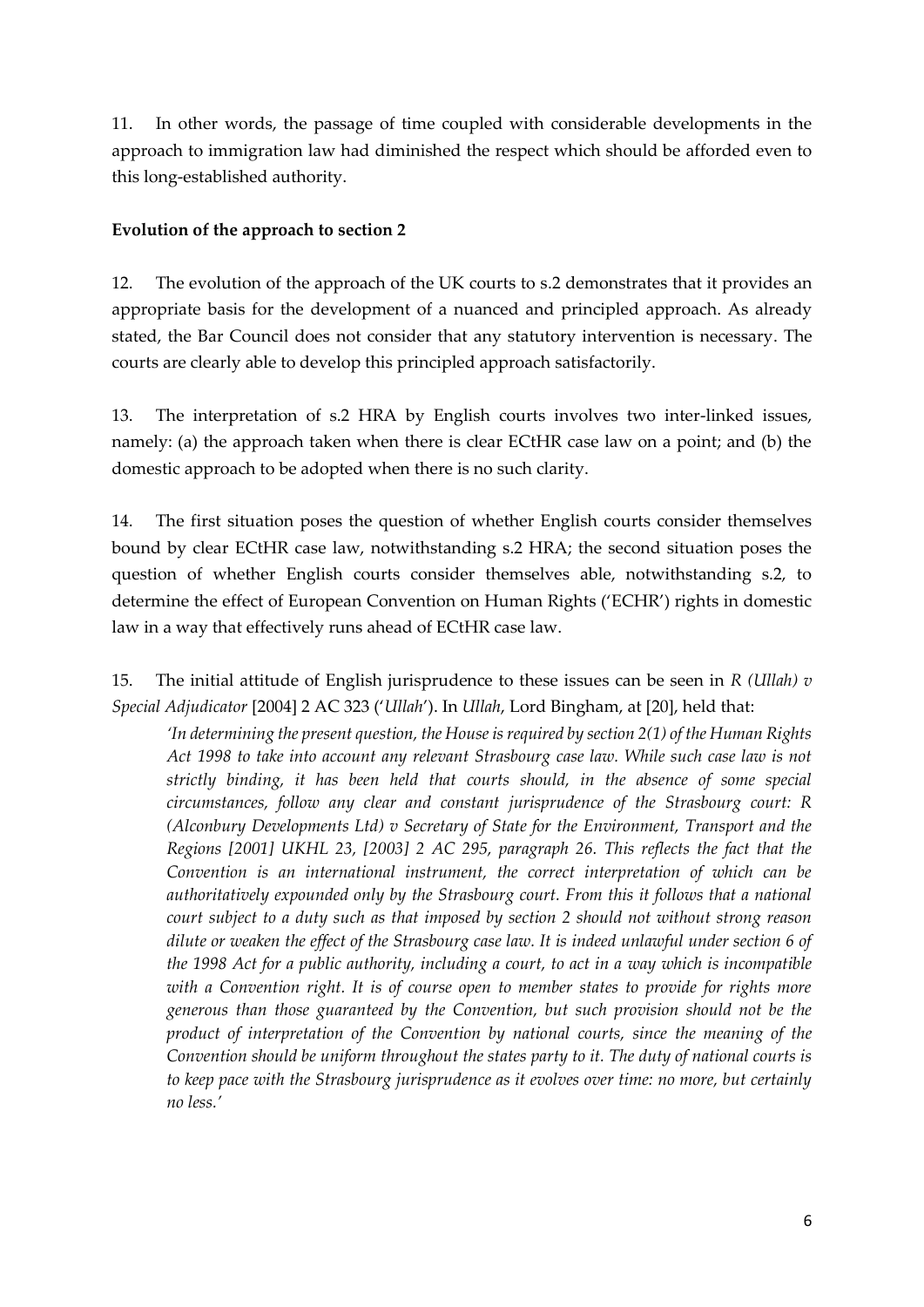16. Thus, the general rule (i.e. 'in the absence of some special circumstances') was that an English court could not depart from clear ECtHR case law, nor could it develop ECHR rights in the absence of clear ECtHR case law. This leaves open the issue of what it means to 'keep pace' with ECtHR in UK-specific context. This approach suggests an interpretation of s.2 HRA which is not one which empowers the domestic courts but, instead, makes them subservient to the ECtHR.

17. This overly deferential approach was not consistent with the vision of the sponsor of the HRA, Lord Irvine of Lairg QC. In his speech of 14 December 2011 to the Bingham Centre for the Rule of Law: '*A British Interpretation of Convention Rights*,' Lord Irvine's critique of the position was founded on his contention that:

*'Lord Bingham's own stated reasoning in Ullah was that the Convention rights should bear the same meaning throughout the CoE ["Council of Europe"]. However, even Homer can nod. This justification elides two distinct concepts. The UK Courts have no power to bind any other CoE member state, and the Strasbourg Court is of course not bound by their decisions. The domestic Courts do not interpret the content of the ECHR as an international Treaty; they interpret the Convention rights under domestic law.'* 

18. The final sentence was the crux of the analysis. That is, in Lord Bingham's reasoning, an English court is prevented from relying on s.2 HRA to interpret ECHR rights for itself because the ECHR qua treaty required a uniform interpretation throughout the member states of the Council of Europe. As a result, English courts were subject to a self-imposed restriction on their ability to interpret ECHR rights in English domestic law in such a way that might depart from, or develop beyond, ECtHR jurisprudence.

19. Against that view, Lord Irvine posited that although it was true that Article 46 ECHR provides that '*The High Contracting Parties undertake to abide by the final judgment of the Court [the ECtHR] in any case to which they are a party'*, that is an obligation of the UK qua state under international law, which obtains in the international plane only. Under English law's dualist system, there was no obligation on domestic courts to take that international law obligation into account when deciding what the effect of ECHR rights are as a matter of English domestic law.

20. A further critique is that Lord Bingham's analysis implicitly assumed that the application of ECHR in a domestic setting would be the same in all Contracting States. However, the margin of appreciation, reflecting the different cultural and societal norms in place, may permit an ECHR compliant answer that differs from state to state.

21. In his speech, Lord Irvine was of the view that s.2 HRA was precisely the means by which Parliament had provided that the English courts could depart from, or develop beyond,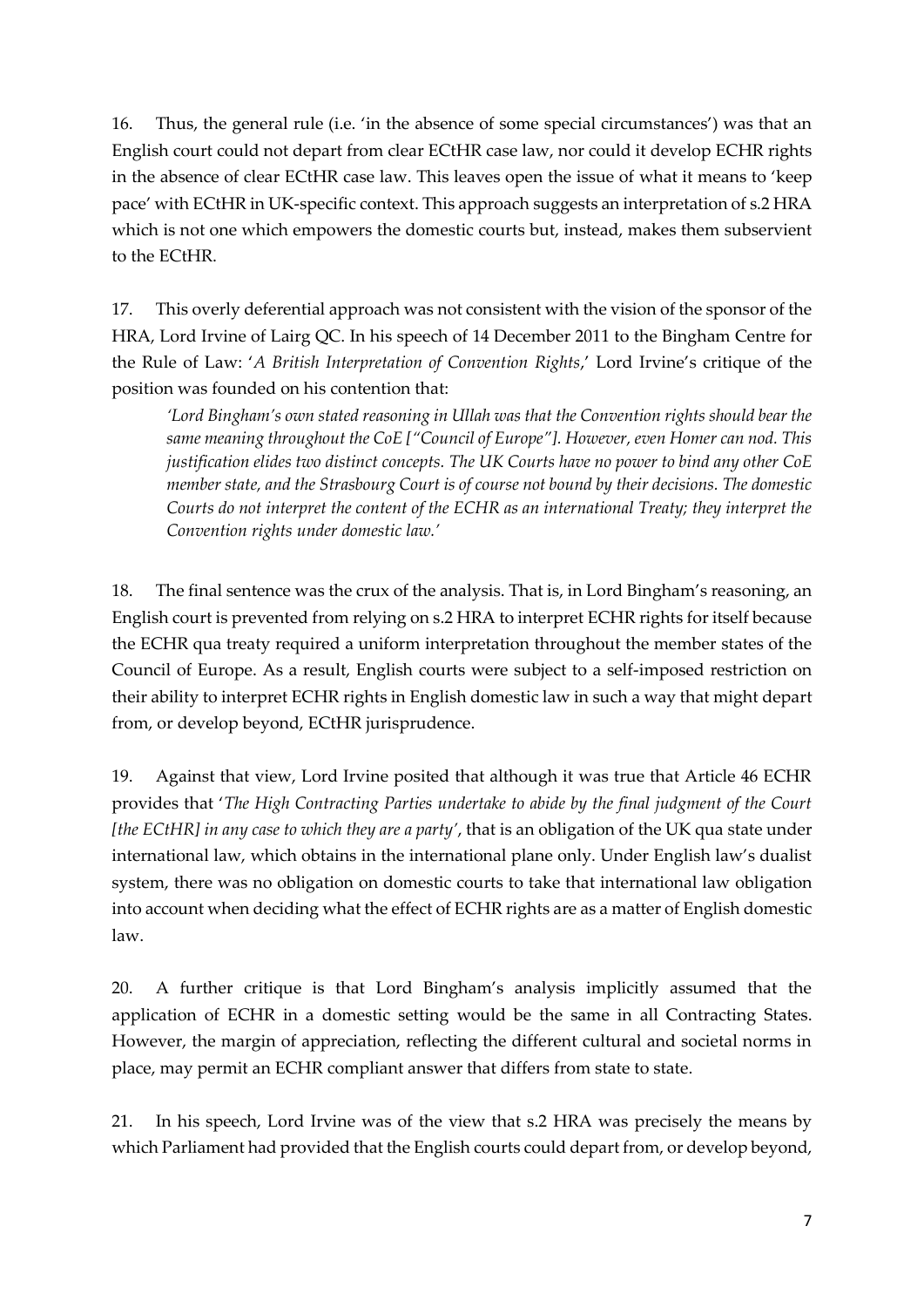ECtHR jurisprudence. Issues of compliance with international law were matters for Parliament and the Executive.

22. The cases Lord Irvine cited are to the effect that the position in *Ullah* was generally followed, with the result that ECtHR jurisprudence was not 'taken into account' but was applied as binding precedent. He did acknowledge, however, a handful of exceptions, such as cases where the ECtHR had overlooked or misunderstood some important fact, argument or point of principle, such as in the English law of negligence or court martial.

23. But there were few decisions of high authority in which the English courts had refused to follow clear ECtHR jurisprudence. An obvious example is *R v Horncastle*, where the House of Lords effectively asked the Grand Chamber to reconsider the Fourth Section's previous judgment in *Al-Khawaja v UK*. In *Al-Khawaja*, the ECtHR had held that Article 6 required – as an absolute rule – that no conviction can be based solely or to a decisive extent on hearsay evidence, even where the accused has successfully intimidated the primary witness or the witness has died.

24. As noted by Lord Irvine in his speech, there was danger that the effect of *Ullah* was that s.2 HRA made the English court an agent of the ECtHR, subordinated in a vertical relationship, akin to that in EU with the CJEU. In Lord Irvine's view, s.2 was intended to create a relationship of dialogue between the English courts and the ECtHR, i.e., when determining the specific effect of ECHR rights under English domestic law, English courts were to take into account ECtHR case law, but were not be bound by it.

## A more mature approach to domestic human rights

25. The restraint evident in *Ullah* may be explicable by a number of factors, not least a cultural bias in favour of precedent and a lack of clarity about the scope of a UK-specific implementation of ECHR rights.

26. However, more recent authorities have shown that the courts have gone beyond the approach in *Ullah*. The two leading Supreme Court cases noted below set out the current position.

27. The first is *Commissioner of Police of the Metropolis v DSD* [2018] UKSC 11, [2019] A.C. 196. This case concerned two victims of the serial rapist John Worboys. They had brought proceedings against the police, alleging that the failure to conduct effective investigations into his crimes constituted a violation of their rights under Article 3 ECHR, which provides that no one shall be subjected to torture or inhuman or degrading treatment or punishment. The main issue was to what extent Article 3 imposes a positive obligation on states to investigate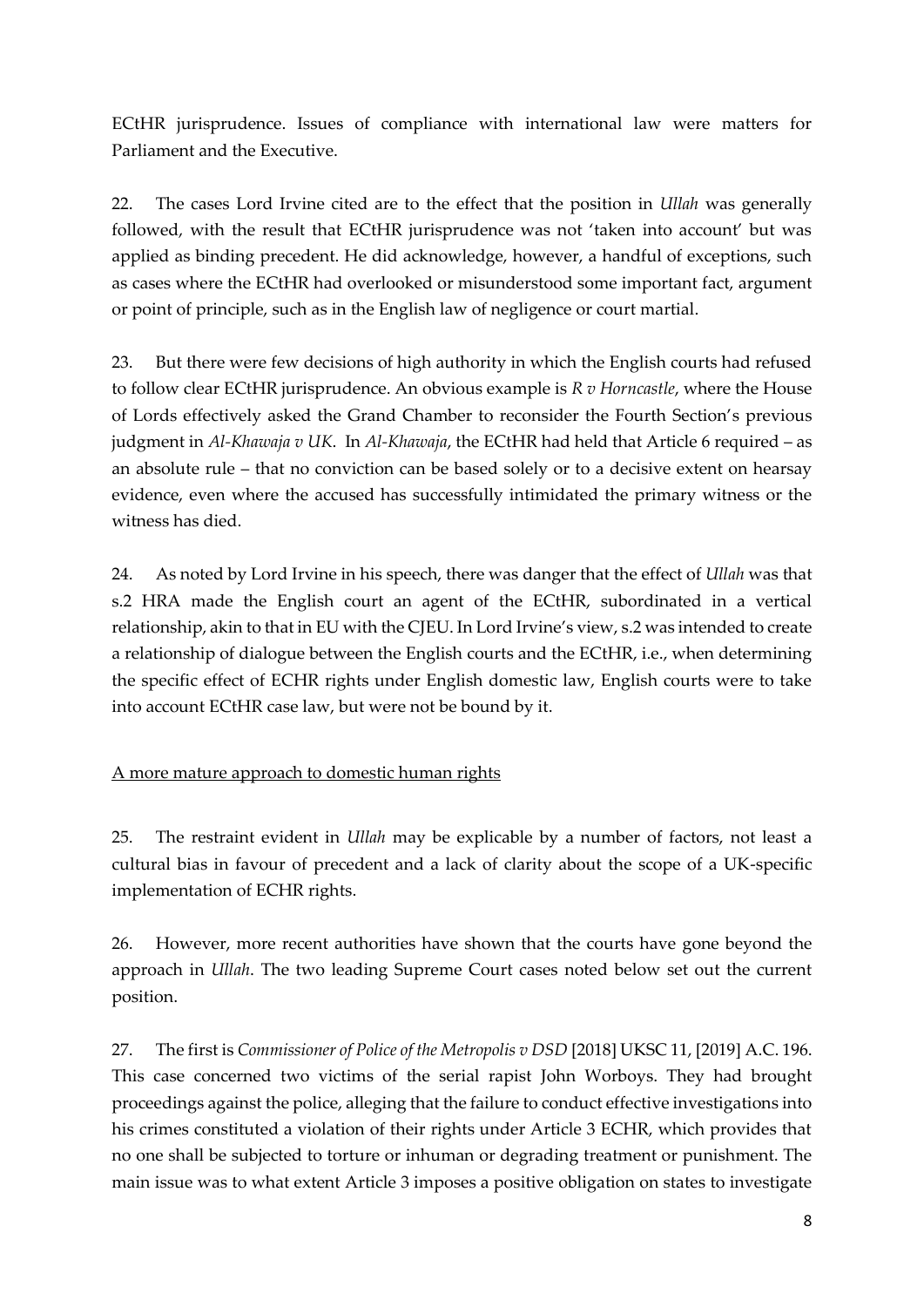reported crimes perpetrated by private individuals, which in turn required consideration of ECtHR case law on the point.

28. The majority of the Supreme Court narrowed the *Ullah* principle such that English courts could, in some circumstances, go beyond ECtHR jurisprudence where there was no clear ECtHR authority on a given issue.

29. Lord Mance's reasoning was based on a re-statement of Ullah, without a fundamental re-statement of principle. However, Lord Kerr's analysis went further. Specifically, Lord Kerr analysed the function of the HRA, concluding that when an English court determines ECHR rights thereunder, it does so as domestic rights, as a matter of domestic law.

30. Because this case involved the English court going beyond ECtHR case law where it was not clear, rather than departing from it where it was clear, the full extent of Lord Kerr's principle, and its tension with Lord Mance's narrower view, was not tested. But in the abstract, Lord Kerr's analysis is much closer to the emancipation of English courts envisaged by s.2 HRA (as contemplated by Lord Irvine) than the subjugation imposed by *Ullah*.

31. The second case is *R (Hallam) v Secretary of State for Justice* [2019] UKSC 2, [2020] A.C. 279 where the majority of the Supreme Court held that once criminal proceedings had terminated in an acquittal or discontinuance, the presumption of innocence in Article 6.2 ECHR, which governed the investigation and trial of criminal charges, had no continuing relevance, except to prohibit a public authority from suggesting that the acquitted defendant should have been convicted.

32. In so deciding, the Supreme Court refused to follow ECtHR jurisprudence that Article 6.2 has a continuing relevance after acquittal or discontinuance.

## 33. Lord Reed (dissenting) at [172]-[173] held that:

*'172. This court's approach to judgments of the European Court of Human Rights is well established. Section 2 of the Human Rights Act 1998 requires the courts to "take into account" decisions of the European court, not necessarily to follow them. In taking them into account, this court recognises their particular significance. As Lord Bingham of Cornhill observed in Kay v Lambeth London Borough Council [2006] 2 AC 465 , para 44: "The Strasbourg court authoritatively expounds the interpretation of the rights embodied in the Convention and its protocols, as it must if the Convention is to be uniformly understood by all member states." Nevertheless, it can sometimes be inappropriate to follow Strasbourg judgments, as to do so may prevent this court from engaging in the constructive dialogue or collaboration between the European court and national courts on which the effective implementation of the Convention depends. In particular, dialogue has proved valuable on some occasions in relation to chamber decisions of the European court, where this court can be confident that the European court will*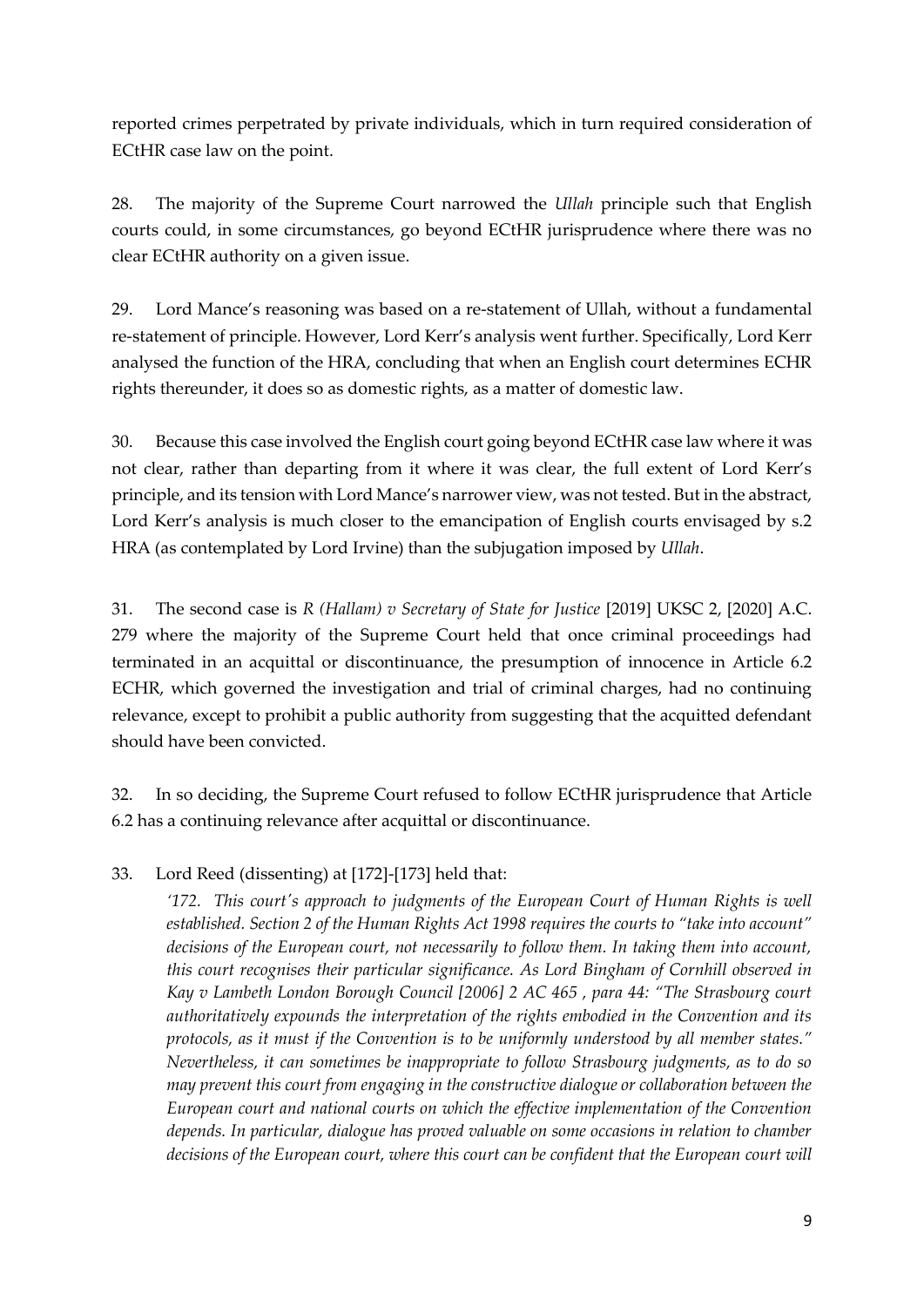*respond to the reasoned and courteous expression of a diverging national viewpoint by reviewing its position.*

*173. The circumstances in which constructive dialogue is realistically in prospect are not, however, unlimited. As Lord Neuberger of Abbotsbury MR explained in Manchester City Council v Pinnock (Secretary of State for Communities and Local Government intervening) [2011] 2 AC 104, para 48:*

*"Where, however, there is a clear and constant line of decisions whose effect is not inconsistent with some fundamental substantive or procedural aspect of our law, and whose reasoning does not appear to overlook or misunderstand some argument or point of principle, we consider that it would be wrong for this court not to follow that line."*

*There is also unlikely to be scope for dialogue where an issue has been authoritatively considered by the Grand Chamber, as Lord Mance JSC indicated in R (Chester) v Secretary of State for Justice [2014] AC 271 , para 27:*

*"It would have then to involve some truly fundamental principle of our law or some most egregious oversight or misunderstanding before it could be appropriate for this court to contemplate an outright refusal to follow Strasbourg authority at the Grand Chamber level."'*

34. Lord Mance at [72] referred back to the above passages of Lord Reed, but added a further gloss as follows:

*'72. … As to the relationship between this court and the European Court of Human Rights' jurisprudence, I am of course very conscious of what has been said by Lord Neuberger and myself in the passages cited by Lord Reed DPSC in his para 172. Like Lord Wilson JSC, I would, however, draw attention to the further words of Lord Hughes JSC and myself in R (Kaiyam) v Secretary of State for Justice [2015] AC 1344, para 21, where we said:*

*"The degree of constraint imposed or freedom allowed by the phrase 'must take into account' is context specific, and it would be unwise to treat Lord Neuberger MR's reference to decisions 'whose reasoning does not appear to overlook or misunderstand some argument or point of principle' or Lord Mance JSC's reference to 'some egregious oversight or misunderstanding' as more than attempts at general guidelines, or to attach too much weight to his choice of the word 'egregious', compared with Lord Neuberger MR's omission of such a qualification."'* 

35. On that basis, distinguishing ECtHR case law on this point, which he considered not to be 'coherent or settled,' Lord Mance addressed the construction of Article 6 ECHR, by way of s.2 HRA, as applied to the case, as follows:

*"Article 6 is headed "right to a fair trial" and article 6.2 reads: "Everyone charged with a criminal offence shall be presumed innocent until proved guilty according to law." In construing article 6.2, we must under section 2(1)(a) of the Human Rights Act "take into account" any relevant case law of the European Court of Human Rights ("ECtHR"). This sharpens what would anyway be our natural approach when construing provisions designed to incorporate domestically the provisions of a Convention binding on the United Kingdom internationally in senses fixed internationally by the decisions of a supra-national court. But*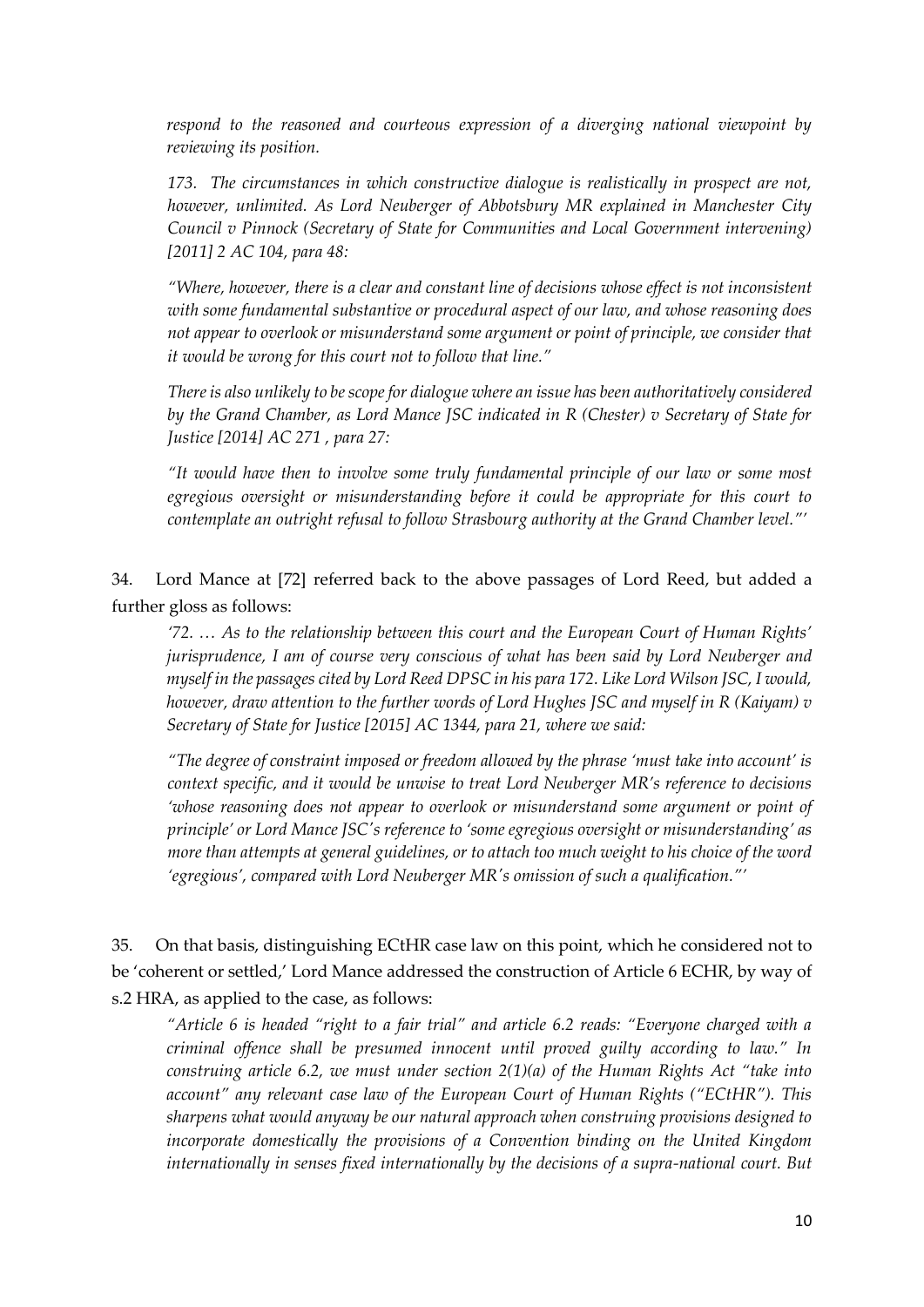*on any ordinary reading, whether by reference to the principles in the Vienna Convention on the Law of Treaties 1969 (Cmnd 4140) or domestic principles, article 6.2 is limited to the pretrial phases of any criminal accusation or proceedings.'*

36. Furthermore, Lord Mance noted obiter, at [73] that '*I question whether the area of law currently under discussion is one where uniformity of approach is critical, even if the precise implications of the ECtHR case law were clear*.'

37. In summary, the direction of travel of recent Supreme Court case law is clearly away from a strict view of the *Ullah* principle, to a position in which, even on Lord Mance's more cautious view, clear ECtHR case law should be followed only as a matter of 'general guidelines,' and that the extent to which it should be followed appears to be variable according to the area of law in question.

38. By way of context of "taking into account" Strasbourg jurisprudence, there is a large number of Indian cases where the Supreme Court of India has relied on the ECHR to interpret the Indian Constitution. The South African Constitutional Court has developed its jurisprudence of human rights relying to a large extent on international material and decisions from other Courts, jurisdictions and human rights instruments, including the European Convention on Human Rights.

39. UK Courts often" take into account" and are informed by Australian and Canadian jurisprudence. For example, in AG's Reference No. 3 of 1999 in relation to police and criminal evidence, in 2007 in relation to a case involving extradition, in 2009 in relation to a case involving disclosure of criminal antecedents and history, and in 2015 in relation to a case involving police retention of personal information, the Supreme Court of the UK cited Canadian and Australian decisions and drew upon their jurisprudence.

## **THEME 1 (a) and (b)**

**a) How has the duty to "take into account" ECtHR jurisprudence been applied in practice? Is there a need for any amendment of section 2?**

**b)** W**hen taking into account the jurisprudence of the ECtHR, how have domestic courts and tribunals approached issues falling within the margin of appreciation permitted to States under that jurisprudence? Is any change required?**

40. This section does not offer a comprehensive survey of the practical approach taken by the courts in recent years. Instead, it considers a number of illustrative cases.

41. *R (on the application of Minto Morrill Solicitors) v Lord Chancellor* [2017] EWHC 612 (Admin). This first instance case concerned solicitors who prepared applications to the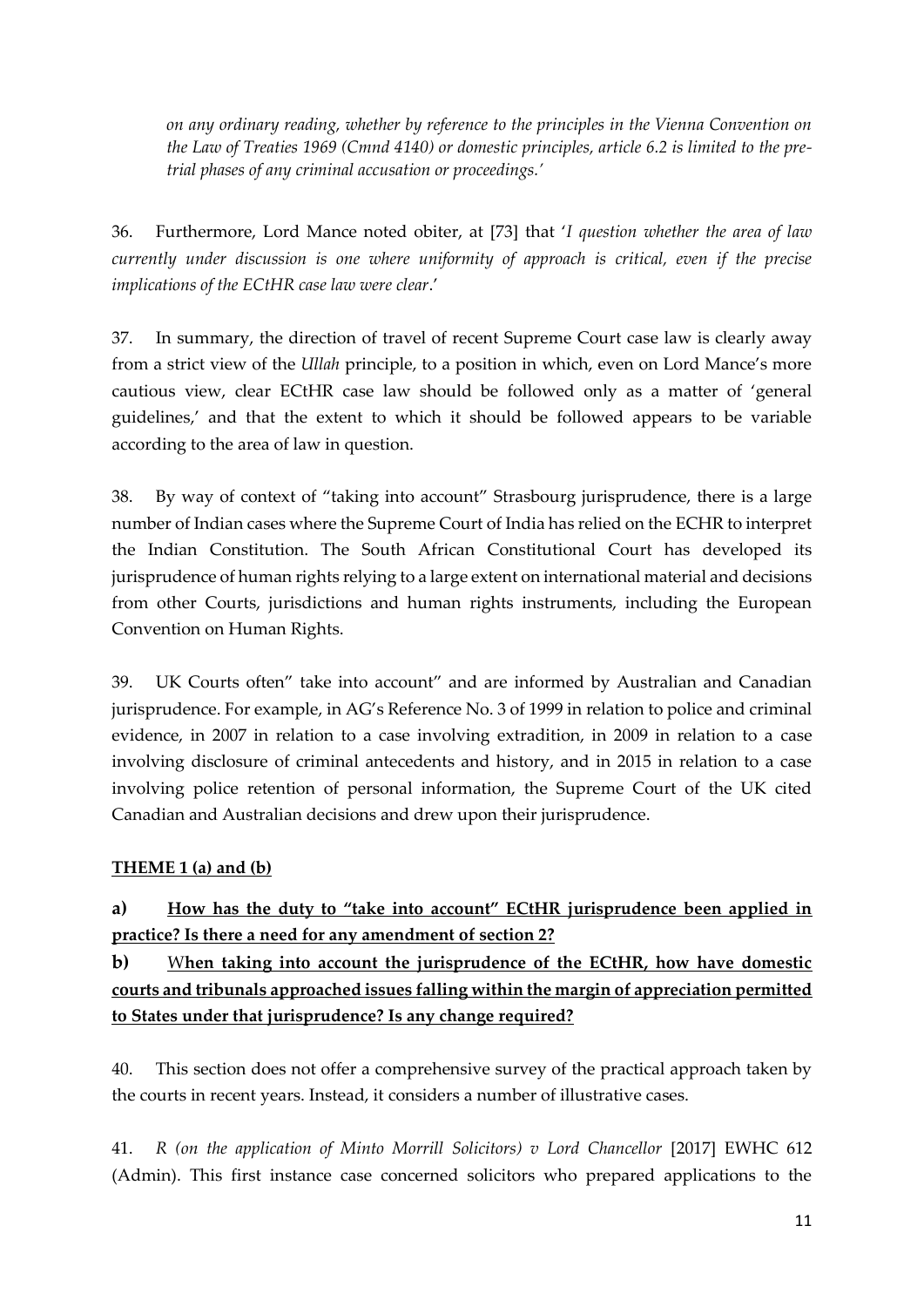ECtHR. Kerr J held that they did not provide services relating to the law of England and Wales within the Access to Justice Act 1999 s.19 and the Legal Aid, Sentencing and Punishment of Offenders Act 2012 s.32. The Legal Aid Agency had therefore rightly refused payments claimed for work done on ECtHR applications. In coming to that conclusion, Kerr J stated at  $[24] - [25]$ :

*'... even if it were linguistically accurate to describe the HRA as having "incorporated" into domestic law the Convention rights referred to in it, it would not follow that the law applied in the ECtHR is that of England and Wales. The ECtHR applies the law of the Convention, not that of England and Wales. The two legal systems are separate.*

*Thus, the Convention regime in domestic law is only available to the extent provided for in the HRA , against public authorities, as defined, in the performance of functions that engage Convention rights. The domestic courts are not bound by decisions of the ECtHR, though they must take them into account. Domestic courts must apply domestic legislation even if it is incompatible with the obligations of the United Kingdom under the Convention (when it cannot be read down under section 3 to prevent the incompatibility).'*

42. *Secretary of State for the Home Department v Onuorah* [2017] EWCA Civ 1757. This case concerned whether there was 'family' or 'private' life under Article 8 ECHR with regard to a Nigerian national and her brother, who lived in the UK. Counsel argued that the Court should distinguish one of its own earlier cases on the basis of the ECtHR jurisprudence on which it was based. Singh LJ held, at [37], that:

*'In my view, the legal position has now been authoritatively settled by this Court [in its earlier case on the point]. Although this Court has an obligation under section 2(1) of the HRA to take into account any relevant decision of the European Court of Human Rights or the former European Commission for Human Rights, we are normally bound by former decisions of this Court, in accordance with the domestic law principle of precedent.'*

43. *Poshteh v Kensington & Chelsea* [2017] UKSC 36. The Supreme Court declined to depart from one of its own earlier decisions that the duties imposed on local housing authorities under the Housing Act 1996 Part VII did not give rise to civil rights or obligations, and that accordingly Article 6 ECHR did not apply. A later decision of the ECtHR to the opposite effect did not change its view. Lord Carnwath held, at [36], that:

*'Our duty under section 2 of the Human Rights Act 1998 is "take account of" the decision of the court. There appears to be no relevant Grand Chamber decision on the issue, but we would normally follow a "clear and constant line" of chamber decisions: see Manchester City Council v Pinnock (Secretary of State for Communities and Local Government intervening) [2011] 2 AC 104 , para 48. This might perhaps be said of some of the previous decisions referred to in the judgment, including most recently Tsfayo v United Kingdom [2007] LGR 1 in which the application of article 6 was conceded by the Government. However, it is apparent from the Chamber's reasoning (see Ali v United Kingdom para 58 cited above) that it was consciously going beyond the scope of previous cases. In answer to Lord Hope DPSC's concern that there was "no clearly defined stopping point" to the process of expansion ([2010] 2 AC 39, para 6), its answer seems to have been that none was needed. That is a possible view, but one which*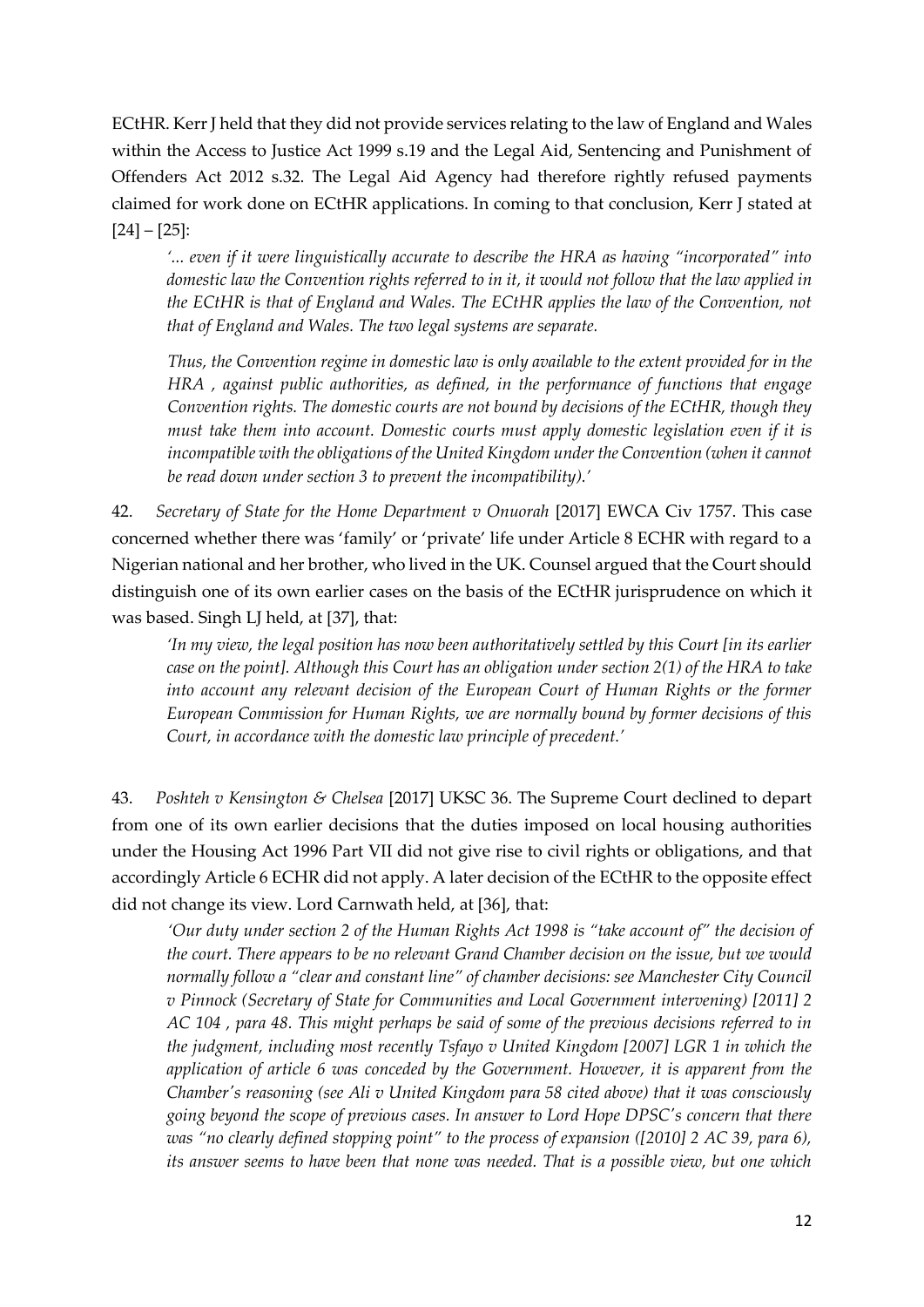*should not readily be adopted without full consideration of its practical implications for the working of the domestic regime.'* 

44. Lord Carnwath's reasoning, as per the passages emphasised, makes clear that he took account of the practical impact of the domestic social housing regime, especially in light of the fact that the Grand Chamber decision in question has 'consciously departed' from previous ECtHR case law, and did not identify a limit to the principle it articulated.

45. *R (Christie Elan-Cane) v Secretary of State for the Home Department* [2018] EWHC 1530 (Admin). In this case an individual, who identified as non-gendered, challenged the Government's policy not to issue non gender-specific 'X' passports to non-gendered, nonbinary and other trans persons who do not identify as, or exclusively as, male or female.

46. This case exemplifies an English court moving beyond ECtHR jurisprudence. Jeremy Baker J, at [108], noted that it was questionable whether the Ullah principle applied at all following Lord Kerr's analysis in *Commissioner of Police of the Metropolis v DSD*. He then proceeded to analyse the issue despite the fact that 'the ECtHR does not appear to have dealt with a case involving the potential Article 8 rights of an individual who identifies as nongendered, as opposed to being transgendered': see [105]. However, Jeremy Baker J went on to hold that, under the principle of the margin of appreciation, the scope of the applicant's right under Article 8 did not require the UK Passport Office to issue passports with a non-binary category.

47. *Ismail Abdurahman v R* [2019] EWCA Crim 2239. This Court of Appeal (Criminal Division) decision concerned Mr Abdurahman, who had been convicted, and sentenced to 10 years imprisonment, for assisting an offender with intent to impede his apprehension or prosecution, and failing to give information about acts of terrorism, in relation to Mr Hussain Osman, one of the men who had attempted to detonate a bomb at Shepherd's Bush tube station in London on 21 July 2005 (which followed the 7 July 2005 bombings).

48. The majority of the Grand Chamber of the ECtHR had previously ruled that the prosecution of Mr Abdurahman before the domestic courts was a breach of his Article 6 rights on the basis that his access to legal advice had been restricted.

49. Dame Victoria Sharp P, following *R (Hallam) v Secretary of State for Justice*, departed from the judgement of the majority of the Grand Chamber to rule that there was no breach of Article 6: see [114]. Sharp P did so on the basis that there were compelling reasons for restricting access to legal advice in this case.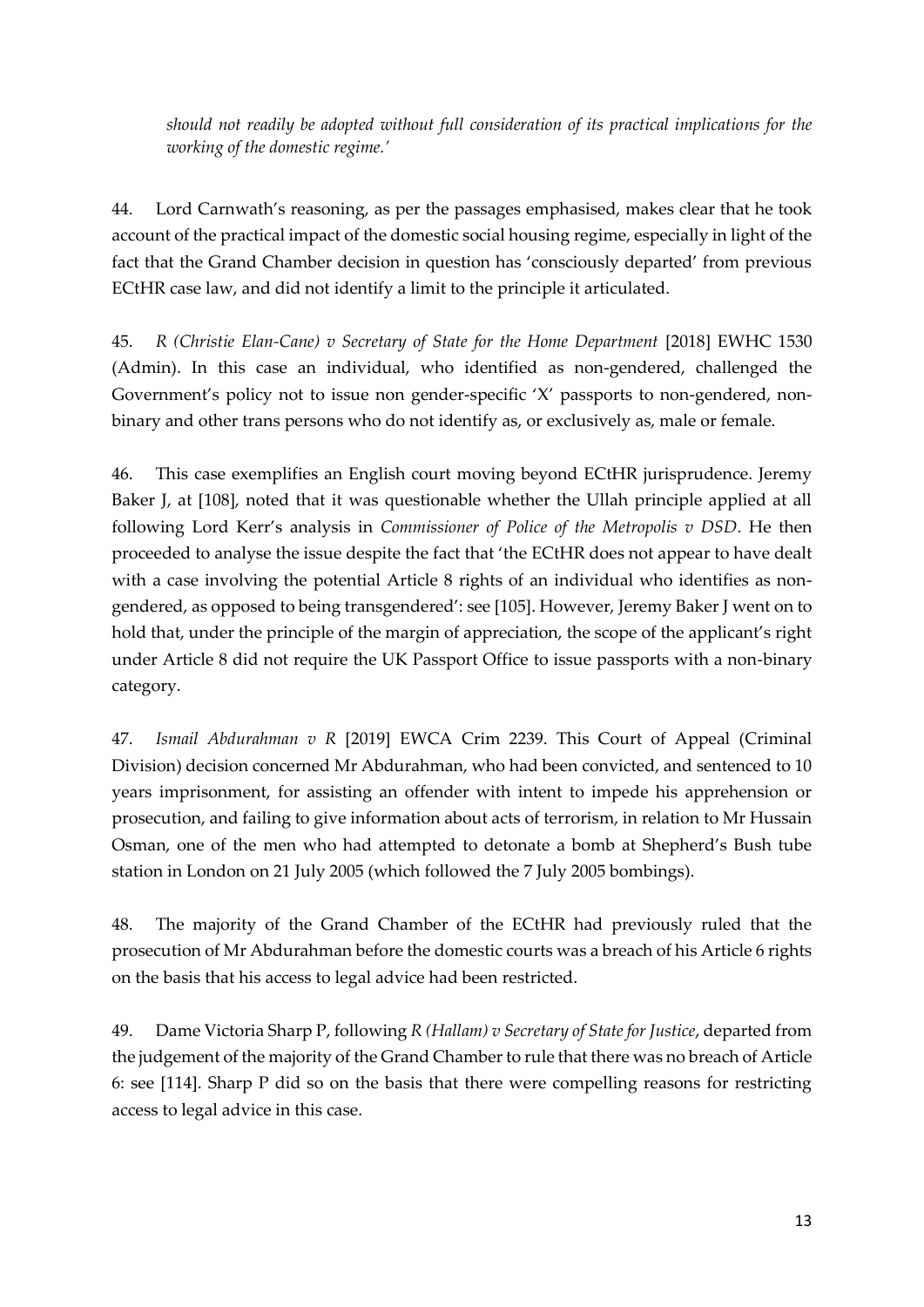50. Sharp P took account of ECtHR jurisprudence not only in terms of the majority decision of the ECtHR, but more broadly too, in agreeing with the minority of the Grand Chamber, and a line of ECtHR cases prior to the Grand Chamber decision: see [121].

51. Although the safety of the conviction was not before the Grand Chamber, Sharp P went on to consider that issue as follows at [124]:

*'Given the basis of the CCRC's reference, we have sought to analyse the safety of the conviction through the lens of Article 6 of the Convention, taking into account the reasoning of the Grand Chamber and indicating the extent to which we are, and are not, constrained by that reasoning. However, even on the assumption that the Grand Chamber was correct that the fairness of the trial was 'irretrievably prejudiced', the conclusion we have recorded at [123] above would in our judgment be sufficient to compel the dismissal of this appeal. That is because, as Mr Mably submitted, the Grand Chamber itself recognised, at [315], that its conclusion on fairness did not entail that Mr Abdurahman was wrongly convicted. Moreover, it is clear on the domestic authorities (especially Lambert and Dundon ) that a conviction may be regarded as safe where the evidence against the appellant is overwhelming, even though the trial has been unfair for the purposes of Article 6.'*

52. As the emphasised passage indicates, Sharp P also took into account domestic authorities on this point, and rejected the argument that a finding of a breach of Article 6 by the Grand Chamber necessarily meant that the conviction was unsafe.

53. The case illustrates how the courts have, in appropriate cases, departed from ECtHR case law, while taking account of the wider position both within the context of other ECtHR cases, and domestic law, so as to interpret ECHR rights as domestic rights for themselves.

54. *In the Matter of an Application by Grainne Close and Shannon Sickles v Christopher Flanagan-Kane and Henry Flanagan-Kane for Judicial Review* (Northern Ireland Court of Appeal [2020] NICA 20) this case illustrates, more broadly, how the texture of ECHR rights can vary across the member states of the Council of Europe in line with the width of the margin of appreciation on a given issue.

55. The Northern Ireland Court of Appeal noted at [29] that the ECtHR allowed a wide margin of appreciation on the issue of same-sex marriage in the case of *Schalk and Kopf v Austria* [2010] 53 EHRR 20:

'*The court said that marriage had deep-rooted social and cultural connotations which may differ largely from one society to another. It should not rush to substitute its own judgement in place of that of the national authorities who were best placed to assess the response to the needs of society. The conclusion was that Article 12 of the Convention did not impose an obligation to grant a same-sex couple access to marriage.*'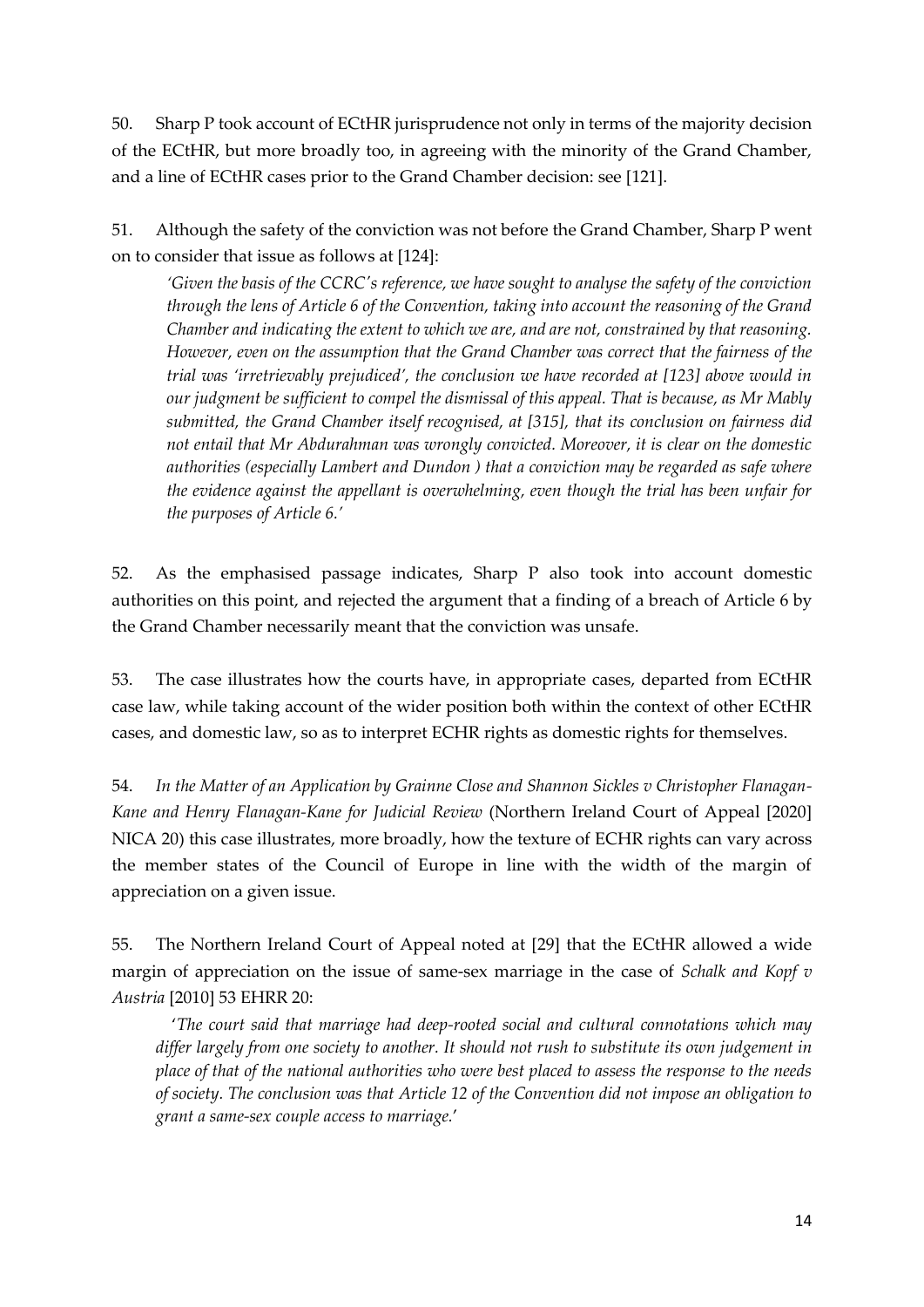The Northern Ireland Court of Appeal further noted that at that time, no more than 6 out of 47 Council of Europe states provided for same-sex marriage.

56. On that basis, having identified that the approach a court should take to ECtHR jurisprudence was that set out by Lord Mance in Commissioner of Police of the Metropolis v DSD, Morgan LCJ held, at [41], that:

*'Applying that guidance we consider that the jurisprudence of the ECtHR makes it clear that Article 12 does not establish a right to same sex marriage. Secondly, the case law establishes that same sex couples in loving relationships have rights under Article 8 of the Convention both in respect of private life and family life. Article 8 cannot, however, supply what Article 12 , the lex specialis, does not supply and cannot, therefore, provide a means of establishing a right to same sex marriage. Thirdly, the issue of how to recognise same sex relationships is within the ambit of both Articles 8 and 12 and therefore, a matter to which Article 14 of the Convention applies. Fourthly, states enjoy a margin of appreciation in Convention law on the application of discrimination caught by Article 14.'*

57. Morgan LCJ concluded, at [59]: '… *by the time of the delivery of the first instance judgment in this case in August 2017 that the absence of same-sex marriage in this jurisdiction discriminated against same-sex couples, that a fair balance between tradition and personal rights had not been struck and that therefore the discrimination was not justified'* (though in the event there was no need to make a declaration of incompatibility as the legislative position has since changed to allow same-sex marriage).

58. Hence this case is an example of a court, despite it being in theory open to it to move beyond ECtHR jurisprudence, deciding not to do so, not least in light of the legislative position.

A common law approach to rights?

59. It should also be noted that the courts are increasingly open to arguments based on common law rights to develop the law in a way that might otherwise not be possible on the basis of ECHR rights.

60. Thus, in *Kennedy v Charity Commission* [2014] UKSC 20, [2015] A.C. 455 the Supreme Court held that the Freedom of Information Act 2000 s.32(2) provided an absolute exemption from any duty of disclosure in respect of documents created by a public body or placed in its custody for the purposes of an inquiry conducted by that body. That exemption continued until the documents became historical records. Contrary to the appellant's argument, Article 10 ECHR did not affect that conclusion.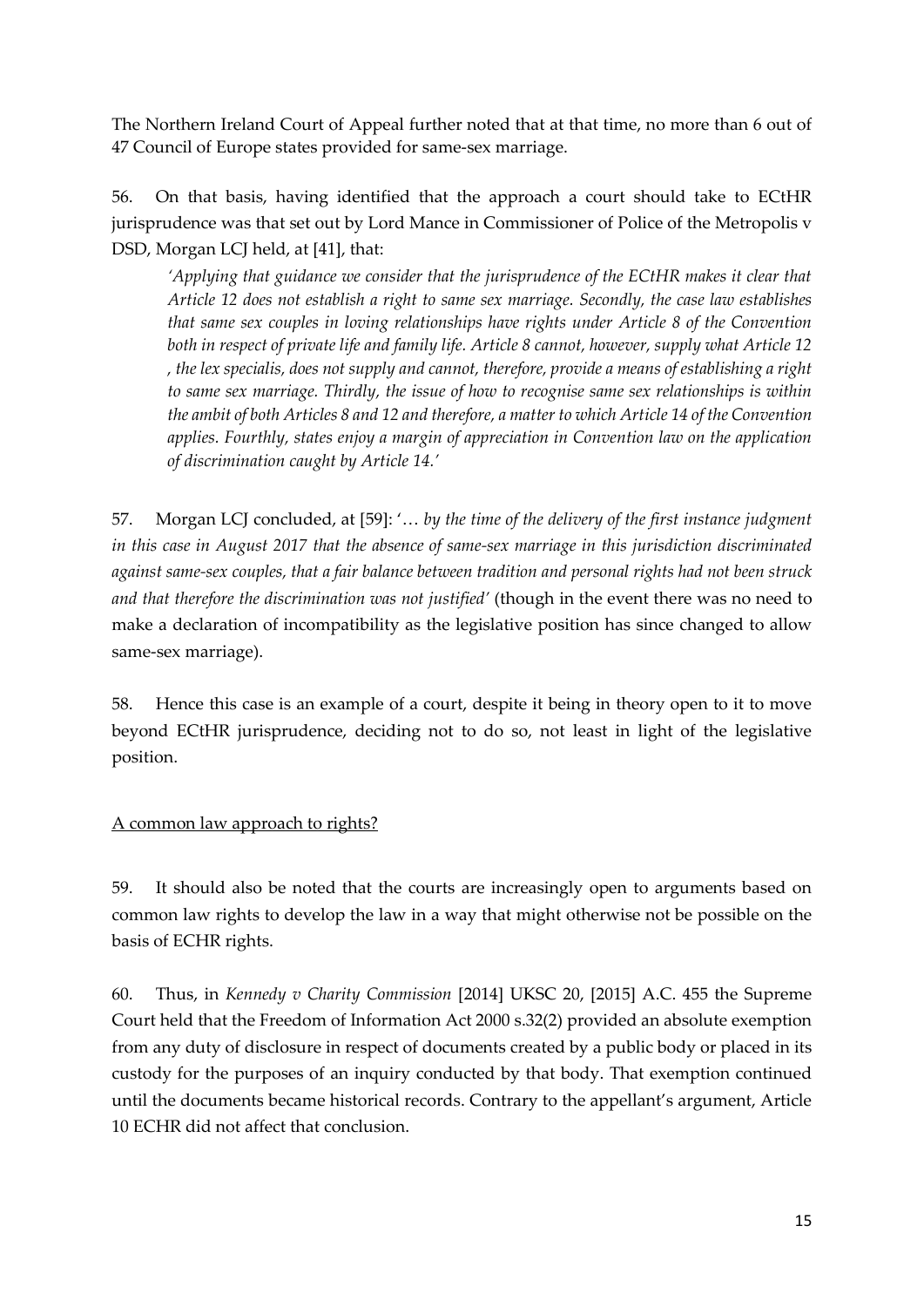61. However, Lord Mance at [46] held (obiter, since the appellant's claim was not put on a common law rights basis) that:

*'Since the passing of the Human Rights Act 1998, there has too often been a tendency to see the law in areas touched on by the Convention solely in terms of the Convention rights. But the Convention rights represent a threshold protection; and, especially in view of the contribution which common lawyers made to the Convention's inception, they may be expected, at least generally even if not always, to reflect and to find their homologue in the common or domestic statute law. Not surprisingly, therefore, Lord Goff of Chieveley in Attorney General v Guardian Newspapers Ltd (No 2) [1990] 1 AC 109 , 282-284 and the House in Derbyshire County Council v Times Newspapers Ltd [1993] AC 534 , 551E both expressed the view that in the field of freedom of speech there was no difference in principle between English law and article 10. In some areas, the common law may go further than the Convention, and in some contexts it may also be inspired by the Convention rights and jurisprudence (the protection of privacy being a notable example). And in time, of course, a synthesis may emerge. But the natural starting point in any dispute is to start with domestic law, and it is certainly not to focus exclusively on the Convention rights, without surveying the wider common law scene. As Toulson LJ also said in the Guardian News and Media case [2013] QB 618 , para 88:*

*"The development of the common law did not come to an end on the passing of the Human Rights Act 1998. It is in vigorous health and flourishing in many parts of the world which share a common legal tradition."*

*Greater focus in domestic litigation on the domestic legal position might also have the incidental benefit that less time was taken in domestic courts seeking to interpret and reconcile different judgments (often only given by individual sections of the European Court of Human Rights) in a way which that court itself, not being bound by any doctrine of precedent, would not itself undertake.'*

62. However, in *Commissioner of Police of the Metropolis v DSD* itself, in relation to the police's common law duty of care, and its duties under the ECHR, the Supreme Court cautioned, at [68], that:

'*the bases of liability are different. In as much as it was considered that the common-law duty should not be adapted to harmonise with the perceived duty arising under ECHR, so should the*  latter duty remain free from the influence of the pre-HRA domestic law. Alternatively, it *requires, at least, to be considered on its own merits, without the encumbrance of the corpus of jurisprudence under common-law*.'

### And further at [69] that:

'*more importantly, no assumption should be made that the policy reasons which underlay the conclusion that an exemption of police from liability at common law apply mutatis mutandi to liability for breach of Convention rights*.'

63. In sum, it is open for English courts to ground their decisions on common law rights that may run in parallel to rights under the ECHR, or depart from them as regards a given issue, even when a similar ECHR right, as mediated though the HRA 1998, is not available. However, this is very much a developing area of jurisprudence.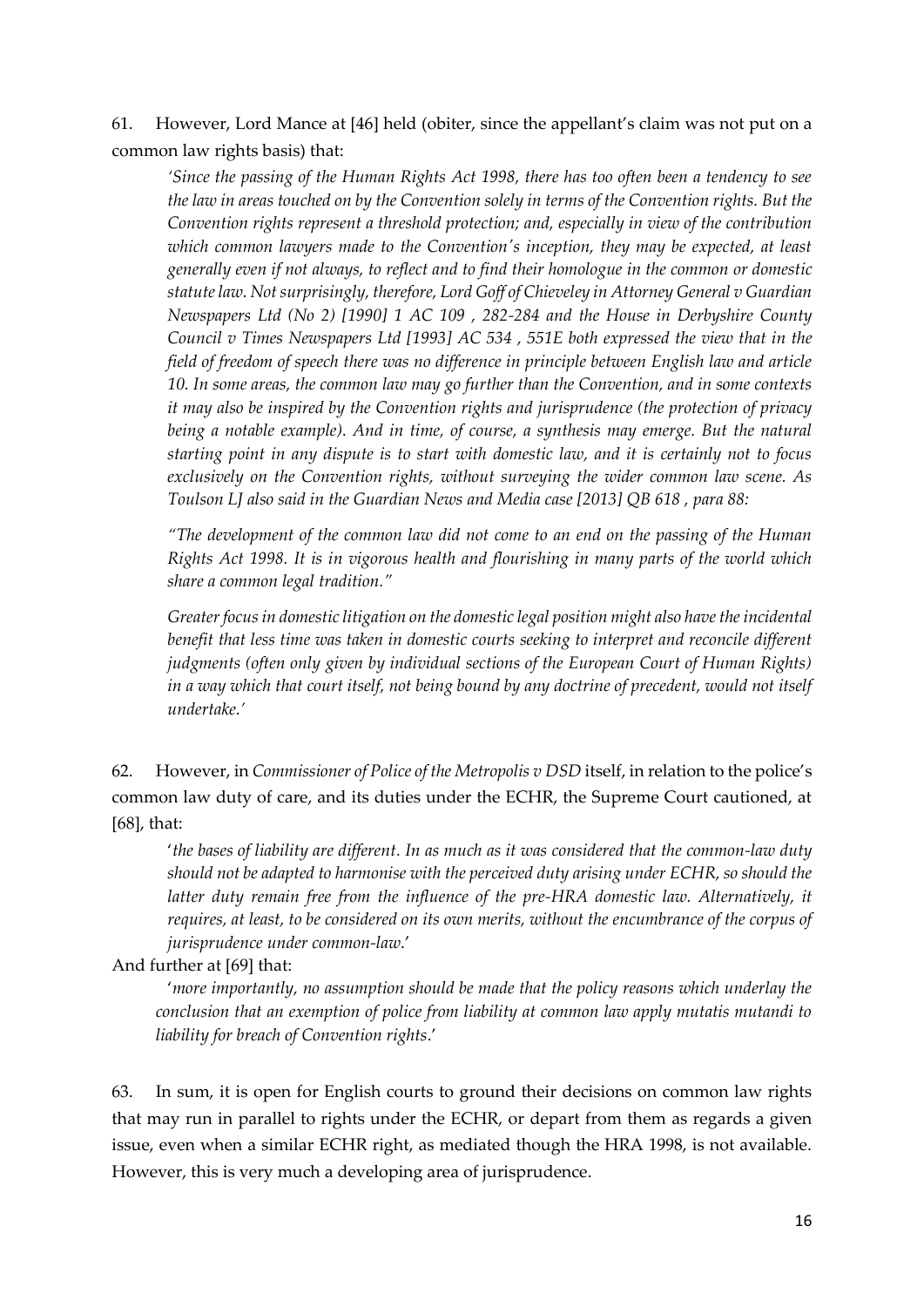## **THEME 1 (c)**

**Does the current approach to 'judicial dialogue' between domestic courts and the ECtHR satisfactorily permit domestic courts to raise concerns as to the application of ECtHR jurisprudence having regard to the circumstances of the UK? How can such dialogue best be strengthened and preserved?**

64. One circumstance addressed by the Court of Appeal in paragraph 80 of *Hicks* [paragraph 9 above] and recognised to justify a failure to follow Strasbourg authority is where *"it is apparent that it has misunderstood or overlooked some significant feature of English law or practice which, properly explained, would lead to that interpretation being reviewed by the European Court of Human Rights when its interpretation was being applied to English circumstances."* This thought leads on to the topic of dialogue. A major advantage of the incorporation of convention rights directly into UK law is that the convention concepts themselves will be directly examined by UK courts; with the result that if the issue does go on to Strasbourg, either in the same or another case, that court will have a considered explanation of the relationship between those convention concepts and domestic law. It was foreseen at the time of the White Paper that this would reduce potential scope for misunderstanding and would enable the ECtHR to fully appreciate the UK context.

65. This has proved to be the case. *De Smith "Judicial Review"* 13-036 fn 85 contains references to some of the principal cases. They include *R v Horncastle* [2010] 2 AC 373, in which the Supreme Court declined to follow ECtHR doctrine of the exclusion of hearsay evidence in criminal trials. As *De Smith* puts it: *"The SC held that the ECtHR had failed to appreciate the carefully crafted code which Parliament had introduced in the Criminal Justice Act 2003 and that, when looked at in its proper context, there was no breach of Article 6"* This position was subsequently accepted by the Grand Chamber in *Al-Khawaja and Tahery v UK* [2012] 54 EHRR 23.

66. Another case where the Supreme Court thought that the ECtHR had not correctly appreciated English law was *R v Spear* [2003] 1 AC 734. The issue concerned the independence of the junior officers who sit on courts-martial. Lord Bingham observed that in the earlier case of *Morris v UK* 34 EHRR 52 the ECtHR had *"not received all the help which was needed to form a conclusion"* and had therefore reached an erroneous view on a matter particularly within the knowledge of the domestic courts.

67. A striking example of the dialogue in action was given by Baroness Hale in her recent evidence to the Joint Committee on Human Rights referring to *R (on the application of Animal Defenders International) v Secretary of State* [2008] 1 AC 1312, which was concerned with a then recently enacted statutory prohibition on political advertising. The government had not provided an opinion under s19 of the HRA, fearing that the legislation might not be compatible because of an ECtHR authority. The House of Lords, however, held that the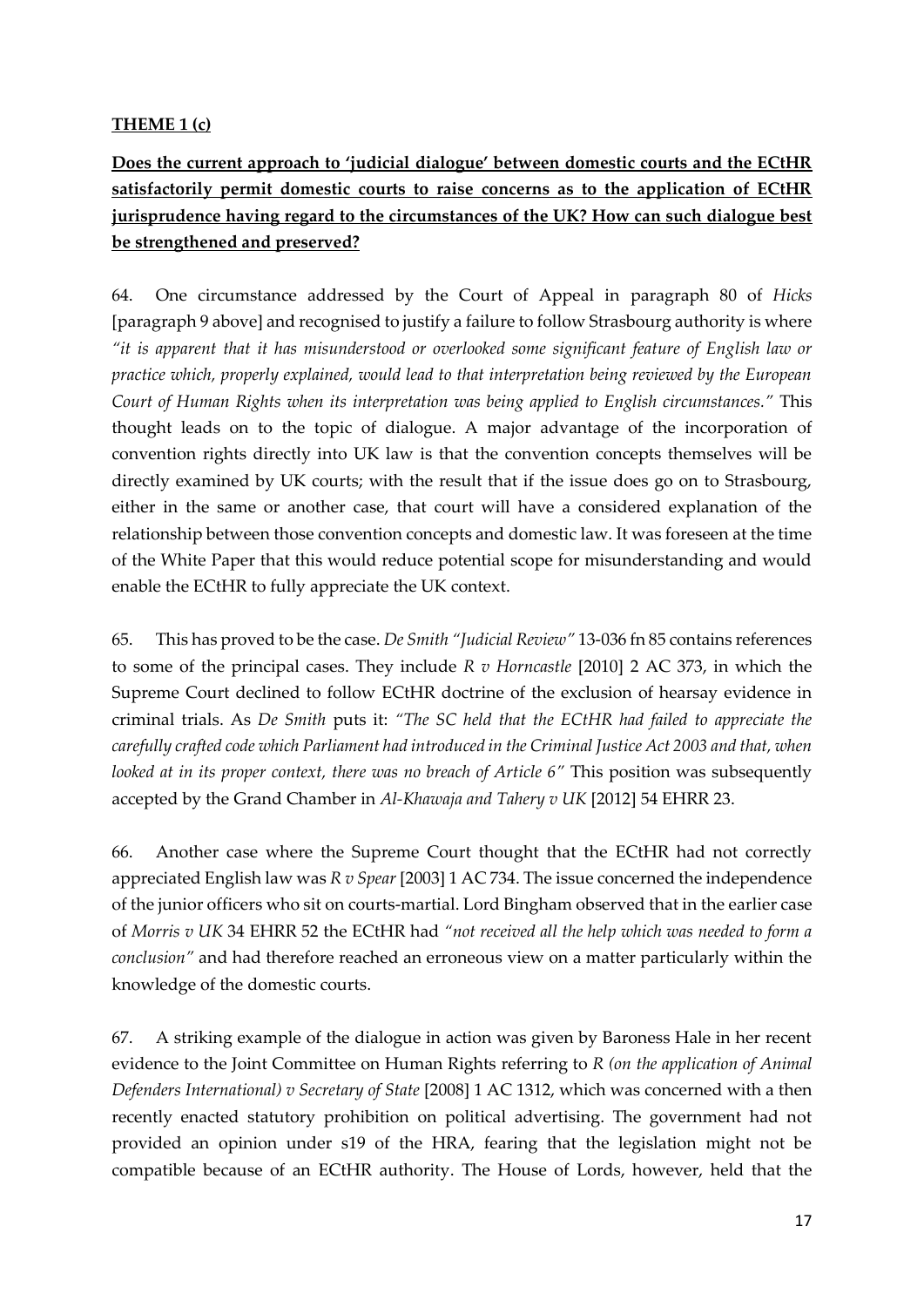legislation *was* compatible declining to apply the authority (*VgT Verein gegen Tierfabriken v Switzerland* 2002 34 EHRR 4). In the event, the Grand Chamber (Case 48876/08) agreed with the House of Lords, albeit by the smallest possible majority. The involvement of the House of Lords proved crucial in ensuring that the ECtHR had the benefit of a full analysis of the relationship between the convention rights in issue and the UK context. Indeed, *De Smith* comments that *"So far, the ECtHR has tended to accept the reinterpretation of its precedents by UK courts"*, citing the "whole life tariff" case of *Hutchinson v UK* App No 57592/08.

68. A review of the judgments of the English courts establishes that s.2 of the HRA has been used in order to balance the need to bring rights home by aligning with Strasbourg, with the importance of protecting the integrity of UK law.

69. One can see the same result in the way UK courts have approached challenges in areas of social and economic policy, for example, in relation to welfare benefits. A decision of the Grand Chamber in *Stec v UK* established that these fell within the ambit of A1 P1; but also that decisions of government should be accorded a high degree of respect – unless they were "*manifestly without reasonable foundation*". A line of Supreme Court authority, including challenges to highly controversial policies such as the benefits cap and the "bedroom tax", have shown a high degree of respect for executive and parliamentary decision-making – see, for example, the deliberate restraint showed by Lord Wilson in [87] of *R(DA and others) v SSWP* [2019] 1 WLR 3289 (*"This court must impose on itself the discipline not, from its limited perspective, to address whether the Government's evaluation of its impact was questionable….").*

# **THEME 2: the impact of the Human Rights Act on the relationship between the judiciary, the executive and the legislature**.

70. One of the fallacies surrounding discussions on the HRA is that it altered the relationship between the judiciary, executive and legislature. The Bar Council is clear it did not. The HRA is a domestic statute by which Parliament conferred on the courts the duty to ensure that executive powers are exercised in accordance with individual rights. This was nothing more than the enactment of the common law principle of legality; the assumption that Parliament does not, without express words, intend to violate individual rights, nor to authorise the executive or any other public body to do so. In enacting the HRA Parliament supplemented rights provided in the common law (the substantive nature of which the IHRAR has said it is not considering) but it did not alter the relationship between the judiciary, executive and legislature. In that regard a distinction must be drawn between altering the relationship between the judiciary executive and legislature, which the HRA did not do, and altering the substantive matters that the judiciary considers, which the HRA did do – essentially by supplementing common law rights.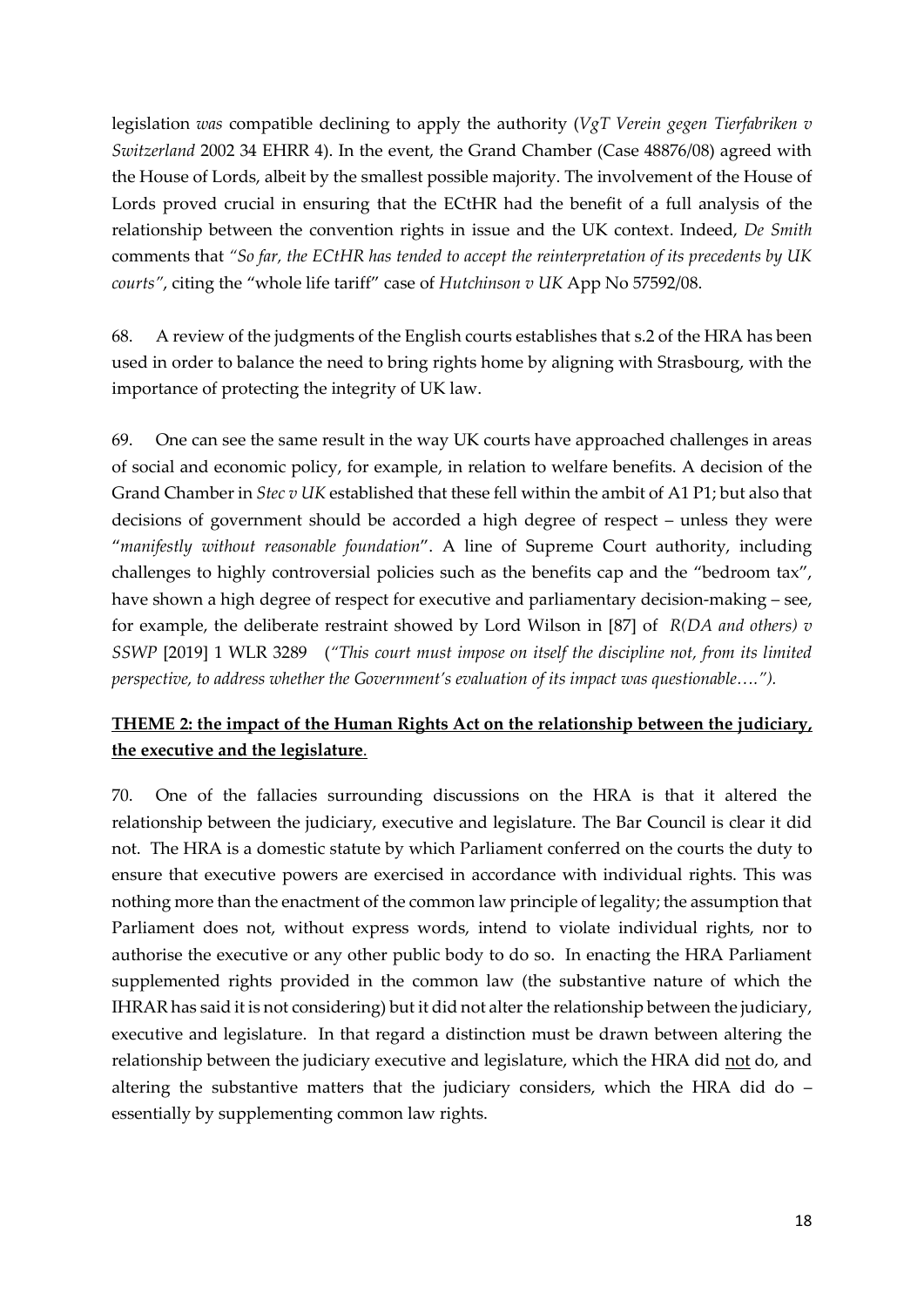71. So, by ss. 3 and 6 HRA Parliament made explicit what had always been implicit; that in enacting legislation Parliament intended to comply with fundamental human rights and that in exercising statutory powers, public authorities should also comply. By s.2 Parliament required the UK Courts to "*take into account*" judgments of the ECtHR in determining compliance but did not mandate that the courts be bound by them.<sup>12</sup> The HRA therefore retained the pre-existing common law rules of statutory interpretation.

72. This was explained by Lord Hoffman in *R (Simms) v Secretary of State for the Home Department* [2000] 2 A.C. 115 a case decided before the coming into force of the Human Rights Act. He noted:

"*Parliamentary sovereignty means that Parliament can, if it chooses, legislate contrary to fundamental principles of human rights. The Human Rights Act 1998 will not detract from this power. The constraints upon its exercise by Parliament are ultimately political, not legal. But the principle of legality means that Parliament must squarely confront what it is doing and accept the political cost. Fundamental rights cannot be overridden by general or ambiguous words. This is because there is too great a risk that the full implications of their unqualified meaning may have passed unnoticed in the democratic process. In the absence of express language or necessary implication to the contrary, the courts therefore presume that even the most general words were intended to be subject to the basic rights of the individual. In this way the courts of the United Kingdom, though acknowledging the sovereignty of Parliament, apply principles of constitutionality little different from those which exist in countries where the power of the legislature is expressly limited by a constitutional document.*

 *The Human Rights Act 1998 will make three changes to this scheme of things. First, the principles of fundamental human rights which exist at common law will be supplemented by a specific text, namely the European Convention. But much of the Convention reflects the common law: see Derbyshire County Council v. Times Newspapers Ltd. [1993] A.C. 534, 551. That is why the United Kingdom government felt able in 1950 to accede to the Convention without domestic legislative change. So the adoption of the text as part of domestic law is unlikely to involve radical change in our notions of fundamental human rights. Secondly, the principle of legality will be expressly enacted as a rule of construction in section 3 and will gain further support from the obligation of the Minister in charge of a Bill to make a statement of compatibility under section 19. Thirdly, in those unusual cases in which the legislative infringement of fundamental human rights is so clearly expressed as not to yield to the principle of legality, the courts will be able to draw this to the attention of Parliament by making a declaration of incompatibility. It will then be for the sovereign Parliament to decide whether or not to remove the incompatibility*".

73. The case concerned a statutory power conferred on the Home Secretary to make rules for prisons. The Home Secretary argued that this included a power to impose a blanket ban on prisoners being interviewed with journalists for any purpose (albeit that the relevant rule

<sup>&</sup>lt;sup>12</sup> The Court has on occasions expressly departed from Strasbourg jurisprudence, as it is entitled to do: *R v Horncastle and others (Appellants)* [2009] UKSC 14, in which the Supreme Court expressly diverted from Strasbourg case law relating to the right to a fair trial.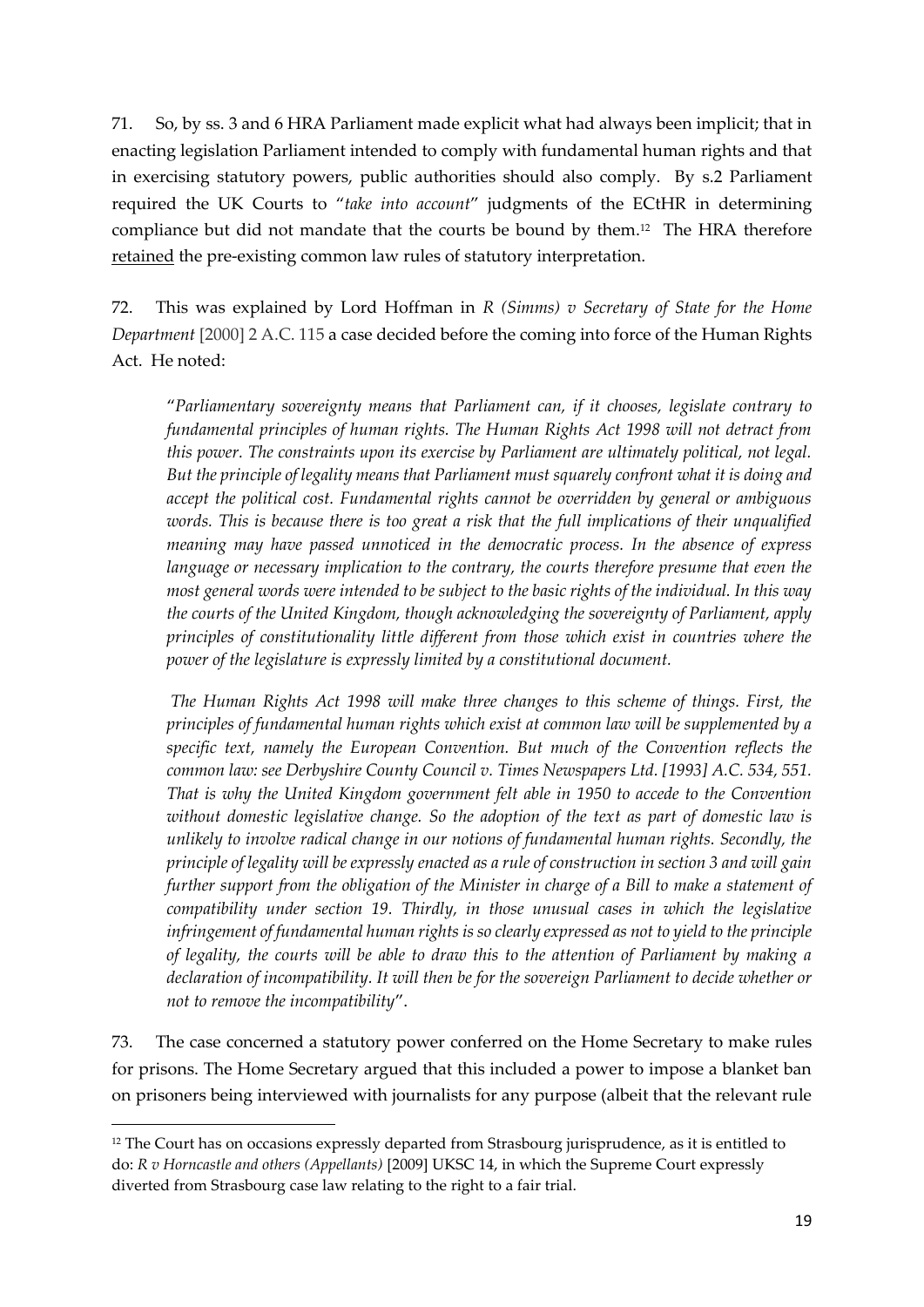in that case did not involve a blanket ban). The House of Lords rejected that claim, holding that an absolute ban breached the fundamental right to freedom of expression. Lord Steyn, referring to Lord Goff of Chieveley in *Attorney-General v. Guardian Newspapers Ltd. (No. 2)* [1990] 1 A.C. 109, at 283-284 and Lord Keith of Kinkel in *Derbyshire County Council v. Times Newspapers Ltd*. [1993] A.C. 534 (at 550H- 551A and 551G), emphasised the consistency of the common law with the obligations assumed by the Crown under Article 10 of the European Convention of Human Rights Treaty (freedom of expression).<sup>13</sup>

74. This is but one of many examples where, prior to the HRA, the courts, relying on the common law, ensured that the executive discharged its powers and duties in line with the UK's obligations under the Convention, then a purely international law obligation.

75. Ss.2 and 3 enable the UK courts directly to analyse and assess the Convention position. In so far as an applicant nevertheless pursues his or her case to the ECtHR, the Strasbourg Court is given the benefit of the domestic courts' analysis on the Convention arguments, enabling it better to understand the UK position and specifically, the reasons the UK Courts had considered the relevant act or omission not to be in violation of the Convention.

76. The latter is particularly important. In assessing proportionality, the Strasbourg Court permits the state a certain discretion or 'margin of appreciation'. This concept acknowledges that national authorities are in principle in a better position than the Court to assess the necessity of a restriction '*[b]y reason of their direct and continuous contact with the vital forces of their countries*': *Handyside v UK*, No. 5493/72, 7.12.1976, para. 48. Ss. 2and 3 of the HRA enable the UK Courts to explain why the domestic action (whether legislative or executive) is proportionate. That explanation assists the ECtHR Court to apply the margin of appreciation, something that did not exist before the HRA and in particular, ss. 2 and 3. It is not possible to assess the empirical consequence of this. However, in 2020 there were only three judgments by the ECtHR in respect of the United Kingdom, only two of which found it to be in violation of the Convention and both concerning Article 7. By contrast there were 15 in respect of

<sup>13</sup> Cf. *Reg. v. Secretary of State for the Home Department, Ex parte Brind* [1991] 1 A.C. 696: where no question of the construction of or any ambiguity in, domestic legislation arises, the applicants cannot rely upon the Convention. Nonetheless "*this surely does not mean that in deciding whether the Secretary of State, in the exercise of his discretion, could reasonably impose the restriction he has imposed on the broadcasting organisations, we are not perfectly entitled to start from the premise that any restriction of the right to freedom of expression requires to be justified and that nothing less than an important competing public interest will be sufficient to justify it. The primary judgment as to whether the particular competing public interest justifies the particular restriction imposed falls to be made by the Secretary of State to whom Parliament has entrusted the discretion. But we are entitled to exercise a secondary judgment by asking whether a reasonable Secretary of State, on the material before him, could reasonably make that primary judgment*." Per Lord Bridge 748-749. And to similar effect Lord Templeman at p. 751: "*It seems to me that the courts cannot escape from asking themselves whether a reasonable Secretary of State, on the material before him, could reasonably conclude that the interference with freedom of expression which he determined to impose was justifiable*."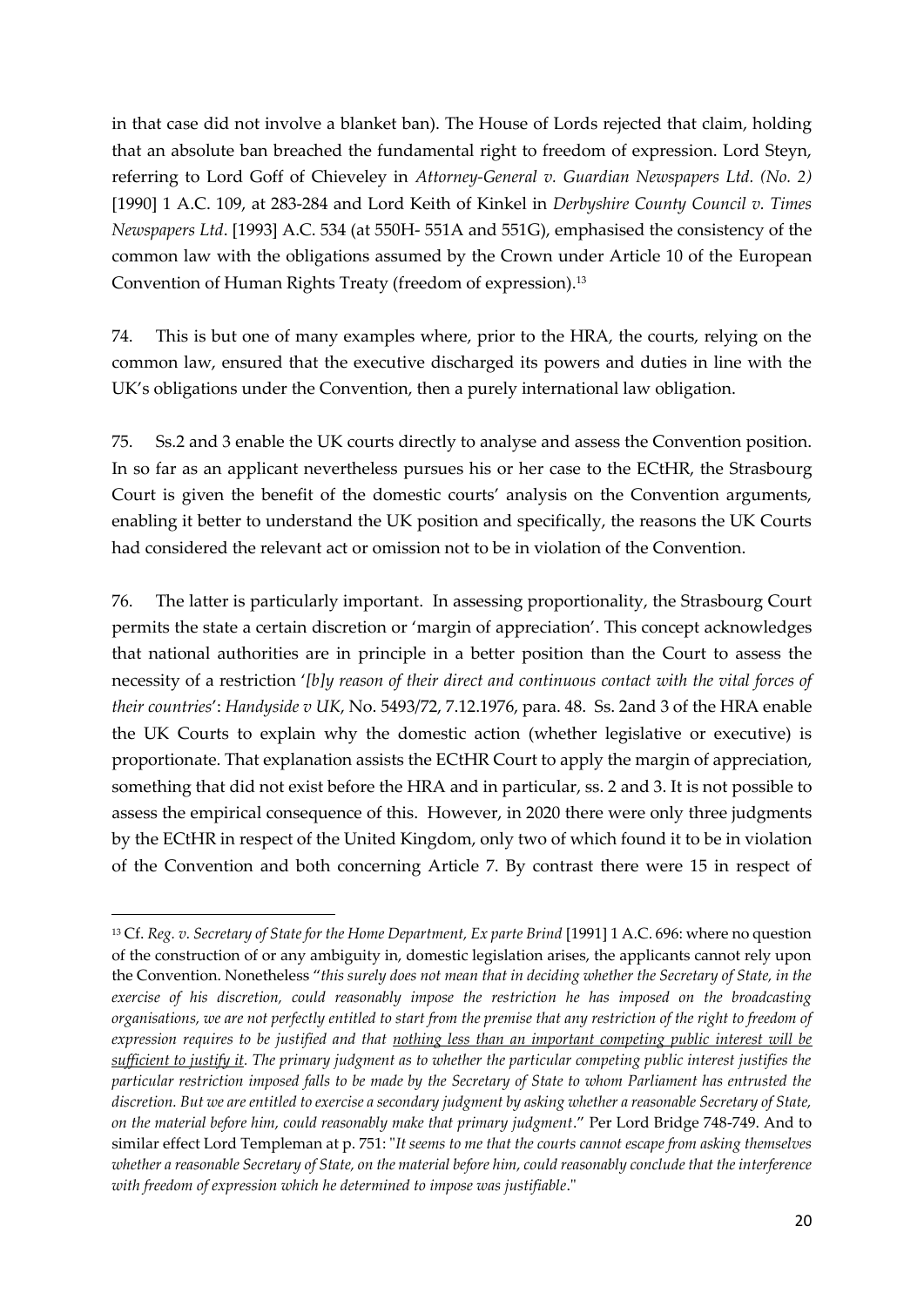France, 8 in respect of Germany, 10 in respect of Spain, 14 in respect of Switzerland. The very low percentage of UK applications declared admissible may well reflect the fact that the domestic courts' analysis of the human rights position satisfies the ECtHR that there is no issue to examine.





77. Thus, ss. 2 and 3 of the HRA protect the UK from being held by the ECtHR to have violated fundamental rights. A notable example of where such a finding would likely have been avoided had the HRA been in force, was the challenge to the ban on LGBT men and women serving in the Armed Forces: *R v Ministry of Defence, ex p Smith* [1996] QB 517. Four soldiers were dismissed following an investigation by military police into their sexual orientation. The policy of the Ministry of Defence was that homosexuality was incompatible with service in the armed forces and that personnel known to be homosexual would be administratively discharged. As Bingham M.R. noted, it was not open to the Court to determine whether the interference in question "*answers a pressing social need and in particular is proportionate to the legitimate aim pursued*" and as such, it could not consider "*the evidence which would be relied on if it were this court, and not the European Court of Human Rights, with whom the responsibility for deciding this issue lay*.": [1996] Q.B. 517 Page 559.

78. The soldiers' challenge was dismissed by the Divisional Court and the Court of Appeal on the basis that whilst "*the minister's stance…may to many seem unconvincing*" it could not be said to be so "*outrageous in its defiance of logic*" that there was "*no room for another view"* ([1996] Q.B. 517 at 541) per Simon Brown LJ., who expressed the view, however, that "*so far as this country's international obligations are concerned, the days of this policy are numbered*." [ibid p. 542].

<sup>14</sup> ECHR, Analysis of Statistics 2020, page 61,

[https://www.echr.coe.int/Documents/Stats\\_analysis\\_2020\\_ENG.pdf.](https://www.echr.coe.int/Documents/Stats_analysis_2020_ENG.pdf)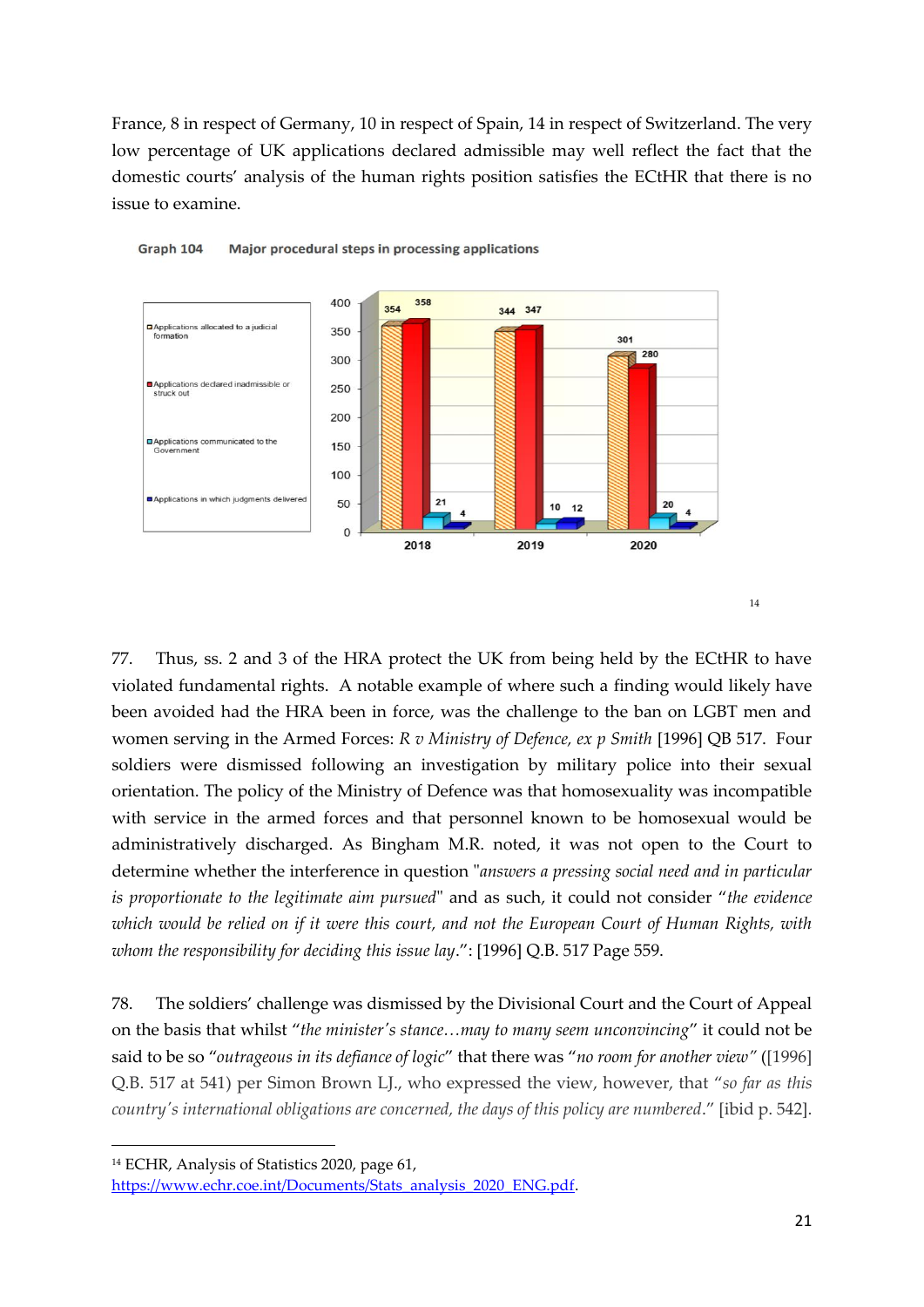He was proved correct and the Strasbourg Court held that the United Kingdom had breached the soldiers' rights under Articles 3, 8 and 14.<sup>15</sup>

## **THEME 2 – preliminary remarks**

79. Before addressing the detailed questions the review has formulated under Theme 2, we make some brief observations on the formulation in the introductory paragraph, *viz*. the potential concern "*whether the current approach risks `over-judicialising' public administration and draws domestic courts unduly into questions of policy*".

80. First, it has always been the province of the courts to determine the proper lawful scope of the exercise of powers of public administration. From its very inception, through its development in the Victorian era and through to the present day, the doctrine of *vires* has always required the courts to interpret and apply legislation which both confers power on the executive and defines the limits of that power. That principle is itself a facet of Parliamentary sovereignty. The HRA stands in exactly that tradition. By s. 6(1), Parliament has instructed that public administration be carried out in conformity with the Convention rights of individuals, and by ss. 3, 7 and 8 has instructed the courts ensure that it is carried out in that way.

81. Second, the courts are in no sense trespassing on the role of government in making policy or that of Parliament in enacting it. The courts do not formulate policy nor do they legislate. Their function under the HRA is engaged only where an executive decision, or a legislative provision, comes into conflict with a Convention right of the individual that, as a result of Parliament passing the HRA, has effect in domestic law. The court is not concerned in the abstract with the merits of a policy adopted by government or enacted by Parliament. It is simply concerned with whether the decision-maker has established sufficient justification, in the particular facts of the case and on the available evidence, for interfering with a right whose importance Parliament has expressly recognised. We comment further on the separation of the judicial and legislative roles below, in the context of declarations of incompatibility.

82. Third, the tools the court uses to assess the question of sufficient justification – such as the proportionality doctrine and the principle of legality – are not inventions of the HRA but an integral part of the vocabulary and method of the common law, not just in the UK jurisdictions but throughout the commonwealth and elsewhere (as pointed out above).

83. Thus the function of the court in determining whether fundamental rights of the citizen have been violated in a particular case neither `over-judicialises' public administration nor `over-politicises' judicial decision-making.

<sup>15</sup> Smith and Grady v United Kingdom (1999) 29 EHRR 493.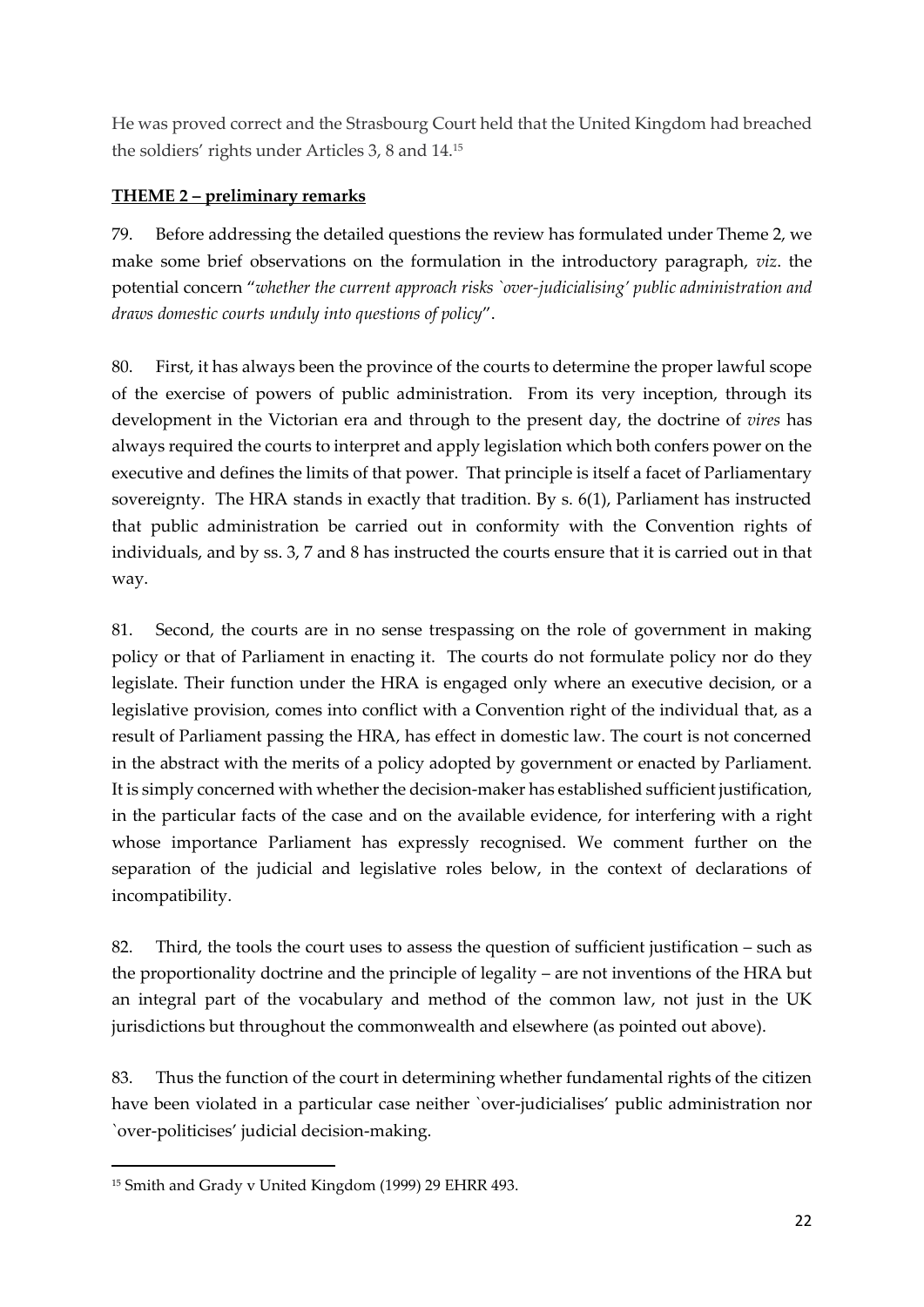**THEME 2 (a) (i) - Are there instances where, as a consequence of domestic courts and tribunals seeking to read and give effect to legislation compatibly with the Convention rights (as required by section 3), legislation has been interpreted in a manner inconsistent with the intention of the UK Parliament in enacting it? If yes, should section 3 be amended (or repealed)?**

84. The IHRAR asks at Theme 2: (a)(i) whether the domestic courts have interpreted legislation in a way that is inconsistent with the intention of Parliament. That question misunderstands the structure and intention of the HRA, which as explained above, is premised on the common law principle of legality; namely the presumption that Parliament, unless it explicitly states to the contrary, does not intend to breach fundamental rights. In all legislation post 1 October 2020 that is made explicit in the signing of a section 19 statement by the Minister promulgating the legislation. Accordingly, in relation to any post-1 October 2020 legislation where a s. 19 statement was signed, the courts are entitled to approach legislation on the footing that Parliament enacted it satisfied with the Minister's assurance that it was compatible with fundamental rights. Thus the court may properly draw the inference that Parliament intended the language used to be read compatibly with those rights if possible, Parliament having conferred on the courts power to determine compatibility.

85. As regards cases that concerned legislation enacted prior to the coming into force of the HRA, there are inevitably cases where the Courts have given effect to legislation in a way that may not have been considered by Parliament at the time it was enacted. This is because of changing social attitudes as well as the nature of the Convention as a 'living instrument'. A good example is the 1977 Rent Act. Same-sex sexual activities were only legalised in England and Wales in 1967 (Scotland 1981 and Northern Ireland 1982). It was hardly surprising therefore that in 1977 Parliament did not provide for a right for long term homosexual partners to succeed to an assured tenancy. In 2004 the House of Lords held that the relevant provision, which allowed a spouse to succeed to the tenancy on the death of his or her partner, could however, properly be read pursuant to s. 3(1) HRA to include a surviving longstanding homosexual partner: *Ghaidan v Godin-Mendoza* [2004] 2 AC 557.<sup>16</sup> This might perhaps be considered as the high point of judicial interpretation under s. 3 HRA. By contrast, in *R (Hooper) v Secretary of State for Work and Pensions* [2005] UKHL 29 the House of Lords held that sections 36 and 37 of the Social Security Contributions and Benefits Act 1992, which made provision only for payment to widows could not be read as authorising payment to widowers, the intention of Parliament clearly being that payment should only be made to widowers.

86. The Bar Council does not believe that there is any case where it can properly be said that Parliament's legislative intention was undermined or contradicted by an interpretation

<sup>&</sup>lt;sup>16</sup> Notably, this case preceded by 10 years the introduction of gay marriage, which came into effect on 13 March 2014.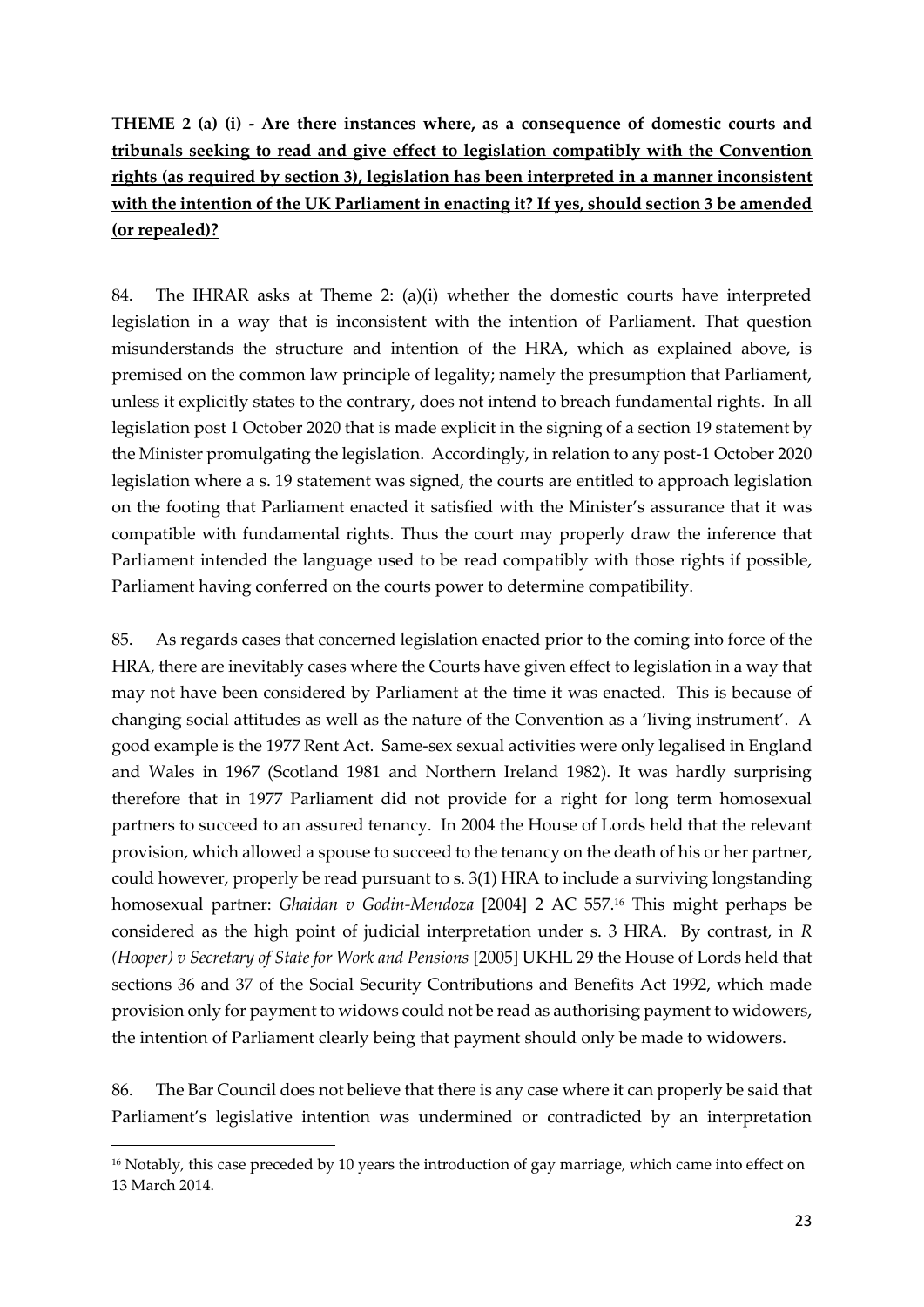adopted pursuant to s. 3. Moreover, were such a case to occur, it would be open to the Executive to correct that position by bringing forward legislation in Parliament. For this reason, and the other reasons set out in this paper, the Bar Council considers that no amendment to section 3 is necessary. Indeed, the Bar Council urges extreme caution on this issue. Any amendment to section 3, which is the core of the HRA's carefully calibrated system, would create confusion in a now carefully developed area and risk putting the United Kingdom in breach of international law.

# **THEME 2 (a) (ii) - If section 3 should be amended or repealed, should that change be applied to interpretation of legislation enacted before the amendment/repeal takes effect? If yes, what should be done about previous section 3 interpretations adopted by the courts?**

87. The Bar Council expresses its serious concern at the suggestion that section 3 might be repealed. As already stated, s.3 is the mechanism by which Parliamentary Sovereignty is guaranteed. Crucially, s. 3 does not affect the validity, continuing operation nor enforcement of any incompatible primary legislation, nor of any incompatible subordinate legislation where the relevant primary legislation prevents removal of the incompatibility. Far from s.3 threatening or impinging on Parliamentary Sovereignty, it is its essential guarantee. As to the idea that a repeal with retrospective effect might be countenanced, the Bar Council emphasises that the consequences of such a decision would likely be chaotic, requiring Courts to re-open well-established lines of legal authority causing an upsurge in litigation. The legal uncertainty produced by such an approach would have profound ramifications not just for public administration but also for private bodies, which would be unable confidently to rely on the established legal position. Moreover, it could well lead to a substantial expansion of the common law and a constitutional conflict between the Judiciary and the Executive or Parliament. The Bar Council urges the IHRAR not to countenance such a change.

# **THEME 2 (a) (iii) and 2(e) - Declarations of incompatibility and remedial orders: the respective roles of Parliament and the courts**

**2 (a) (iii) Should declarations of incompatibility (under section 4) be considered as part of the initial process of interpretation rather than as a matter of last resort, so as to enhance the role of Parliament in determining how any incompatibility should be addressed?**

# **2 (e) Should the remedial order process, as set out in section 10 of and Schedule 2 to the HRA, be modified, for example by enhancing the role of Parliament?**

88. Declarations of incompatibility and remedial orders are closely related, and we deal with these points together. For the reasons that follow, our view is that the current architecture of the HRA carefully preserves not only the legislative supremacy of Parliament but also, and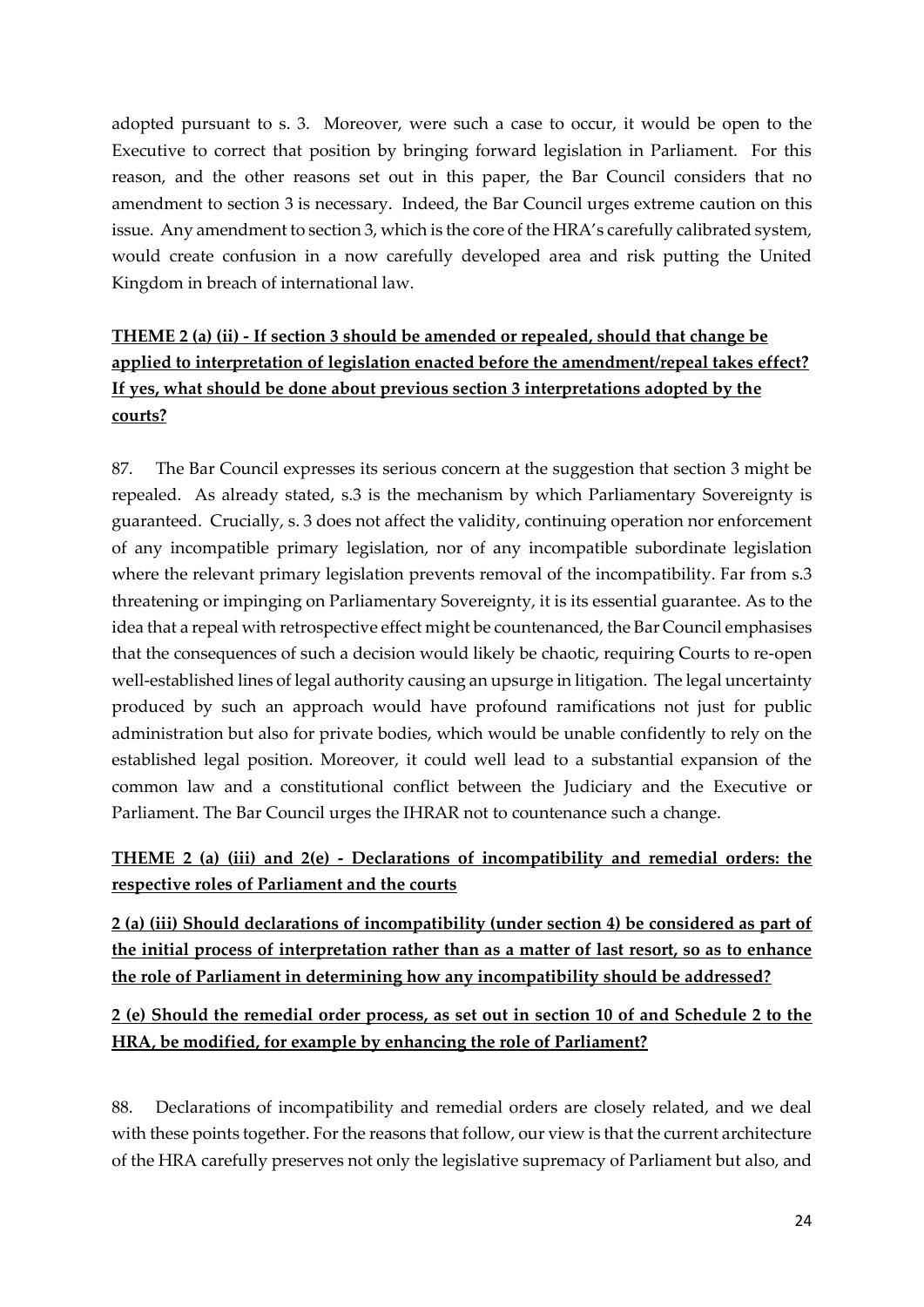equally importantly, the separation of powers. Introducing a role for Parliament to intervene, or express a view, in pending judicial proceedings would compromise that principle and would also be procedurally cumbersome. However, where proceedings conclude with a declaration of incompatibility, we consider there are opportunities for an enhanced Parliamentary role, particularly where Ministers propose to amend primary legislation.

#### Declarations of incompatibility: the role of Parliament

89. Parliament's function is to enact legislation. That of the courts is to interpret and apply it and to grant remedies to individuals whose legal rights – including those made justiciable by the HRA – are infringed. Where the judicial process concludes with a finding that a piece of primary legislation cannot be read and given effect compatibly with a Convention right, the baton is passed back to Parliament to consider the appropriate legislative response. That may be fresh primary legislation, or a draft remedial order laid for approval under HRA Schedule 2. The legislative and judicial functions are thus kept distinct. There is a symmetry to that distinction: the court does not trespass on Parliament's role in determining how best to remedy an incompatibility that lies beyond the court's interpretative power in s. 3(1), and Parliament does not trespass on the courts' role in interpreting legislation and applying it to the concrete case before it.

90. A remedial order is not an ordinary judicial remedy. It is tantamount to a finding by the court that it cannot grant a remedy in the ordinary way. Although finding, on the facts before it, that a particular decision or state of affairs violates an individual's Convention rights, the court has concluded that the decision or state of affairs results from the effect of a legislative provision that the court is unable to read in any other way – despite the strong injunction in s. 3(1) to avoid that conclusion if it is "possible" to do so.

91. The task of every court or tribunal determining a case in which a question of potential legislative incompatibility arises is, first, to find the facts; then to interpret the requirements of the Convention in that situation, applying the appropriate standard of review; and if the facts reveal a violation of a Convention right, to proceed to consider whether it is "possible" to read the statutory provision in question in a manner that enables to court to find that the violation of the Convention is unlawful, as opposed to mandated or authorised by the provision. If the courts or tribunal finds the violation unlawful, it will grant a remedy – whether a declaration (of the ordinary kind), a quashing order, an injunction, damages, etc – in the usual way. If it finds the violation mandated or authorised by the statute, that is the end of the road for the usual kind of remedy.

92. That is a fundamentally and inherently judicial process. It would be constitutionally improper for the executive or legislative branch of the State to intervene in any part of it, other than as a party making submissions to the court in the usual way. There is a well-established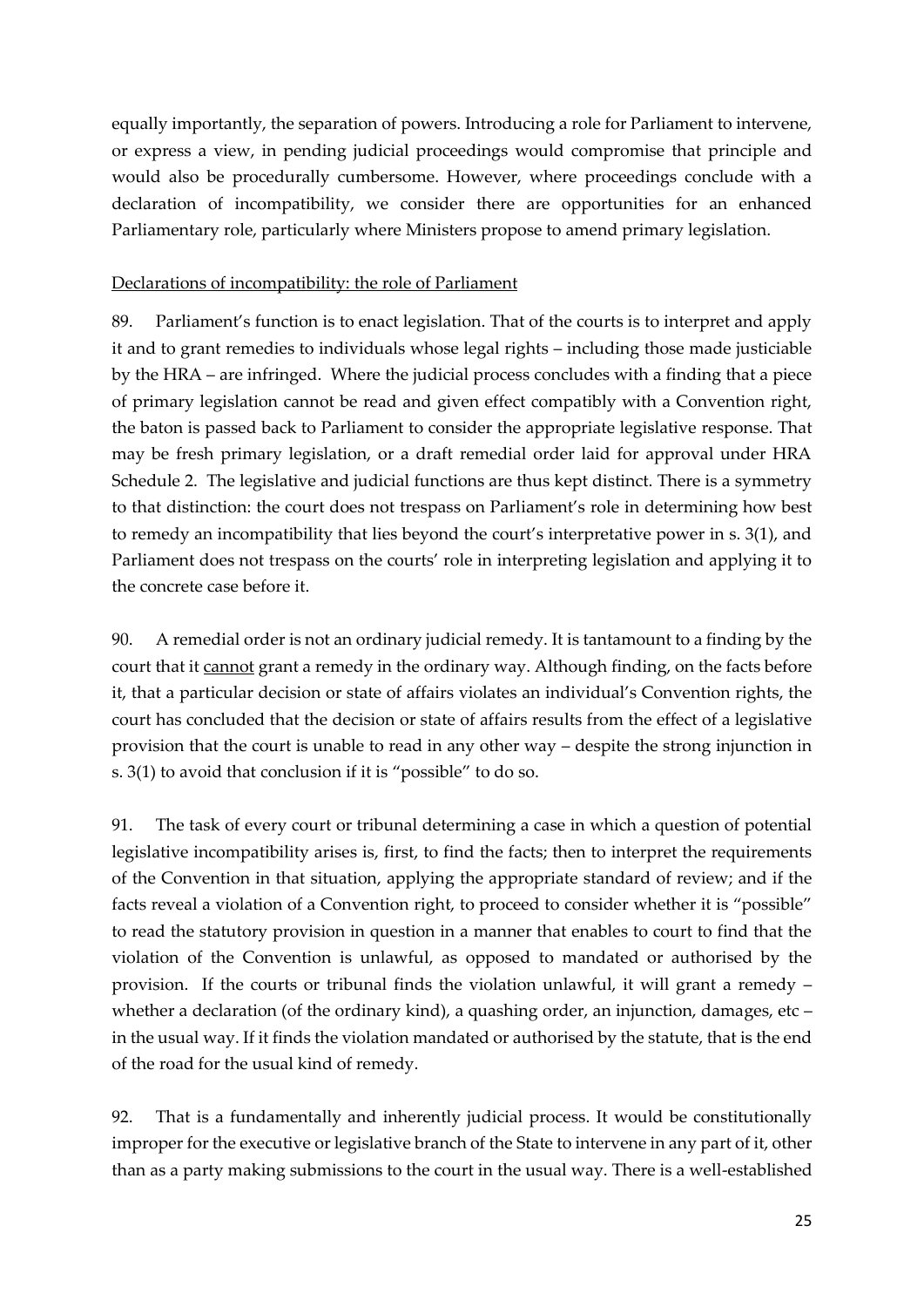line of ECtHR case-law deprecating legislative intervention in judicial decision-making.<sup>17</sup> The Review team will also recall the recent events concerning attempts by individual Parliamentarians to influence decision-making in proceedings relating to a former colleague,<sup>18</sup> resulting in their censure for failing to respect the separation of powers.

93. Where the court is one of the higher courts listed in s4, if at the end of that process it has found it impossible to read the statute compatibly with the Convention, it must go on to consider whether to make a remedial order. That too is an exercise of judicial discretion.

94. So, under the present architecture of the HRA, it is – very properly - only once a remedial order has been made that the process reaches the proper province of the legislative function, and not before. It is hard to see how involving Parliament at some earlier stage of the process would avoid breaching the proper constitutional boundaries of both legislative and judicial functions.

95. To explore that, it is worth imagining how such machinery might work. It would inevitably have to operate at some mid-point of the judicial process, before the court has reached its final conclusions on the question of compatibility of legislation. Presumably, having found at least a *prima facie* case that a statutory provision authorises or mandates an act that is incompatible with a Convention right, and that it might not be possible to read the provision compatibly under s. 3(1), the court would make a direction seeking the views of Parliament. Effectively the court would ask: "Did you really mean this?"

96. That underlines the constitutional difficulty. Not only would Parliament be given some special role or influence in the outcome of an essentially judicial exercise, beyond that enjoyed by an ordinary party to litigation, but the basic character of statutory interpretation would risk being significantly altered, with repercussions well beyond the sphere of the HRA. As is well understood, interpretation of primary legislation entails ascertaining the intention of Parliament. But it is equally well understood that the court is not concerned with the subjective intent of the Parliamentary majority who enacted the legislation, but rather with a rule-governed exercise of attributing objective meaning to the language used. That is so whether or not the HRA is involved. It is all the more difficult to see how it could be legitimate for the court to seek out the meaning that a majority of the present Parliament might subjectively wish to attribute to language used by its predecessors.

<sup>17</sup> *Stran Greek Refineries and Stratis Andreadis v Greece* (1994) 19 EHRR 293, ECtHR. *Smokovitis v Greece*, 46356/99, 11.4.2002, ECtHR; *Draon v France* (2006) 42 EHRR 40, ECtHR.

<sup>18</sup> Criminal proceedings relating to former MP Charlie Elphicke: <https://www.standard.co.uk/news/crime/charlie-elphicke-letters-mps-rebuked-b77666.html> (accessed 22.2.21)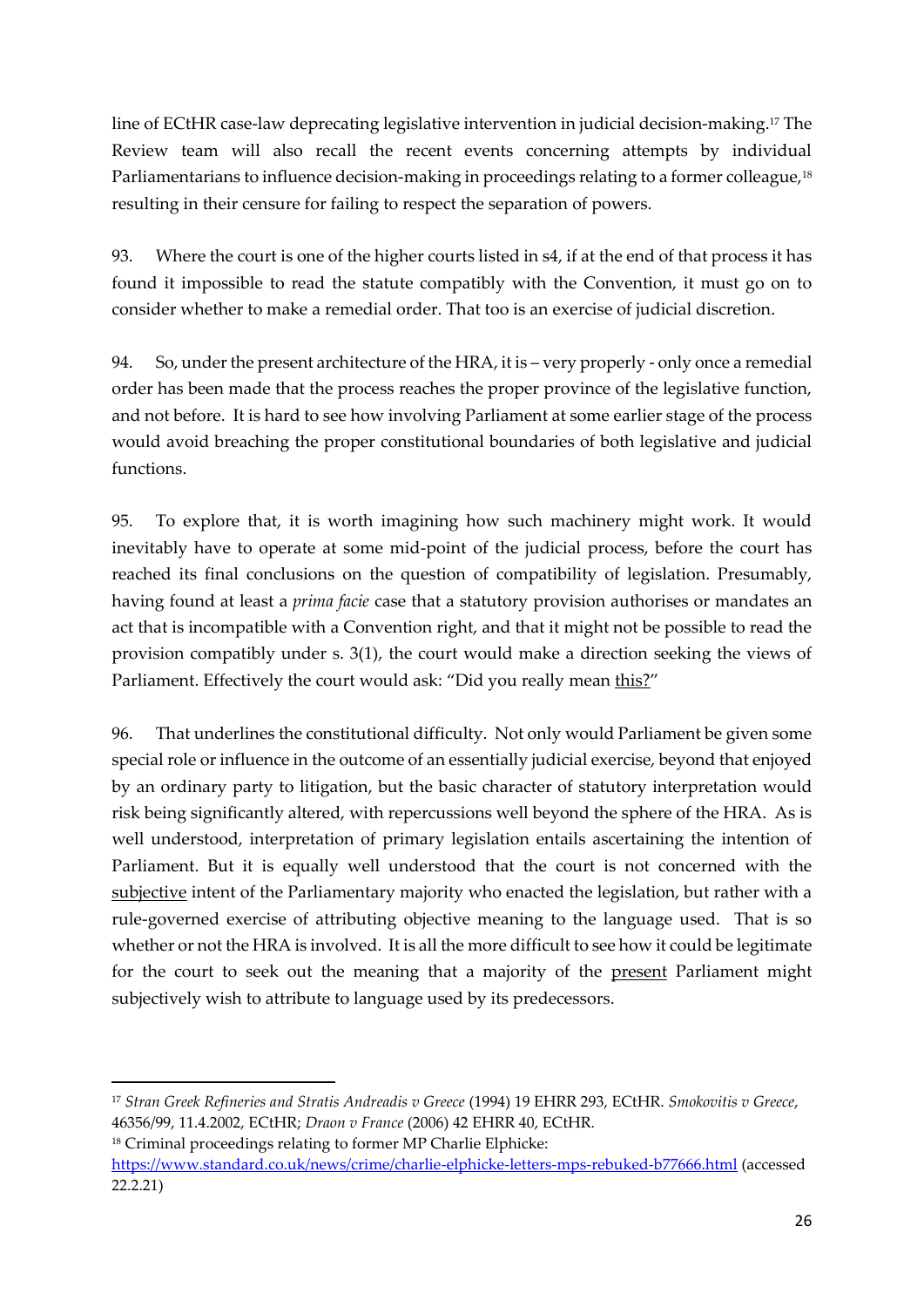### Parliamentary scrutiny of remedial orders

97. Under HRA Sch.2, ordinary (as opposed to urgent) remedial orders are subject to a "super-affirmative" resolution procedure. First, a draft of the proposed order must be laid; then, following a 60-day waiting period, a draft is laid for approval, also with a waiting period of 60 days for the necessary resolutions. Where "representations" made during the first 60 day period, a summary must be laid with the approval draft, together with details of any changes the Minister has made to the original draft in the light of the representations. The "representations" process is intended to enable scrutiny by the Joint Committee on Human Rights. That process has, on occasion, resulted in the Minister altering the original draft in the wake of concerns expressed by the JCHR.<sup>19</sup>

98. Nevertheless, at the second stage, Parliament is faced with a binary "take it or leave it option", with the result that if either House has misgivings about the terms of the proposed order, it faces the invidious choice of either making law which it consider fails adequately to repair the flaw which a declaration of incompatibility, or ECtHR judgment, identified, or rejecting the order and leaving a potentially lengthy hiatus while the Department formulates an alternative order or introduces primary legislation.

99. Moreover, as with all subordinate legislation, the opportunity for Parliamentary debate on the draft instrument is extremely limited. That may be a cause for particular concern where Ministers propose to exercise the Henry VIII power in HRA Sch. 2 para. 1(2)(a), which enables a remedial order to amend not only the legislation found incompatible but other primary legislation too. Of course, one way of providing more extensive opportunity for Parliamentary scrutiny is to introduce fresh primary legislation rather than a remedial order. But, once more, that risks a lengthy hiatus during which the law remains incompatible with Convention rights. Another unwelcome binary choice.

100. It seems to us that this difficulty could at least be mitigated by providing for heightened Parliamentary scrutiny, particularly in case cases where Ministers propose to deploy the Henry VIII power. We favour giving Parliament the third option of amending, rather than merely approving or rejecting, the second draft laid under Sch. 2 para. 2(a). That could be achieved by a succinct amendment to Sch. 2 para. 2 (and we would be happy to prepare possible amendment text for consideration if that would assist the Review). Meanwhile Parliamentary Standing Orders could prescribe the detailed procedure, including the

<sup>19</sup> For example, the remedial order made following the ECtHR judgment in *Hammerton v. UK*, 6287/10, 12.9.16. See MoJ, Responding to Human Rights Judgments, December 2020 (CP 347) at pp. 25-26: [https://assets.publishing.service.gov.uk/government/uploads/system/uploads/attachment\\_data/file/94](https://assets.publishing.service.gov.uk/government/uploads/system/uploads/attachment_data/file/944858/responding-to-human-rights-judgments-2020-print.pdf) [4858/responding-to-human-rights-judgments-2020-print.pdf](https://assets.publishing.service.gov.uk/government/uploads/system/uploads/attachment_data/file/944858/responding-to-human-rights-judgments-2020-print.pdf) (accessed 22.2.21).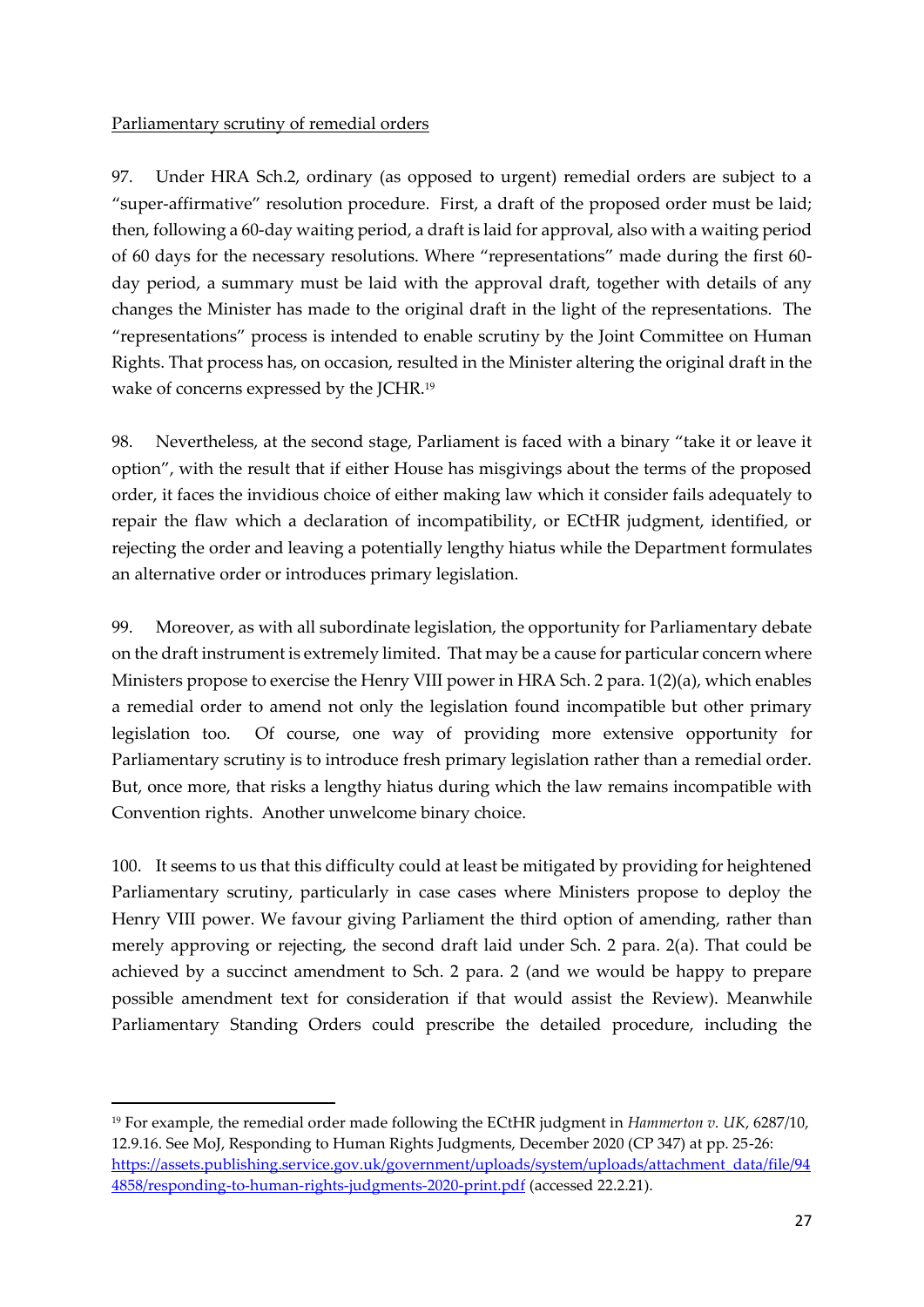requirement for notice of any amendment, together with a moderately extended period for debate on the draft order where one or more amendments are moved.

101. We recognise that proposing a Parliamentary power to amend a draft instrument raises wider questions about the balance between the respective roles of executive and legislature in relation to subordinate legislation. See for example the comments of the (Lords) Secondary Legislation Scrutiny Committee as reported by the Select Committee on the Constitution in 2018, that "*a general power to amend secondary legislation*" could "*defeat*" the purpose of secondary legislation in making efficient use of Parliamentary time, so that "*more time will be available for the discussion of major matters of public concern*".<sup>20</sup> While that position may have much to commend it in relation to a general power of amendment, surely few matters of public concern could be weightier than ensuring due protection for citizens' most fundamental legal rights. A power of amendment in the unique context of the HRA would strike an appropriate and pragmatic balance, respecting the importance of rapidly and properly remedying an infringement of human rights, while avoiding the need to introduce fresh primary legislation (with its attendant delay and consumption of Parliamentary time) in order to ensure adequate Parliamentary scrutiny.

# **THEME 2 (b) - What remedies should be available to domestic courts when considering challenges to designated derogation orders made under section 14(1)?**

102. The HRA recognises the power of the Secretary of State to make an order for a derogation from an Article of the Convention or of any protocol to the Convention. S. 16 limits the period for which such an Order can operate.

103. There have been two derogations made thus far. One of them was prior to the HRA in 1988 (arising from the anti-terror law enacted to deal with the situation in Ireland). The second derogation was by a Designated Derogation Order under s.14 of the HRA. The latter was the subject of a challenge decided by the House of Lords in *A v Secretary of State for the Home Department* [2004] UKHL 56.

104. Sections 14 and 16 do not delineate the contours of the power to make such an Order. Lord Bingham's opinion set out what can fairly be said to be the view of the House on this issue. 21

<sup>20</sup> 16th Report of Session 2017-19, "The Legislative Process: The Delegation of Powers" (HL Paper 225), para. 102:<https://publications.parliament.uk/pa/ld201719/ldselect/ldconst/225/22507.htm> (accessed 22.2.21).

<sup>&</sup>lt;sup>21</sup> Lord Scott expressed a different view on the construction of Section 14.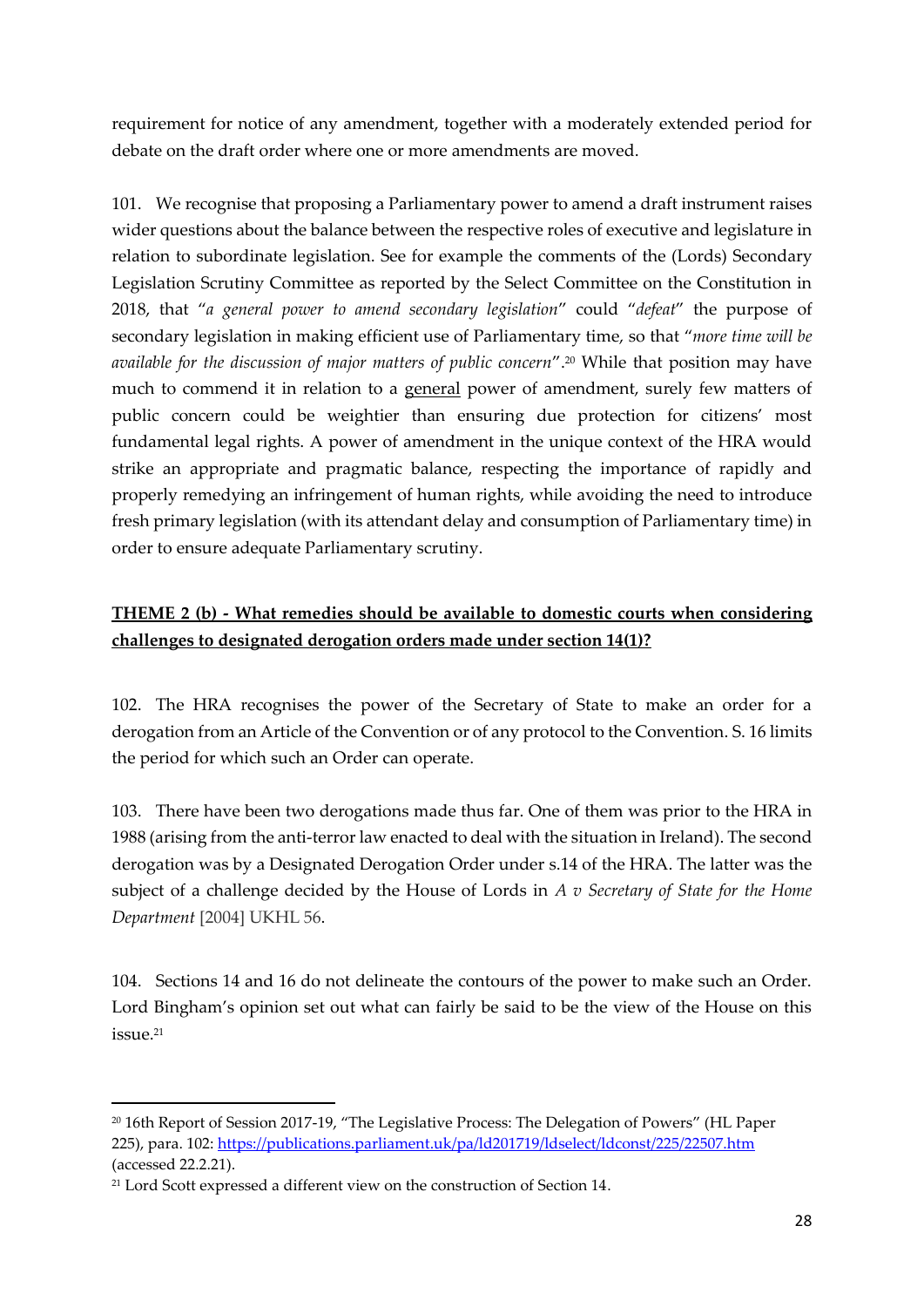105. Lord Bingham explained the purpose of Section 14 thus: "*a member State availing itself of the right of derogation must inform the Secretary general of the Council of Europe of the measures it has taken and the reasons for them. It must also tell the Secretary general when the measures have ceased to operate and the provisions of the Convention are being fully executed. Article 15 of the Convention is not one of the Articles expressly incorporated by the 1998 Act, but Section 14 of that Act makes provision for prospective derogations by the United Kingdom to be designated for the purposes of the Act in an order made by the Secretary of State*". <sup>22</sup>

106. The Bar Council's view is that there is no reason to alter the language of s. 14 of the HRA.

107. Lord Sumption described the relationship between the Convention and the UK constitution in *Chester and McGeoch v Secretary of State for Justice and another* [2013] UKSC 63 in the following way:

*"119. It is an international obligation of the United Kingdom under article 46.1 of the Convention to abide by the decisions of the European Court of Human Rights in any case to which it is a party. This obligation is in terms absolute. The remainder of article 46 contains provisions for its collective enforcement by the institutions of the Council of Europe. Many states have written constitutions which give automatic effect in domestic law to treaties to which they are party. Constitutional provisions of this kind are generally accompanied by provisions giving the legislature a role in the ratification of treaties. But the making of treaties in the United Kingdom is an exercise of the royal prerogative. There was no legal requirement for parliamentary scrutiny until the enactment of Part 2 of the Constitutional Reform and Governance Act 2010 , although pursuant to an undertaking given to Parliament in April 1924 treaties were in practice laid before Parliament and there was a recognised constitutional convention (the so-called 'Ponsonby Rule') that this should be done. The result of the constitutional status of treaties in the United Kingdom is that they are not a source of rights or obligations in domestic law unless effect is given to them by statute: R v Secretary of State for the Home Department, Ex p Brind [1991] 1 AC 696 , 747– 748 (Lord Bridge of Harwich), 762 (Lord Ackner); R v Lyons [2003] 1 AC 976 ; In re McKerr [2004] 1 WLR 807 , para 25 (Lord Nicholls of Birkenhead), para 48 (Lord Steyn), para 63 (Lord Hoffmann), para 80 (Lord Rodger of Earlsferry) and para 90 (Lord Brown of Eaton-under-Heywood).* 

*120. The Human Rights Act 1998 might have given direct legal effect to interpretations of the Human Rights Convention by the Strasbourg Court, or required the executive to give effect to them by statutory instrument. Both techniques were employed in relation to EU law by the European Communities Act 1972. But as is well-known, its drafting was a compromise designed to make the incorporation of the Convention into English law compatible with the sovereignty of Parliament. Neither of these techniques was therefore adopted. Under section 10 of and Schedule 2 to the Act, the Crown has a power but not a duty to amend legislation by order so as to*

<sup>22</sup> Paragraph 10.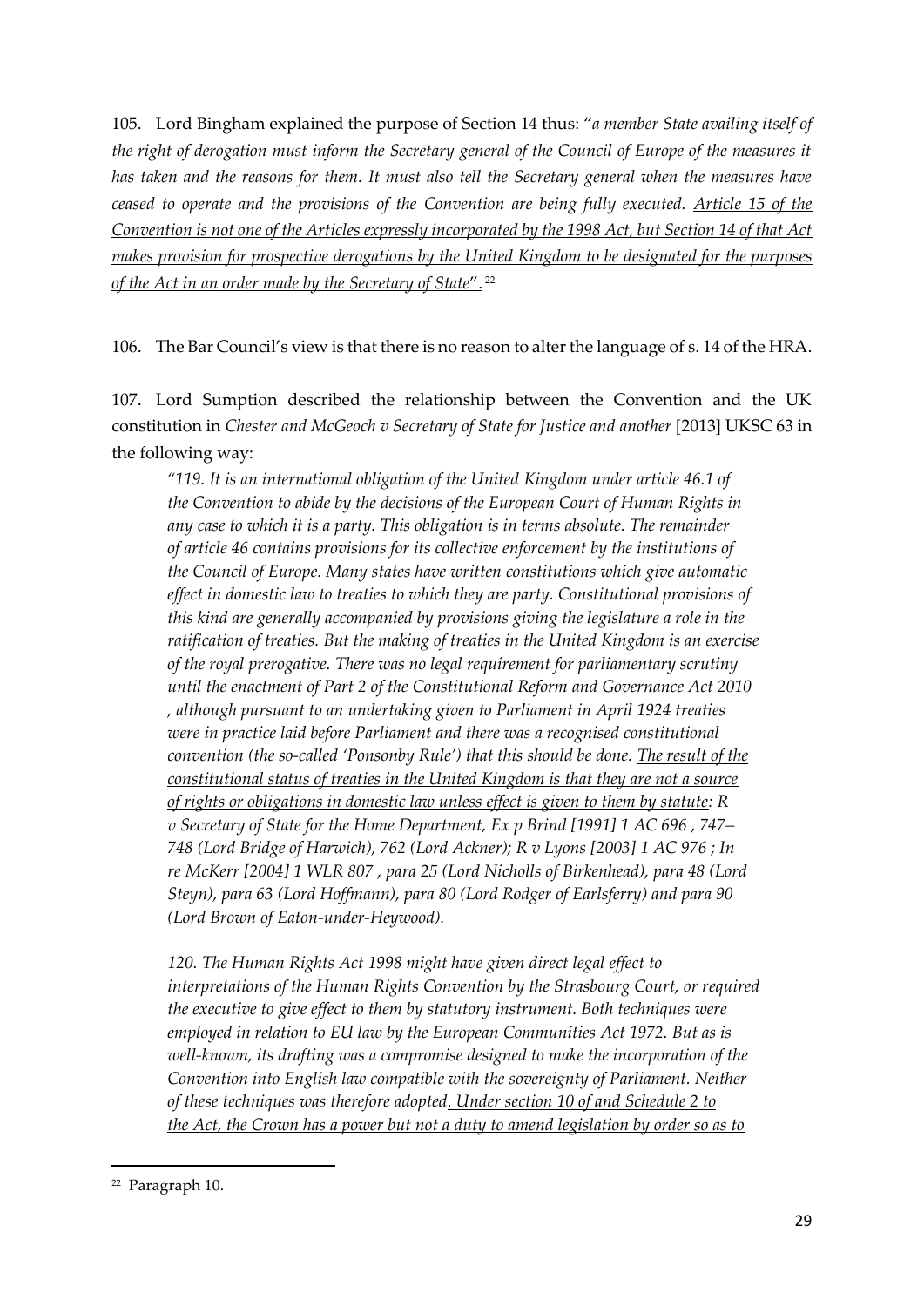*conform with the Convention where there are "compelling reasons" for doing so, but this is subject to prior parliamentary approval under the positive resolution procedure (there are special provisions in urgent cases for an order to be made with provisional effect subject to such a resolution being passed). .."[*emphasis added]

108. Or as Lord Nicholls of Birkenhead put it in In *re S (Minors) (Care Order: Implementation of Care Plan*) [2002] 2 AC 291, 313, §39

"*The Human Rights Act reserves the amendment of primary legislation to Parliament. By this means the Act seeks to preserve parliamentary sovereignty. The Act maintains the constitutional boundary. Interpretation of statutes is a matter for the courts; the enactment of statutes, and the amendment of statutes, are matters for Parliament."*

109. The circumstances surrounding *Chester* and *McGeoch* and those of *Hirst v United Kingdom* (No 2) (2005) 42 EHRR 849 and *Greens and MT v United Kingdom* (2010) 53 EHRR 710 prior to it related to prisoners voting rights and incompatibility with the convention. In *R (National Council for Civil Liberties (Liberty)) v Secretary of State for the Home Department* [2019] Q.B. 481; [2018] 3 W.L.R. 1435 the High Court subsequently considered *Chester* and *McGeoch* in the context of retention of criminal data and compared the Courts powers where there was a finding of incompatibility with the Convention with a finding at that time of incompatibility with EU law. These cases serve, in the Bar Council's view, to exemplify how the HRA operates with the Convention to affect UK Parliamentary Sovereignty but nevertheless clearly maintains it.

110. In *Hirst* the Grand Chamber of the ECtHR had confirmed that the blanket restrictions on voting by all prisoners as a consequence of Representation of the People Act 1983 was a violation of Article 3 of the First Protocol and subsequently in *Greens and MT* the ECtHR had directed that the UK should *"bring forward…legislative proposals intended to amend the 1983 Act"* which would render it Convention-compliant (rather than award the damages sought). The Government duly responded publishing the Voting Eligibility (Prisoners) Draft Bill (Cm 8499), setting out three options, (a) a ban on voting by prisoners sentenced to four years imprisonment or more, (b) a ban for prisoners sentenced to more than six months imprisonment, or (c) a general ban which was to be regarded in any event as being incompatible with the Convention. This approach arises not as a matter of law of course but convention. There was no question that the ECtHR could act to disapply or strike out the legislation. In the interim following the rulings in *Hirst* and *Greens*, Messrs Chester and McGeoch had sought to rely upon the continuing disenfranchisement. The Court of Appeal in Chester considered this was an attempt to sanction the UK Parliament for failing to amend the legislation and dismissed the further appeal.

111. The same issue arose in the context of EU law in the *Liberty* case. As confirmed by Singh LJ at paragraph 78 it is clear that *"the only remedy which can be granted by a court under the HRA, if it is found that primary legislation is incompatible with a Convention right, is a declaration of*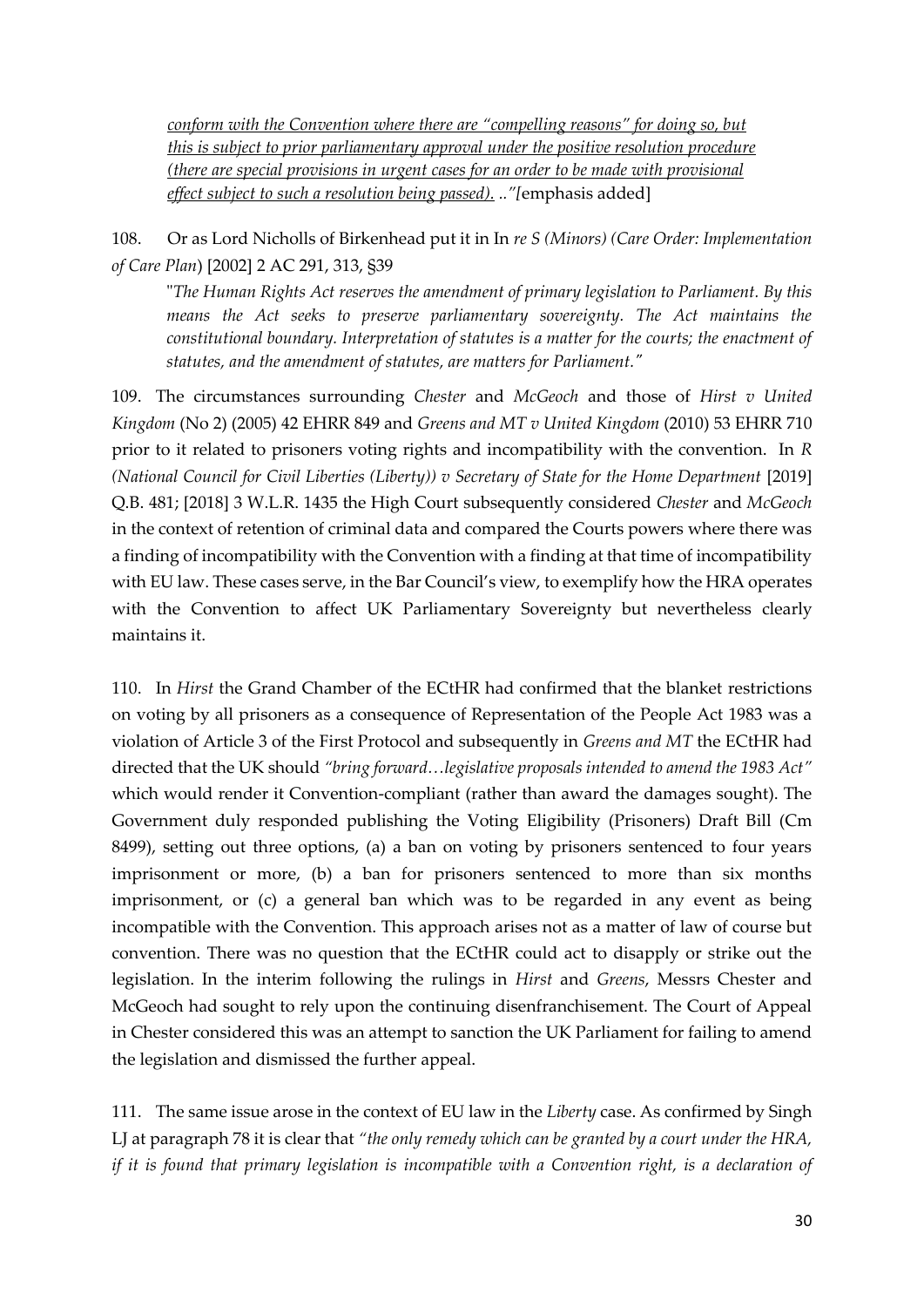*incompatibility. Section 4 of the HRA makes it clear that such a declaration is not binding. Nor does the court have any power to disapply primary legislation if it is incompatible with a Convention right."*

112. As noted above, whilst such a declaration has implications upon the nature of legislation it does not truly affect the status of that legislation. It is for Parliament to respond.

113. Whilst the consequence of declarations of incompatibility by the Courts (or indeed the consequence of reading the Convention into domestic legislation) on the one hand remains reliant upon 'merely' constitutional convention, on the other hand, even those who fear that the HRA acts to compromise parliamentary democracy recognise that this is because it places political bodies under pressure to amend legislation, when a court declares it to be incompatible with convention rights<sup>23</sup>, but nothing more than that.

114. It is the Bar Council's view that the HRA at a fundamental level strikes the right balance between the court's power to interpret legislation and parliament's power to make it or change it. In short, the Committee does not support a change to the HRA that would enable the Courts to strike down legislation. Equally, the legislature must consider itself bound by and give effect to the Courts' rulings in order to avoid violating the rule of law. This is because should the Government either reject or ignore such rulings, this would ultimately lead to a failure to comply with the UK Government's obligations under international law.

# **Theme 2(c): Under the current framework, how have courts and tribunals dealt with provisions of subordinate legislation that are incompatible with the HRA Convention rights? Is any change required?**

115. The HRA makes a principled and deliberate distinction between acts of public authorities made pursuant to subordinate legislation that breach convention rights but where the breach is mandated by primary legislation; and acts which are made pursuant to subordinate legislation where the breach is not mandated by primary legislation. The distinction is present in the structure of HRA s6. Thus, a public authority (including a court or tribunal) acts unlawfully if it gives effect to a provision of a regulation that contains a provision that discriminates in breach of convention rights unless that discrimination is required by the parent piece of primary legislation.

116. The Supreme Court decision of *RR v SSWP* [2019] 1 WLR 6430 provides an example of the provisions of s6 in action. It concerned one particular group of claimants to which the bedroom tax – or size criteria – had been applied by regulations. The general challenge by the disabled to the bedroom tax had failed applying the general approach to decisions that were

<sup>&</sup>lt;sup>23</sup> See Policy Exchange Submission to the Joint Committee on Human Rights "20 years of the Human Rights Act" 18 September 2018: Richard Ekins and Graham Gee.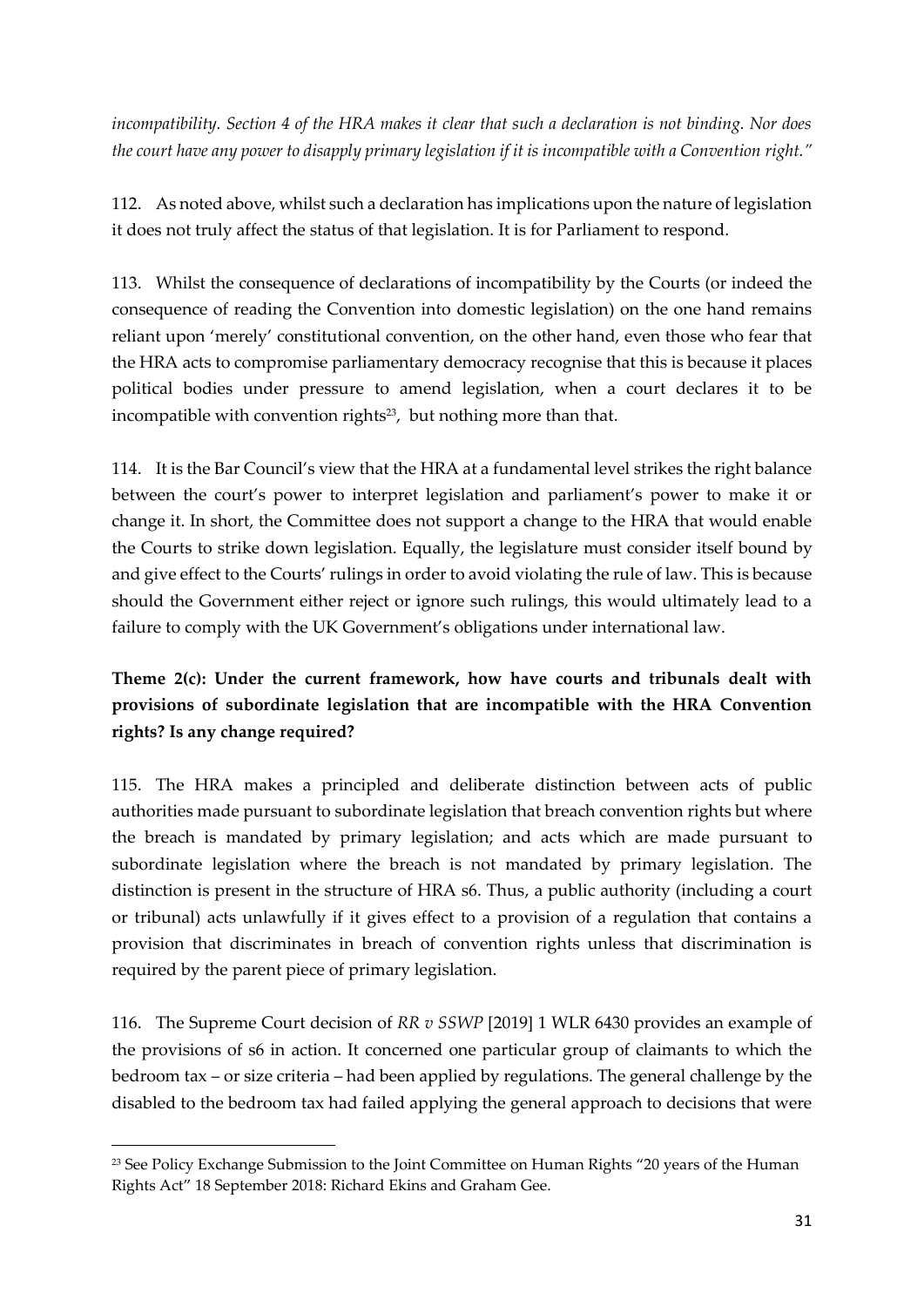not manifestly without reasonable foundation – see [69] above – but there was one very specific circumstance where the challenge succeeded. This was where the size criteria themselves proceeded on assumptions that were discriminatory. Thus the assumption in the size criteria that a couple could share a bedroom was falsified where the disability of one of the partners meant that this was not possible. This was discrimination on the grounds of disability that could not be justified. In *RR* the Supreme Court held that a local authority or tribunal on appeal confronted by this position should refuse to apply the discriminatory assumption. The assumption in the size criteria was not mandated by the primary legislation, and it was accordingly unlawful to give effect to it.

117. The Bar Council regards s.6 HRA (and accordingly cases such as *RR*) *as* reflecting a correct and principled approach. The sovereignty of parliament is protected by the approach to primary legislation; but it is correct that effect is not given to subordinate legislation that is incompatible with convention rights if that incompatibility is not required by the parent act.

# **Theme 2 question (d): In what circumstances does the HRA apply to acts of public authorities taking place outside the territory of the UK? What are the implications of the current position? Is there a case for change?**

118. The essential determinant as to whether a person falls under UK jurisdiction for the purposes of the Convention and the HRA when overseas, is whether s/he is under UK authority and control, that is, the international law concept of 'state agent authority and control'.<sup>24</sup> The present position is an aspect of the role of the HRA in bringing rights home.

119. This applies, for example, in the context of embassies. The Bar Council assumes however, that the question is addressed primarily to the position of the British military when operating overseas; an area that has garnered significant political debate, albeit not always legally well-informed. In relation to that issue, there are different lines of case law relating to different factual circumstances reflective of the way that the Courts ensure that context is central to the delineation of rights' protection (in much the same way as applies in the context of tort law).

120. Specifically, the case law relating to the obligations of the British state towards British soldiers when operating overseas in non-combat and combat situations is different to the case law that applies in relation to the rights of military detainees and civilian populations. In relation to the latter two categories, the international humanitarian law of armed conflict ("IHL") modifies the effect of the Convention. Further, the UK has a right to derogate from

<sup>24</sup> More fully, "*the exercise of jurisdiction…involves the assertion or exercise of legal authority, actual or purported, over persons owing some form of allegiance to that state or who have been brought within that states control." Bankovic case 11 BHRC 435* cited by CA in *R (Smith) v Coroner of Oxfordshire* [2011] 1 AC 1 at 34 §16.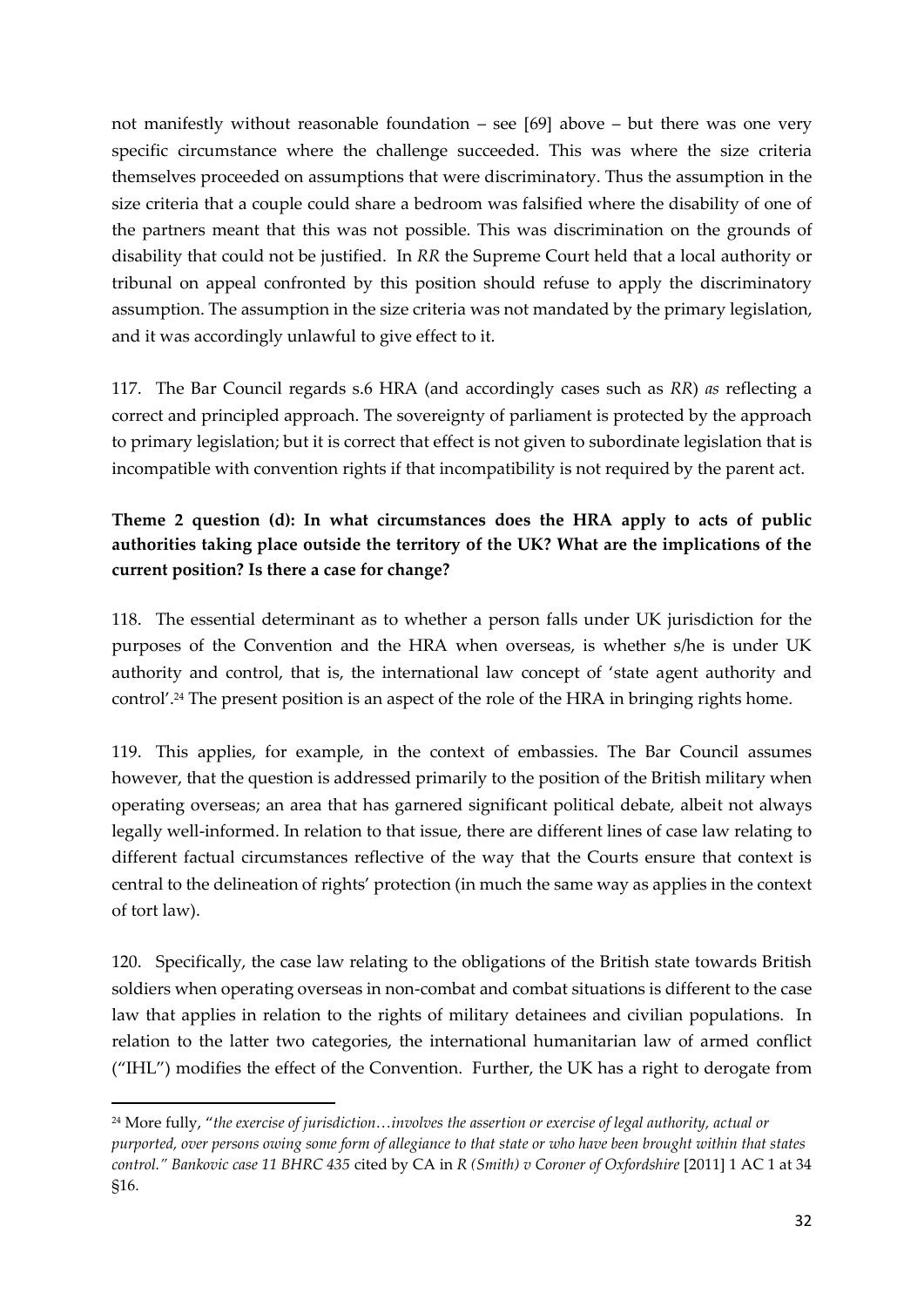the Convention pursuant to Article 15 including in relation to "*deaths resulting from lawful acts of war*" but not in respect of torture, inhuman or degrading treatment, slavery or retrospective criminal penalties: Arts 3, 4 and 7 respectively. This is dealt with at paragraphs 102 – 105 above.

121. The Bar Council does not consider that it is for it to comment on whether there is 'a case for change', which is a political matter. As to the legal implications however, the Bar Council notes that the current position under the HRA ensures that the scope of its application is identical to 'jurisdiction' under Article 1 of the Convention. This ensures that the British courts can hear and determine any case that could be considered by the ECtHR. Any restriction of the scope of application of the HRA would not alter the 'jurisdiction' of the United Kingdom under Article 1 of the Convention (and the IHRAR has made clear that it is not considering UK withdrawal from the Council of Europe). Consequently, individuals who could no longer bring a case under the HRA would be obliged to take their case directly to Strasbourg, which in turn would not benefit from factual findings and reasoned analysis by the domestic courts. Forseeably, the ECtHR could find violations by the United Kingdom, which would not have been found by the domestic courts. Thus, in opposing an amendment tabled to remove the Armed Forces from the Human Rights Bill Lord Irvine of Lairg stated:

"*I am not aware that the chiefs of staff have made any representations to the government along the lines of this amendment. The Government is plainly answerable in Strasbourg for the actions of the Armed Forces which plainly engage the responsibility of the state. Individuals aggrieved at the actions of the Armed Forces, would, if the Bill were amended in the way that is proposed, still be required to go to Strasbourg to argue their case because they would be unable to rely on their convention rights before our domestic courts*."

122. Lord Goodhart further noted: "*The English courts know perfectly well, - no doubt better than the European Court of Human Rights – the importance of discipline in the British Army and apply the law sensibly and properly…*" [Hansard, House of Lords, 19 January 1998, Col. 1352-1359].

123. Finally, it should be noted that much of the debate surrounding the application of the HRA to soldiers overseas is in fact concerned not with the HRA at all, but with tort law. It was Parliament that in 1987 (after the Falklands War) decided to remove the immunity of the armed forces from tort liability by way of amendment of the Crown Proceedings Act 1947. As accepted by all the judges in *Smith v. MoD*, there remains today a common law principle of "combat immunity": [2014] AC 52, [89] per Lord Hope (the doctrine's existence is "not in doubt") (judgment of majority). It is now 33 years since British soldiers have been able to sue the Ministry of Defence. Despite numerous operations overseas, the Bar Council is not aware of significant litigation.

### *The case law*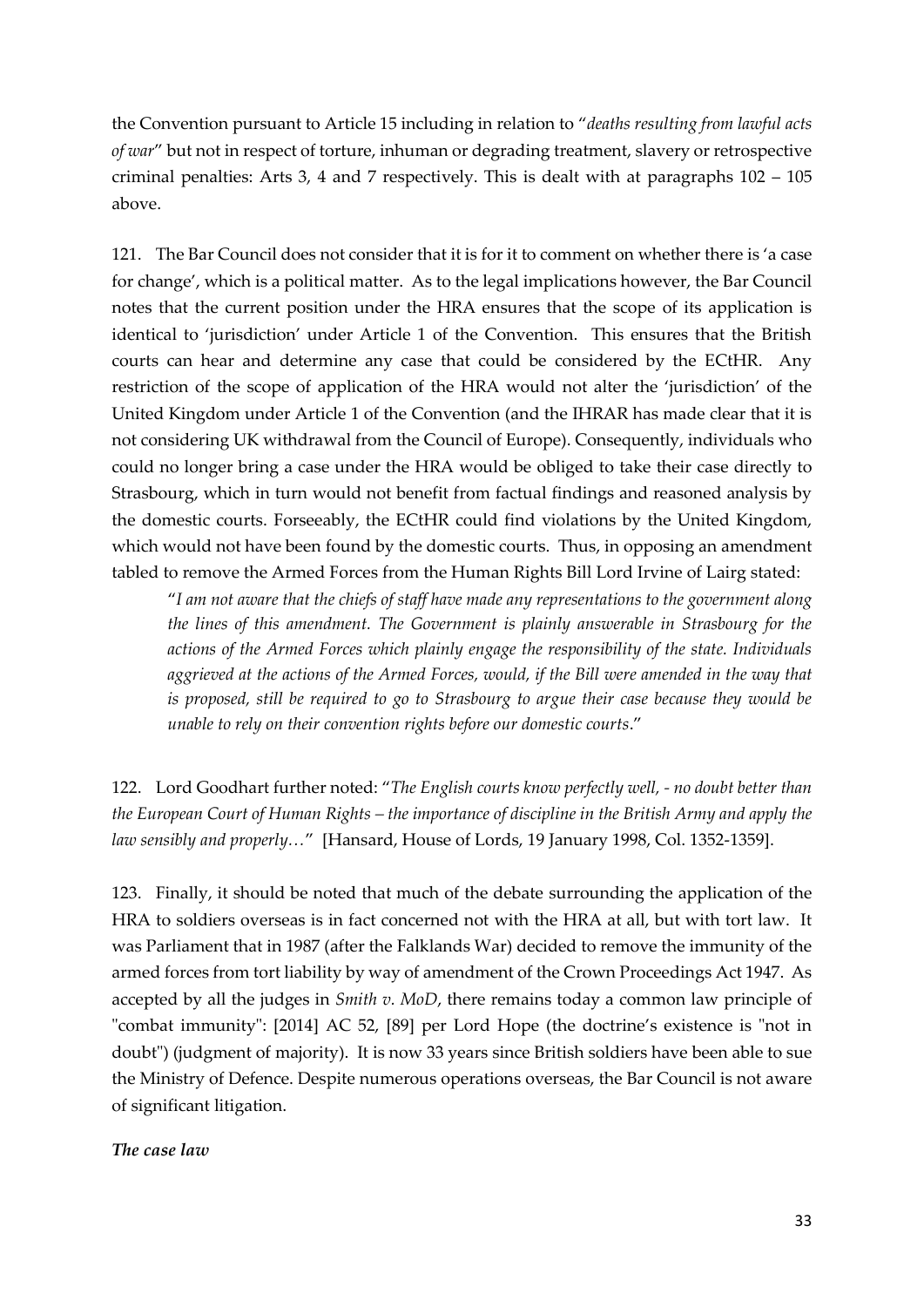124. The first case in which the question of extra-territorial application of the HRA to British soldiers was raised was the case of *R (Smith) v Oxfordshire Assistant Deputy Coroner and Secretary of State for Defence* [2011] 1 AC 1. That case arose out of an inquest into the death of Private Smith from heat illness in Iraq. During the inquest, the question arose as to the scope of the Coroner's investigation, that is, whether it entailed an obligation under Article 2 of the Convention to investigate not just the direct cause of death but also its wider circumstances. The latter obligation arises out of the State's duty under Article 2 not only to have in place laws to protect the right to life, but also to ensure an investigative system into potential breaches of the right to life by the state, in particular in relation to deaths of individuals under the State's authority and control, most obviously in prisons: *R (on the application of Amin) v Secretary of State for the Home Department* [2004] 1AC 653 at [31] .The Secretary of State for Defence argued before the inquest that despite Private Smith being under its authority and control, there was no obligation to investigate the wider circumstances surrounding his death because he had not died on British soil, such that the HRA did not apply. The High Court and the Court of Appeal rejected that argument. They noted that UK law applied to soldiers operating outside the UK and that the HRA was no exception. Lord Clarke M.R. in the Court of Appeal stated as follows:

*"…there is no question but that members of the British armed forces are subject to United Kingdom jurisdiction wherever they are. They remain subject to United Kingdom military law without territorial limit and may be tried by court martial whether the offence is committed in England or elsewhere. They are also subject to the general criminal and civil law. Soldiers serve abroad as a result of and pursuant to the exercise of United Kingdom jurisdiction over them. Thus, the legality of their presence and of their actions depends on their being subject to United Kingdom jurisdiction and complying with United Kingdom law. As a matter of international*  law, no infringement of the sovereignty of the host state is involved in the United Kingdom *exercising jurisdiction over its soldiers serving abroad.*

*30 It is not in dispute that the army owes soldiers a duty of care while they are in Iraq, as elsewhere. However, it does not follow from this that a soldier in Iraq is within the jurisdiction of the United Kingdom under the Convention. We stress that we are not saying that such a soldier is within the jurisdiction merely because the army may owe soldiers a duty of care. We recognise that that is a different question. However, it is accepted that a British soldier is protected by the 1998 Act and the Convention when he is at a military base. In our judgment, it makes no sense to hold that he is not so protected when in an ambulance or in a truck or in the street or in the desert. There is no sensible reason for not holding that there is a sufficient link between the soldier as victim and the United Kingdom whether he is at a base or not. So too, if he is court-martialled for an act committed in Iraq, he should be entitled to the protection of article 6 of the Convention wherever the court martial takes place: see in this regard per Lord Brown in the Al-Skeini case, at para 140."*

125. Whilst the Supreme Court overturned the High Court and Court of Appeal in that case, three years later in *Smith v Ministry of Defence* [2014] AC 52 the Supreme Court reversed itself,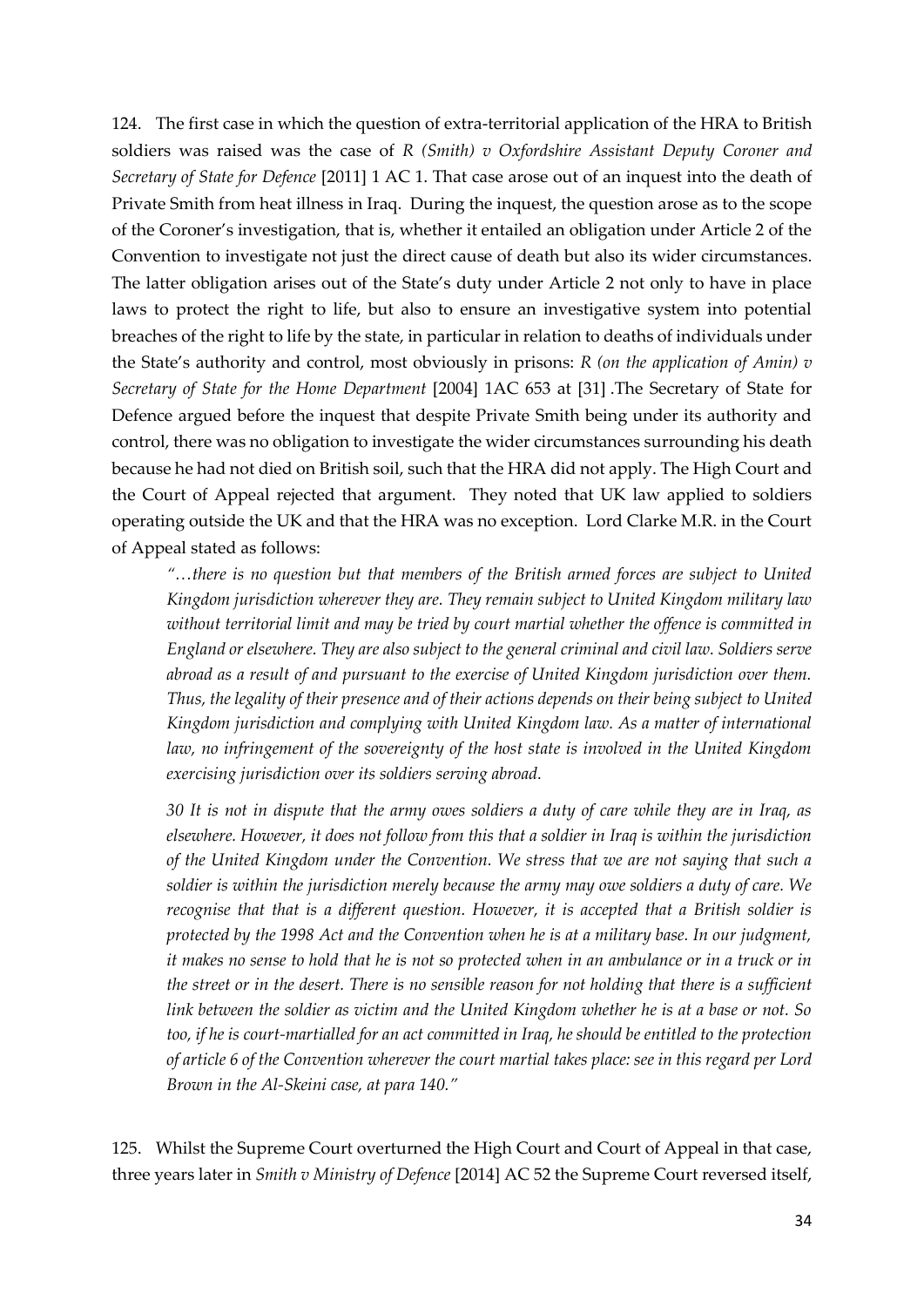in substance upholding the reasoning of the High Court and Court of Appeal in the first *Smith* case.

126. As regards the position of detainees, the Government conceded in *R (Al-Skeini) v Secretary of State for Defence* that when an individual is within a UK military base, he is within the jurisdiction of the United Kingdom for the purposes of the application of the Human Rights Act. However, in that case several of the applicants were not detained but killed outside the military base. The Strasbourg Court, in examining their cases in *Al-Skeini and others v United Kingdom* (App. No. 55721/07) [2011] ECHR 55721/07 reiterated established case law, which provided that whilst jurisdiction was primarily territorial, it could arise under other exceptional circumstances.

127. First, the acts of diplomatic and consular agents, who were present on foreign territory in accordance with provisions of international law, might amount to an exercise of jurisdiction when those agents exert authority and control over others.

128. Secondly, the exercise of extra-territorial jurisdiction through the consent, invitation or acquiescence of the Government of that territory, such that the contracting state exercised all or some of the public powers normally to be exercised by that Government. Thus, where, in accordance with custom, treaty or other agreement, authorities of the contracting state carried out executive or judicial functions on the territory of another state, the contracting state might be responsible for breaches of the Convention thereby incurred, as long as the acts in question were attributable to it rather than to the territorial state.

129. Thirdly, the use of force by a state's agents operating outside its territory might bring the individual thereby brought under the control of the state's authorities into the state's art 1 jurisdiction. That principle had been applied where an individual was taken into the custody of state agents abroad. Whenever the state through its agents exercised control and authority over an individual, and thus jurisdiction, the state was under an obligation under art 1 to secure to that individual the rights and freedoms under art 1 of the Convention that were relevant to the situation of that individual. In that sense, therefore, the Convention rights could be 'divided and tailored' (contrary to what the Supreme Court had understood in *Al-Skeini*).

130. Fourthly, the obligation to secure, in an area over which the contracting authority exercised effective control and authority, the rights and freedoms set out in the Convention whether exercised directly, through the contracting state's own armed forces, or through a subordinate local administration. The fact that the local administration survived as a result of the contracting state's military and other support entailed that state's responsibility for its policies and actions. The controlling state had the responsibility under art 1 to secure, within the area under its control, the entire range of substantive rights set out in the Convention and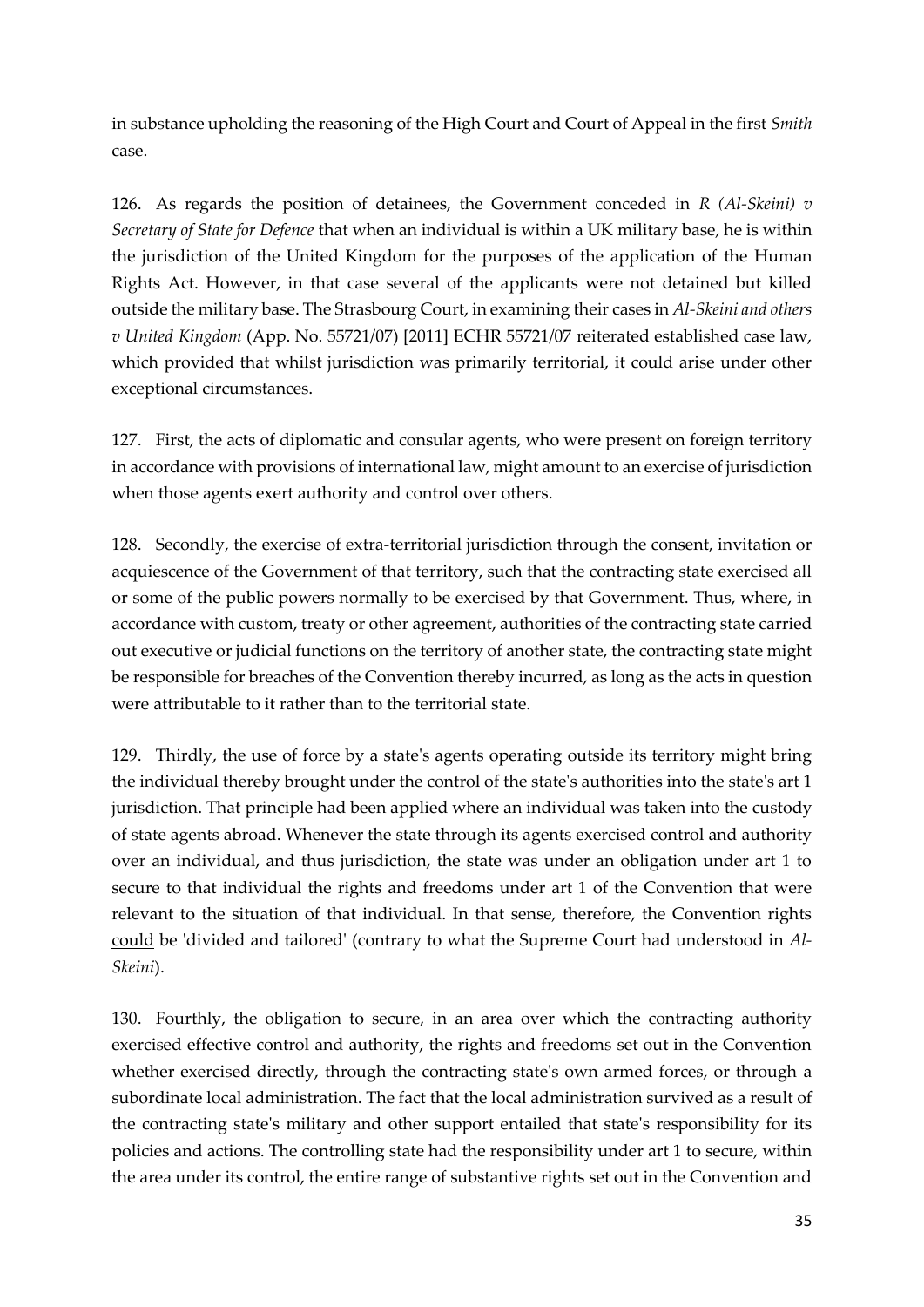those additional Protocols which it had ratified. It would be liable for any violations of those rights. It was a question of fact whether a contracting state exercised effective control over an area outside its own territory. The 'effective control' principle of jurisdiction did not replace the system of declarations under art 56 of the Convention (formerly art 63) which the states decided, when drafting the Convention, to apply to territories overseas for whose international relations they were responsible.

131. The position under the Convention in territories where IHL applied was subsequently considered. In its judgment in *Hassan v United Kingdom* (App. No. 29750/09) [2014] ECHR 29750/09 it held that Mr. Hassan had been under the jurisdiction of the UK following his capture by British troops. While it was true that certain operational aspects relating to T's detention at Camp Bucca had been transferred to US forces, the UK had retained authority and control over all aspects of the detention relevant to the applicant's complaints under art 5 of the Convention. Further, once T had been cleared for release and taken to the civilian holding area, he had remained in the custody of armed military personnel, and under the authority and control of the UK until the moment he had been let off the bus that had taken him from the camp. As such, he had been within the jurisdiction of the UK for the purposes of Article 1 of the Convention.

132. However, the Court held his detention had not violated Article 5. In that regard, it noted that the lack of formal derogation under art 15 of the Convention, did not prevent the court from taking account of the context and provisions of IHL. In cases of international armed conflict, where the taking of prisoners of war and the detention of civilians who posed a threat to security were accepted features of IHL, article 5 could be interpreted as permitting the exercise of such broad powers. Deprivation of liberty, pursuant to powers under IHL had to be lawful to preclude a violation of art 5(1) of the Convention. Thus, detention had to comply with IHL and be in keeping with the fundamental purpose of art 5(1) of the Convention; to protect the individual from arbitrariness. Similarly, the procedural safeguards in relation to detention: art 5(2) and (4) of the Convention also had to be interpreted in a manner which took into account the context and the applicable rules of IHL. Whether the situation in South East Iraq in late April and early May 2003 was characterised as one of occupation or of active international armed conflict, the four Geneva Conventions had been applicable. The individuals capture and detention had been consistent with the powers available to the UK, and the third and fourth Geneva Conventions, and had not been arbitrary, such that there had been no violation of art 5 of the Convention (see [103]-[107], [108]-[110], [111] of the judgment).

133. This approach to Article 5 was applied by the Supreme Court in *Al-Waheed v Ministry of Defence; Mohammed (Serdar) v Ministry of Defence and another (No 2) (Qasim and others intervening)* [2017] 2 WLR 327, albeit in the case of non-international armed conflict, where detention of combatants was mandated by UN Security Council Resolutions.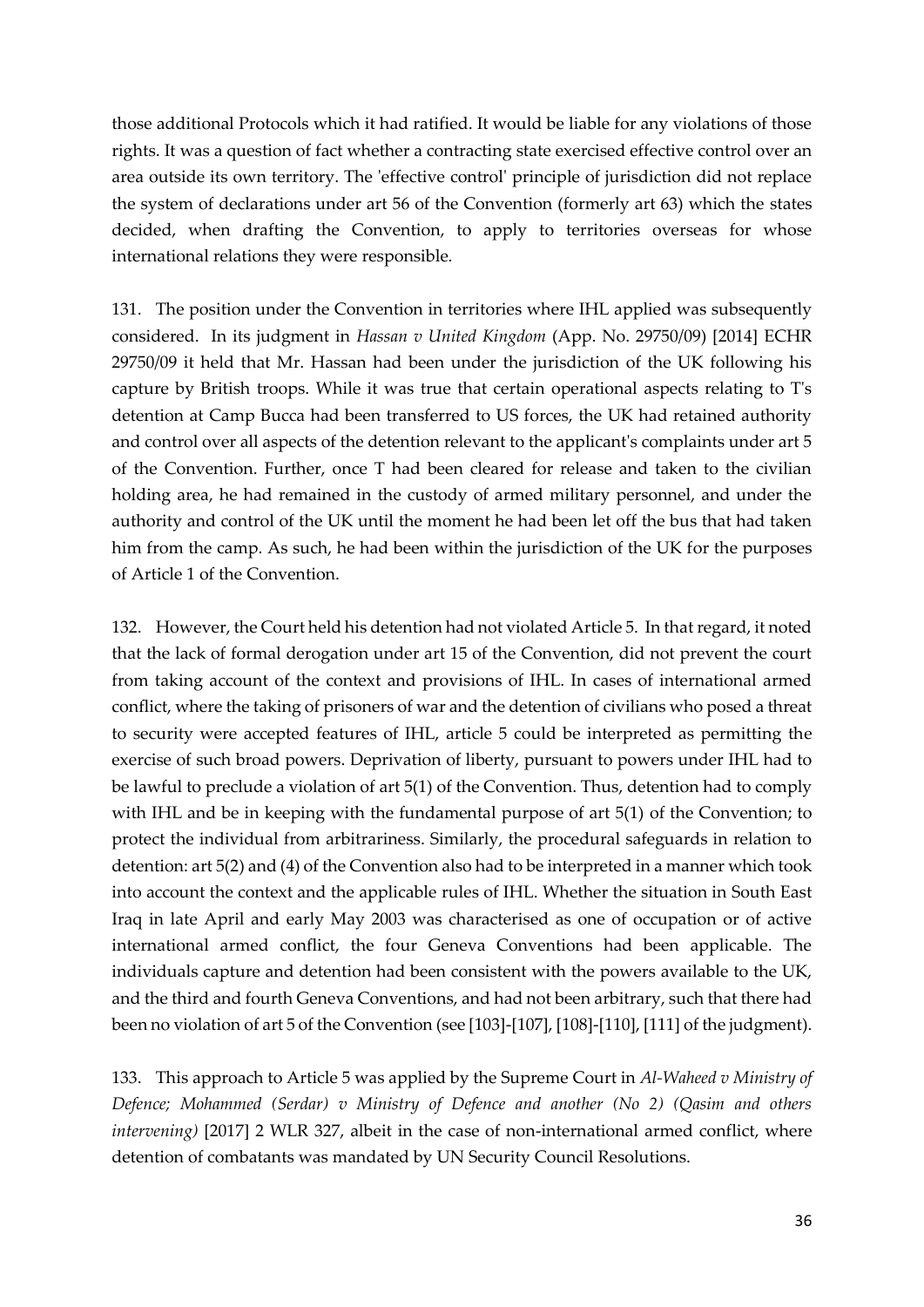134. The Supreme Court held that irrespective of whether customary international law sanctioned the detention of combatants during a non-international armed conflict, Security Council Resolutions 1546/2004 and 1383/2001, as extended by Resolution 1890/2009, in principle constituted authority for the detention and internment of enemy combatants in Iraq and Afghanistan respectively where it was necessary for imperative reasons of security; that the United Kingdom was not restricted by the policy applied by British armed forces which limited detention to 96 hours; that article 5 of the Convention required modification to accommodate its six permitted grounds of detention with the power to detain; that the six permitted grounds, having been formulated in relation to peacetime conditions, did not readily adapt to a military context involving a non-Convention state and they were to be seen, not as exhaustive, but as illustrations of the exercise of the power to detain in the course of either an international or a non-international armed conflict; that their objective, which was to provide protection against arbitrary detention, was achieved where there was a legal basis for detention and the power to detain was not exercisable on grounds which were unduly broad or discretionary; that the United Kingdom's procedure governing military arrest and detention in Afghanistan was sufficiently precise and comprehensive to meet the standards of article 5.1; and that, accordingly, article 5.1 as modified did not prevent a Convention state from acting under authority conferred by a United Nations Security Council Resolution. 25 (post, paras 28, 30, 38–39, 50, 63, 93, 119, 134–136, 164–167, 180, 188, 224, 232).

135. Accordingly, the establishment of jurisdiction did not hinder the British military in carrying out security operations.

136. On 8 October 2013 Policy Exchange released a report –'The Fog of Law: An introduction to the legal erosion of British fighting power'. This was released in the light of the Smith cases but before the nuanced case law that developed subsequently, which modified the application of the Convention by reference to IHL. It recommended:

- The government should introduce legislation to define Combat Immunity to allow military personnel to take decisions without having to worry about the risk of prosecution.
- Parliament should legislate fully to exempt the MOD from the Corporate Manslaughter and Corporate Homicide Act 2007.
- The UK should derogate from the ECHR during deployed operations. Instead, the government should define the Law of Armed Conflict (LOAC) as the relevant body of law to govern operations.
- Legal aid should be removed from lawsuits brought by non-UK persons against the government in line with the Ministry of Justice's current proposals for reform.

<sup>25</sup> See paras 28, 30, 38–39, 50, 63, 93, 119, 134–136, 164–167, 180, 188, 224, 232 in *Al-Waheed v Ministry of Defence; Mohammed (Serdar) v Ministry of Defence and another (No 2) (Qasim and others intervening)* [2017] 2 WLR 327